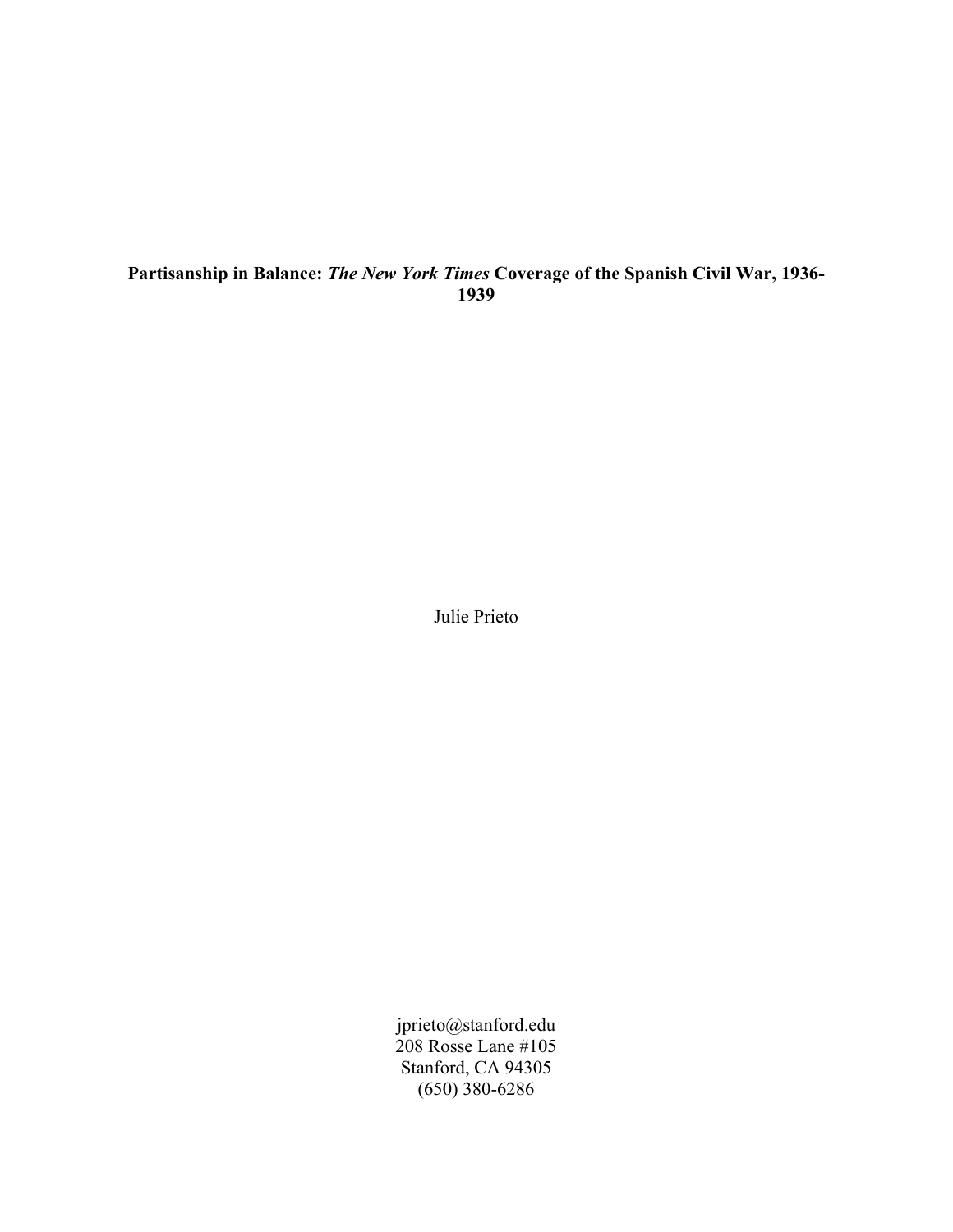# Partisanship in Balance: *The New York Times* Coverage of the Spanish Civil War, 1936- 1939

### *Introduction*

 $\overline{a}$ 

In 1896, *The New York Times* was a small, conservative newspaper tottering on the brink of death with a readership of only 9,000 and years of mounting financial losses. Within three years of its purchase by Adolph Simon Ochs though, the paper had increased its readership to 25,000 and was on firm financial footing, having changed its format to eliminate the short fiction, comics, and gossip columns in favor of a heavy emphasis on news and book reviews.<sup>1</sup> Ochs and his managing editor Carr Van Anda revitalized the paper not by competing directly with their main rivals, Hearst and Pulitzer, but by changing the paper to attract a different readership, one that was more interested in "hard" news with a heavy emphasis on foreign reporting. Particularly in the years after WWI, the *New York Times* under Ochs focused on increasing the number of foreign bureaus and correspondents around the world, even opening in 1924 its own radio station in order to receive messages direct from Europe.<sup>2</sup> By the late 1920s, *The New York Times* had a reputation as being one of if not the most important news source in the United States for both national and international news. It was almost the national newspaper of record, with a readership of  $780,000$ <sup>3</sup>. No other newspaper came close in readership, scope of reporting, and importance in the national sphere. As Max Frankel, reporter at the *Times* from

<sup>&</sup>lt;sup>1</sup> Merrill, John C. and Harold A. Fisher. *The World's Great Dailies: Profiles of Fifty Newspapers*. New York: Hasting House, Publishers, 1980. This is an updated version of a previous book entitled *The Elite Press,* by John C. Merrill. The later revision discards the rankings of the earlier book and covers more papers, though the Times is covered in both.

<sup>2</sup> Gay Talese's history of the *Times*, *The Kingdom and the Power*. New York: Ivy Books, 1992. Provides an account of Ochs' strategy for the *New York Times* during his time the paper's owner though it is critical of the growth of the Times during the years from 1900-1930, noting that an increase in the quality of reporting could but did not necessarily follow the increase in the number of correspondents assigned to foreign posts.

<sup>3</sup> Figures taken from Alex S. Jones and Susan. E. Tifft. *The Trust: The Private and Powerful Family Behind the New York Times*. Boston: Little Brown, and Co., 2000.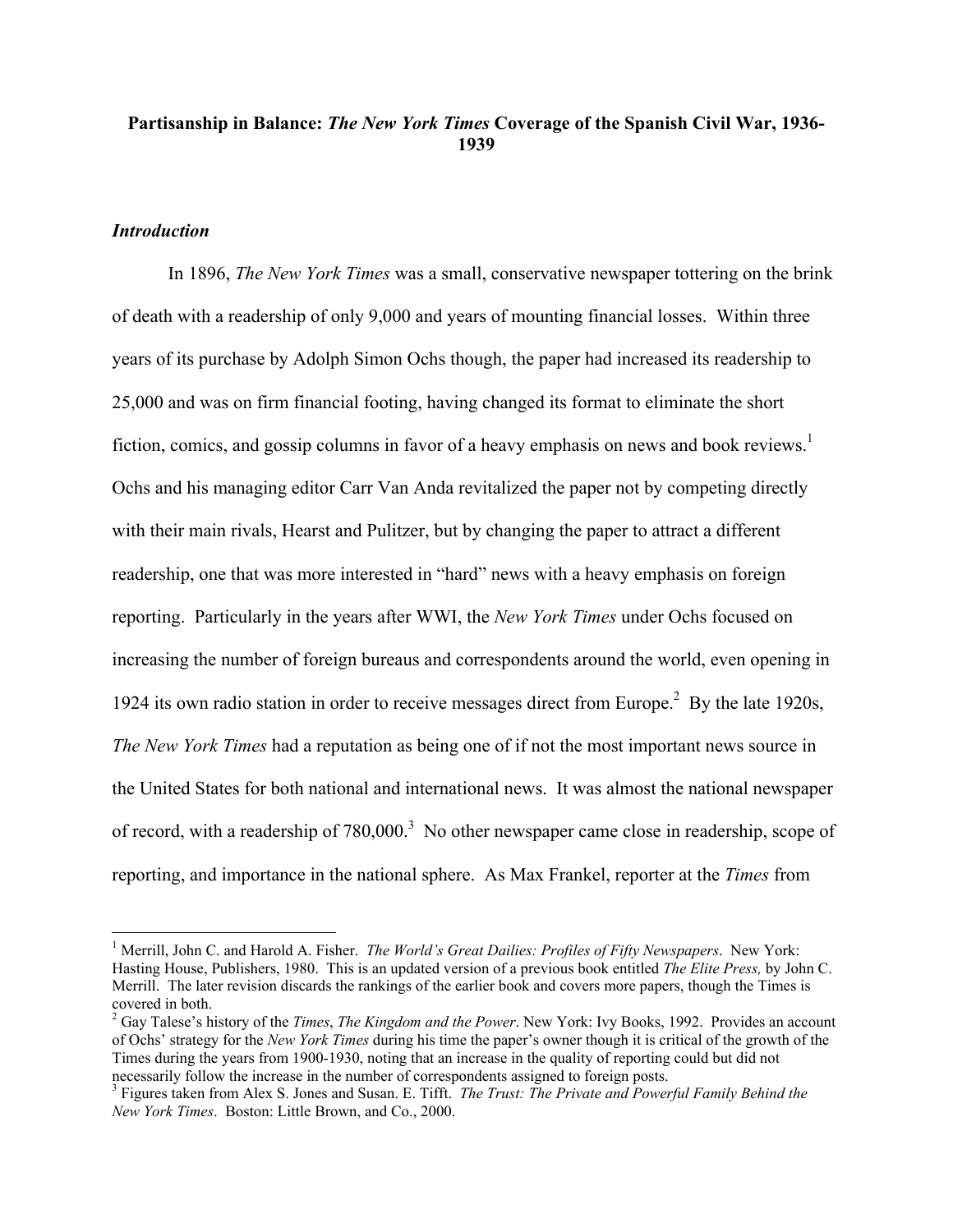1956 to 1972 and executive editor from 1972 to 1994 said, the paper "is like a supermarket of news" with the reporters offering a constantly evolving stock each day in order to keep customers returning for the information and analysis of the day's events.<sup>4</sup>

During the Spanish Civil War, *The New York Times* reinforced this strong commitment to foreign news reporting cultivated over the previous three decades by permanently assigning three reporters to cover the war. At a time in which most newspaper outlets only assigned one or two reporters who would each stay for only a period of a couple of weeks or months to cover specific issues, this was an exceptional amount of coverage on the conflict, and it made the *Times* one of the most cited contemporary sources on the war in the United States.5 Although the *Times* also used several other reporters for shorter periods of time, these three, Herbert L. Matthews, reporting from Madrid, Lawrence A. Fernsworth, reporting from Barcelona, and William P. Carney, assigned to the Nationalists, wrote the bulk of the material on the war for the paper. All were already seasoned, experienced foreign correspondents, and each journalist presented a highly partisan view of the Spanish Civil War. These views were based not only on previous political beliefs but by their experiences during the war and were far from static, changing as the conflict progressed.

*The New York Times* therefore presented a wide range of political perspectives in its coverage of the Spanish Civil War. Rather than rely on neutral reporting from the front, the *Times* balanced articles of different partisan slants in order to escape criticism that the paper favored one side over the other in the war. This strategy of presenting a balance of political views maximized the number of readers who could find the information that they wanted to read;

<sup>&</sup>lt;sup>4</sup> Edwin Diamond. *Behind the Times: Inside the New York Times.* New York: Villard Books (1994), 4.<br><sup>5</sup> John Hoberberg, *Equator Conversed ange: The Creat Benewters and Their Times*, 2<sup>nd</sup> ed. Syrague:

<sup>&</sup>lt;sup>5</sup> John Hohenberg. *Foreign Correspondence: The Great Reporters and Their Times, 2<sup>nd</sup> ed. Syracuse: Syracuse* University Press (1995) 181-2.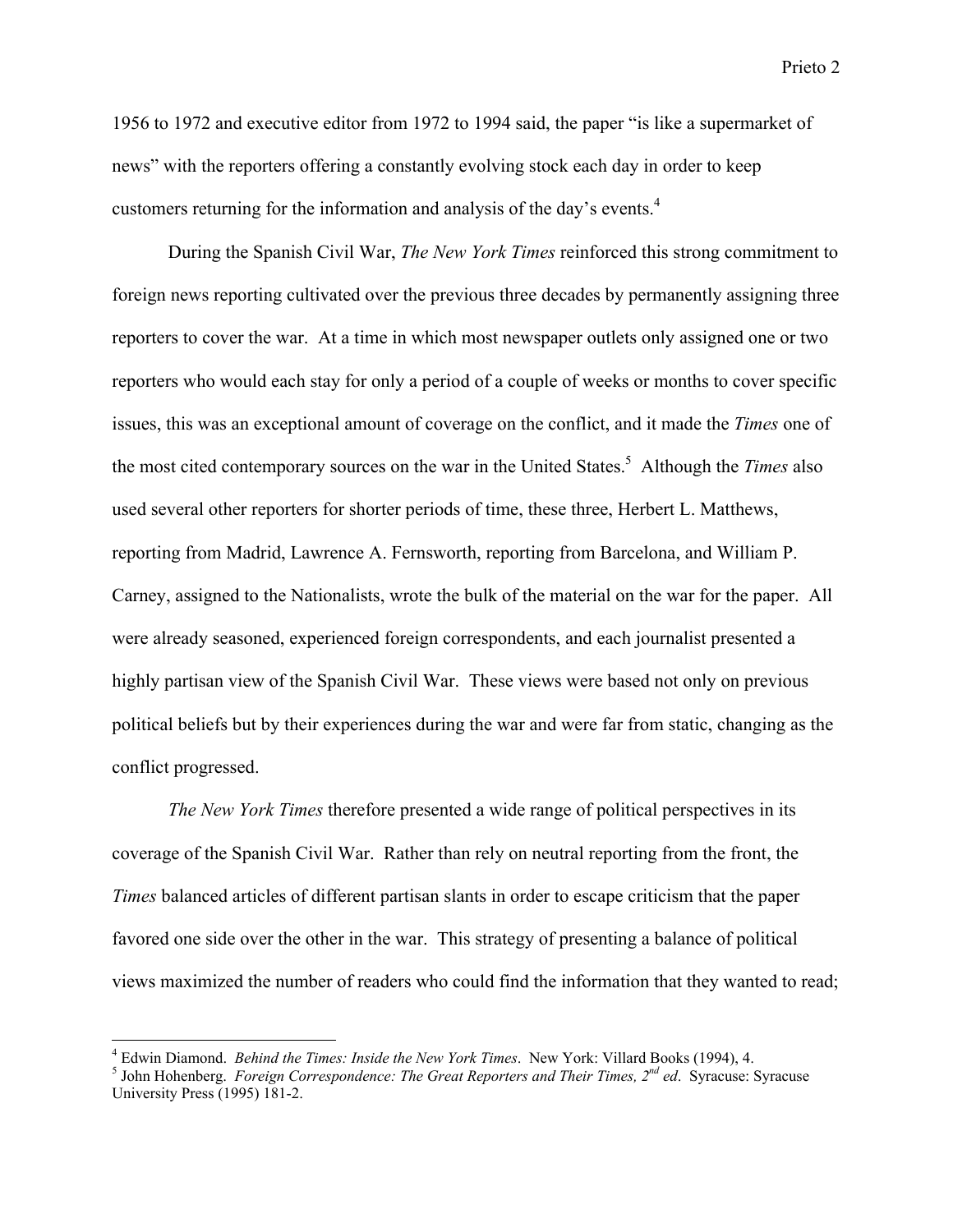that is, information that matched their own partisan leanings. Although it never eliminated criticism that the *Times* spread propaganda, particularly from conservative Catholic newspapers and their contributors, the strategy of providing a range of partisan, political views did provide some protection for the elite paper. But while the process of creating balanced news appeared to present a fair picture of the conflict, the *Times* manipulated the news coming out of Spain throughout the war. Matthews' and Fernsworth's articles were cut and changed, while Carney's articles were given prominence despite his known attempts to fabricate and misrepresent his stories. This attempt at balance also meant that *The New York Times* never achieved anything approaching a unified, editorial stance on the war. Instead, paper's stance towards the war varied according to who captured the headline on any particular day. Reports on the war could vary widely from one day to the next and create contradictory views of the progress of the war within the same news week or even the same news day. There was no one view presented by the *Times* that could be said to represent the paper's objective stance on the war. Although Ochs and his successor Arthur Sulzberger, maintained a commitment to the ideal of objectivity in reporting so as to distinguish them from their tabloid competitors, in practice Matthews, Fernsworth, and Carney each wrote highly partisan articles on the war that reflected their individual political sympathies. Objectivity was not present in any of their reports nor was it particularly encouraged by the news staff in New York.

The process of manipulation of the news occurred not just as a result of a dialogue between the editor and the correspondents but at several points in the news-making process. This is not to say that correspondents and editors were not key figures in the process. The war correspondents were vital in not only presenting their interpretation of the war to the *Times* but in fighting for the integrity of their articles and for space in the paper. The managing editor was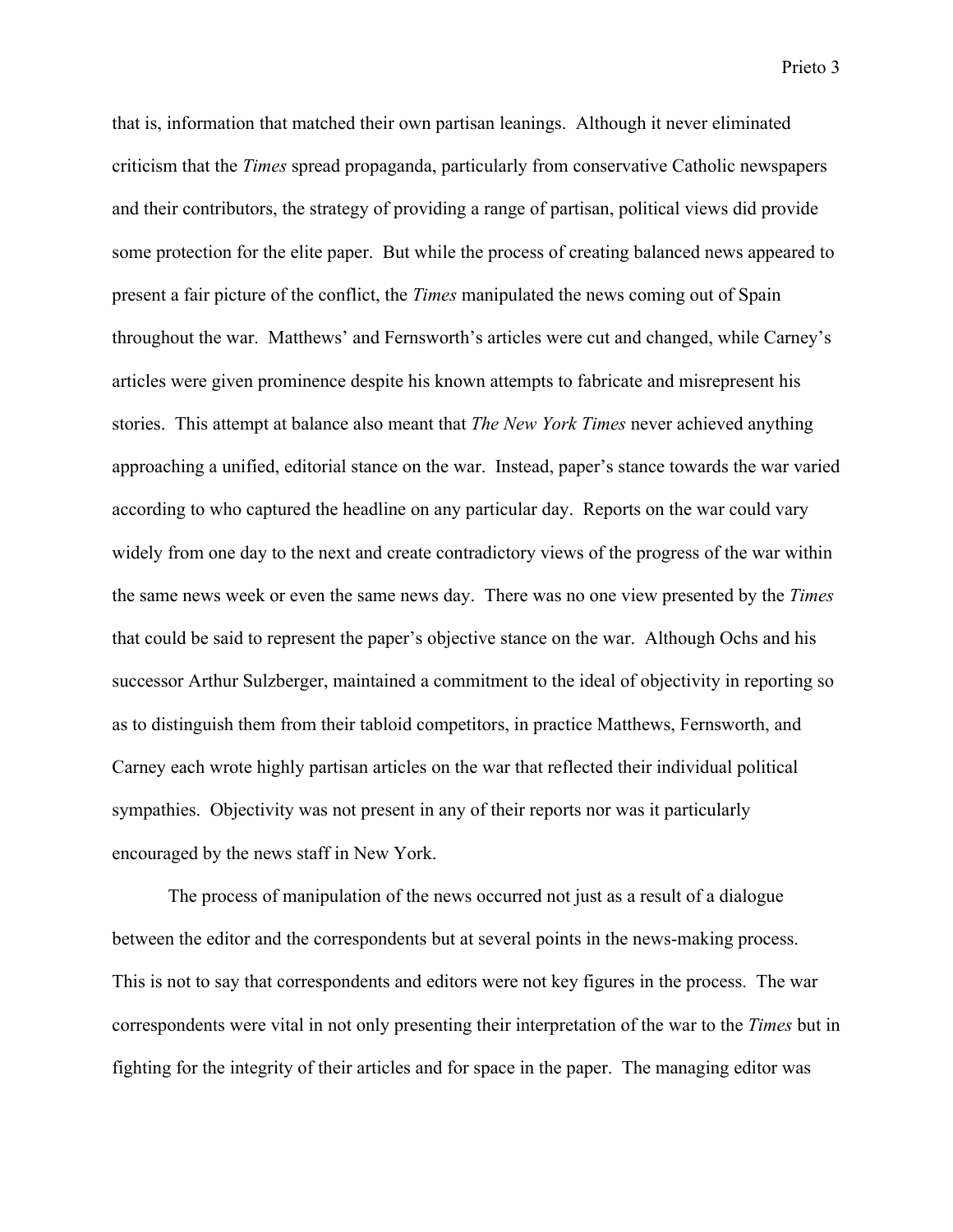also a key figure in setting standards for the news and for communicating with the correspondents. But in addition to this must be added the influence of the bull-pen, a collection of the copy editors, readers, and editorial staff members. These members of the news staff filtered the news and made decisions about content and length before the actual stories ever reached the managing editor. Also of key importance was the influence of Sulzberger, who was the ultimate authority in settling any grievances that arose in the various levels of the *Times* hierarchy even if he had less control over many of the day-to-day activities of his news-staff.

 Although there are several comprehensive histories of the *Times*, there has been little focus on the *Times*' news coverage and the multiple levels at which the news can be altered and interpreted. Instead, the focus in the scholarship has been on the Ochs family and other high level officials within the paper. Elmer Holmes Davis' study *History of the New York Times, 1851-1921*, first printed in 1921 when Davis was a reporter for the *Times*, focuses almost exclusively on the internal dynamics of the paper and the Ochs family's role in revitalizing the paper*.* In the book, Davis celebrates Ochs credits him for establishing the business model that ultimately allowed the *Times* to expand into more reporting of news.6 Gay Talese's more recent study *The Kingdom and the Power,* based upon an earlier book published in 1969, also focuses on the impact of Ochs and his successors Arthur Hays Sulzberger, Orvil Dryfoos, and Arthur Ochs Sulzberger but locates power also among the editors that stand at the head of the newsstaff. Talese is most concerned with showing how intra-organizational struggles and the quest for personal power among these editors and for these positions shaped news making.<sup>7</sup> Alex S. Jones and Susan E. Tifft's *The Trust: The Private and Powerful Family Behind the New York Times,* moves away from this narrow focus on the top levels of power within the newspaper itself

<sup>&</sup>lt;sup>6</sup> Elmer Davis. *History of the New York Times, 1851-1921*. New York: Greenwood Press, 1969.

 $\frac{7}{7}$  Gay Talese. The Kingdom and the Power. . New York: Ivy Books, 1992.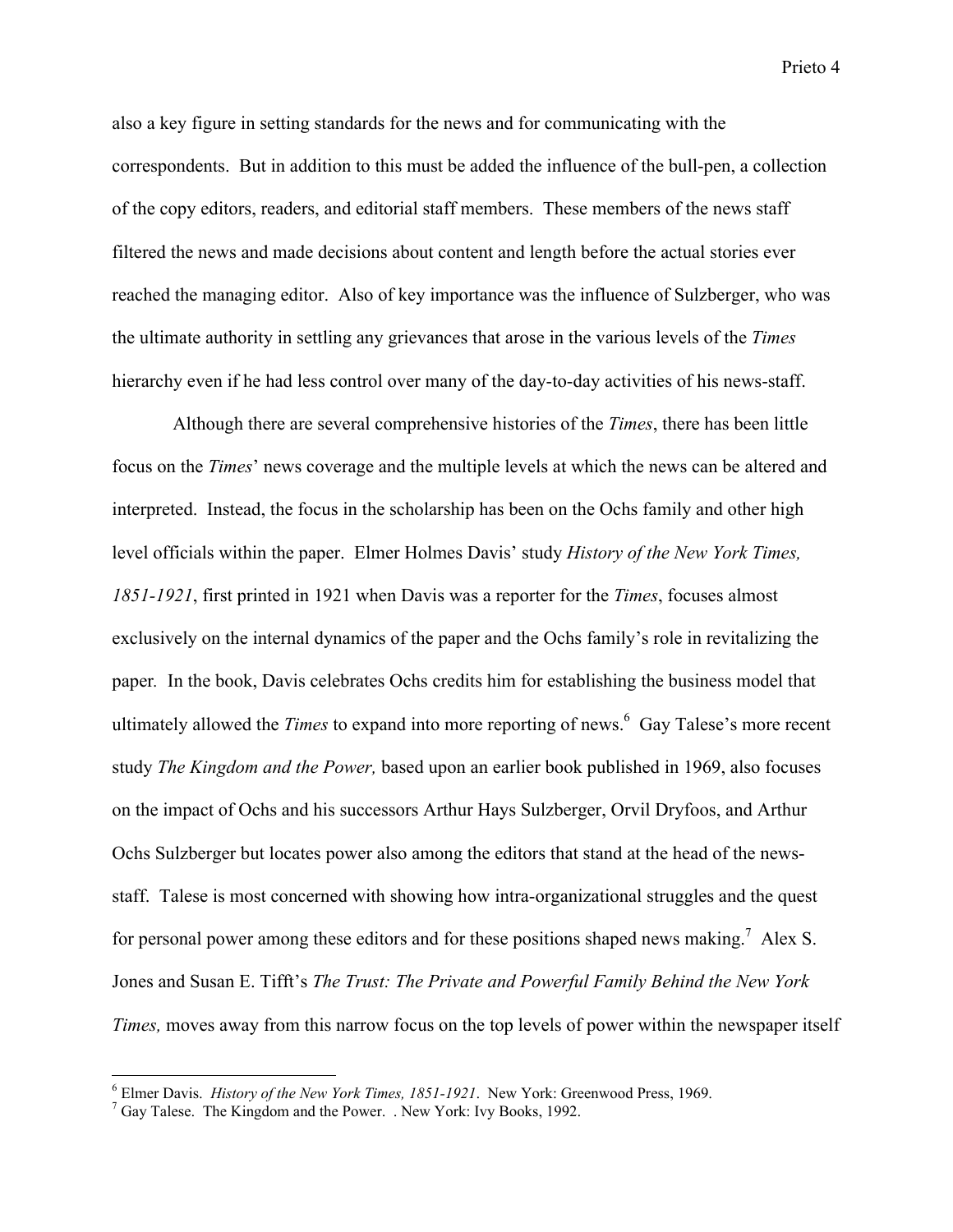to argue that *The Times* coverage of the Holocaust was colored by the Ochs family's desire to distance themselves from their own identity as Jews so as to appear part of the mainstream of American life both in the pre-war era and during the war. But there is little analysis of how this pressure to renounce Judaism was established and from where it emanated, leaving the focus reliant on the personal rather than on the interactions between media sources and their impact on the *Times*. 8 External influences on the paper and how they interact with institutional factors have therefore been ignored in favor of a more narrow focus on the internal structure of the *Times*, with an emphasis on the top echelons of the paper, namely the presidents and top editors, instead of a focus on reporters and staff members, such as the cable editors and copy clerks, who filter the news before it is even seen by the editor.

The few journalists and scholars who have written in particular about *The New York Times* coverage of the Spanish Civil War share this bias towards looking at only a piece of the news-making process by focusing in almost exclusively on the war correspondents themselves at the expense of the news-staff and editors in New York. Alejandro Pizarroso's article about the creation of propaganda by foreigners on and for both the Republican and Nationalist forces during the Spanish Civil War, spends a great deal of time outlining Carney's various fabrications. Given the number and degree of the journalistic dishonesty displayed, Pizarroso is incredulous about the continued reliance on Carney as a source on Franco throughout the war. For Pizarroso, it is only comprehensible if explained by internal politics in the paper, especially given his high regard for Matthews, but he does not have a sense of what those internal factors

<sup>8</sup> Alex S Jones and Susan E. Tifft. *The Trust: The Private and Powerful Family Behind the New York Times.* Boston: Little Brown, and Co., 2000.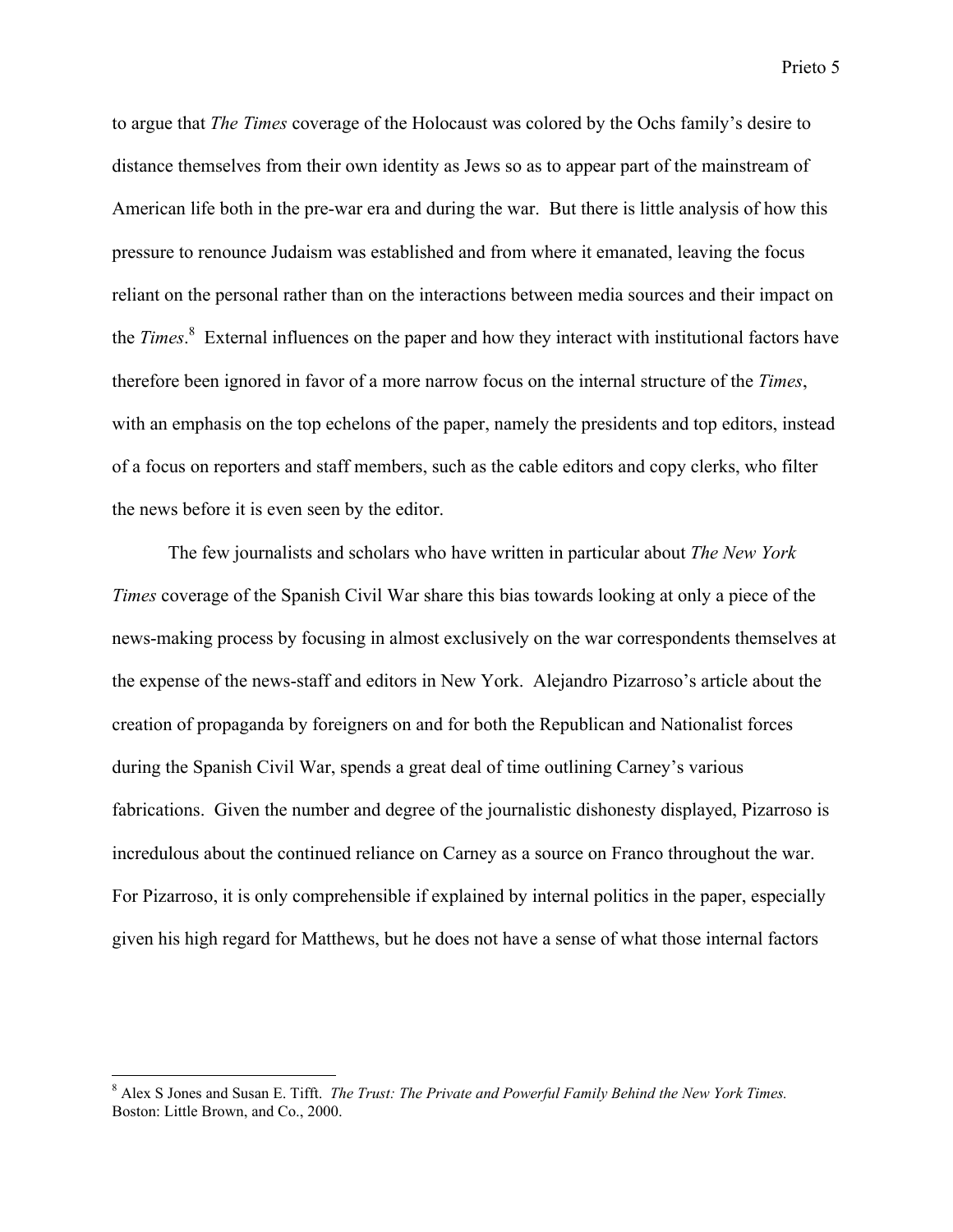may have been.<sup>9</sup> Meanwhile, Matthews is praised for his accurate and objective reporting on the Republic and is held up as a model foreign correspondent during the war, one who resisted the urge to create propagandist articles, a temptation that did not elude Carney and other reporters. But Pizarroso mistakes Matthews' pro-Republicanism for neutrality and takes for granted that because Matthews visited the front frequently, he must have adhered to other journalistic ideals of integrity, independence, and objectivity. George Seldes, who spent time in Spain working for *The New York Post*, was more correct, if a bit alarmist, when he argued that press manipulation occurred at the *Times*, positing that Catholics groups during the Spanish Civil War were "able to control the news of a great war in a neutral press," but he also was too ready to believe that because Matthews and Fernsworth shared his own political sympathies that they were somehow more independent or correct than Carney.<sup>10</sup>

Also largely unexamined is the mutability of the concept of objectivity for elite papers such as the *Times*. Studies, such as Michael McGerr's *The Decline of Popular Politics: The American North, 1865-1920*, present objectivity and independent journalism as increasingly becoming the norm into the  $20<sup>th</sup>$  century. For McGerr, starting after the Civil War, journalism in the North fractured into three different types: partisan, independent, and sensational. Like the pre-war press, partisan newspapers supported political parties and pushed particular ideological stances, while the independent press represented a new development in which the paper claimed to present objective facts independent of party affiliation. This claim of independence was based in part on the development of the "professional consciousness of the press" and of independent

<sup>9</sup> Alejandro Pizarroso. "La intervención extrajera y propaganda: la propaganda exterior de las dos Españas" *Historia y Comunicación Social* 6 (2001), 79-81. (Foreign Intervention and Propaganda: Foreign Propaganda in the Two  $\text{Spains}\atop 10 \text{Corr}$ 

George Seldes. *The Catholic Crisis*. New York: J. Messner, inc (1939) 210.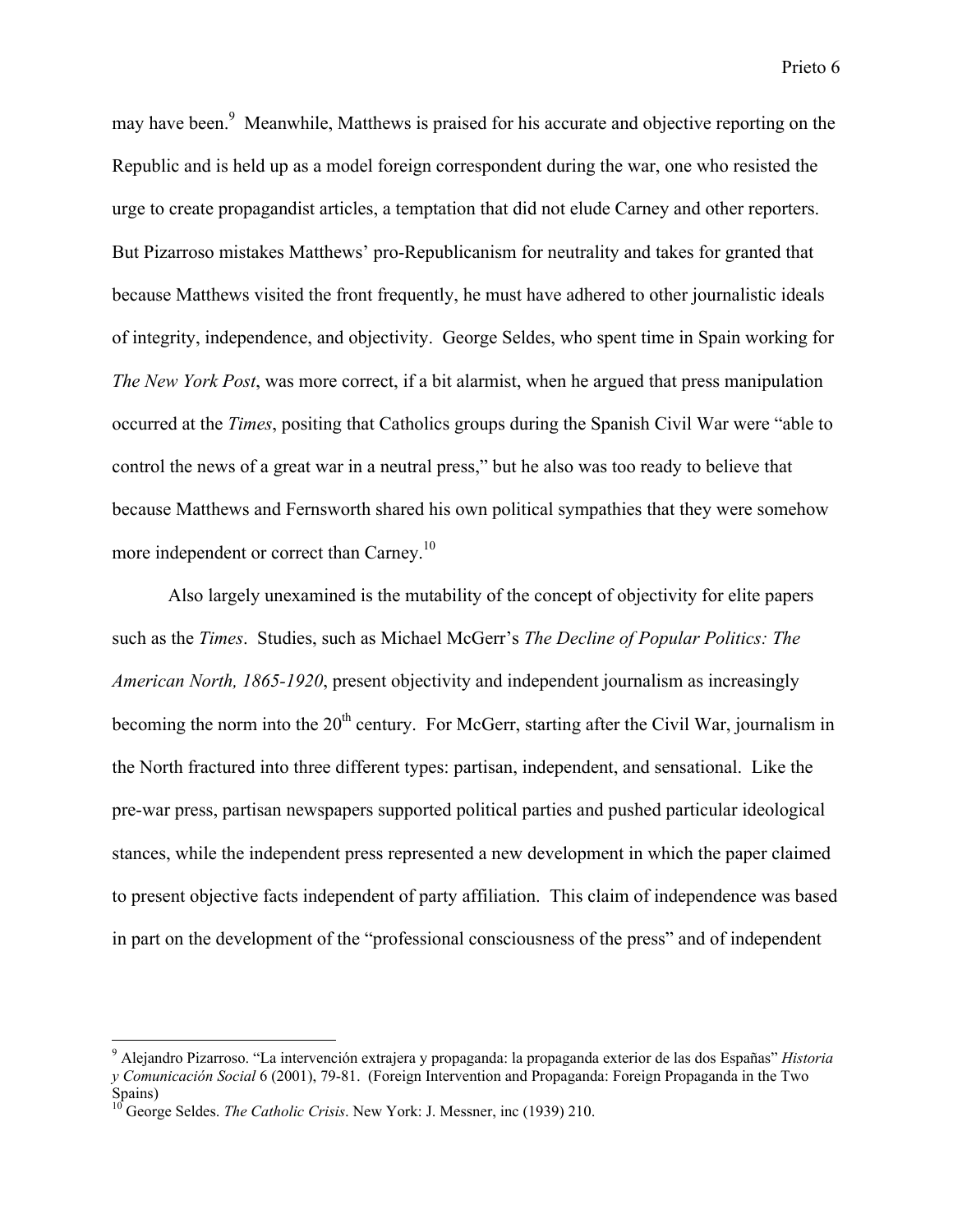editors who depended more on hard news stories than on editorial pieces. $11$  McGerr argues that the new independent press "separated reportage and editorial, fact and opinion, thought and emotion" and appealed to educated upper and middle class Northerners.<sup>12</sup> Meanwhile, the development of sensational journalism, particularly by William Randolph Hearst and Joseph Pulitzer, challenged both of these categories of news by appealing to the working classes and rejecting the intellectualism of independent journalism. While he argues that all three categories of the press survived into the  $20<sup>th</sup>$  century, McGerr concludes that independent journalism grew at the expense of partisan journalism. As this type of journalism grew, so did the norm of objectivity in journalistic and editorial practice, particularly in elite newspapers like the *Times*.

Like McGerr, Daniel Hallin conceives of the press as being largely independent of partisan political leanings and careful to protect the ideals of objectivity. In Hallin's study of media in the Vietnam War, *The 'Uncensored War': The Media and Vietnam*, he argues that journalists adhered so strongly to the ideal of a professionalized, independent press that they undermined their own ability to criticize the government during the Vietnam War. For Hallin, by relying on "facts" rather than editorial commentary on U.S. policy in Vietnam, journalists were forced to depend on information supplied by the government. In this way, the supposedly independent press "open[ed] wide the channel through which official influence flowed" and made themselves subject to official manipulation.<sup>13</sup> Hallin argues that the exception to this was the few war correspondents who were in South East Asia covering the conflict. Because they had direct access to information on the war, they did not compromise independence for objectivity, but Hallin argues that they still adhered to professional standards of journalism,

<sup>&</sup>lt;sup>11</sup> Michael McGerr. *The Decline of Popular Politics: The American North, 1865-1920*. New York: Oxford University Press (1986) 109.

 $12$ Ibid, 135.

<sup>&</sup>lt;sup>13</sup> Daniel C. Hallin. *The Uncensored War: The Media and Vietnam*. New York: Oxford University Press (1986), 25.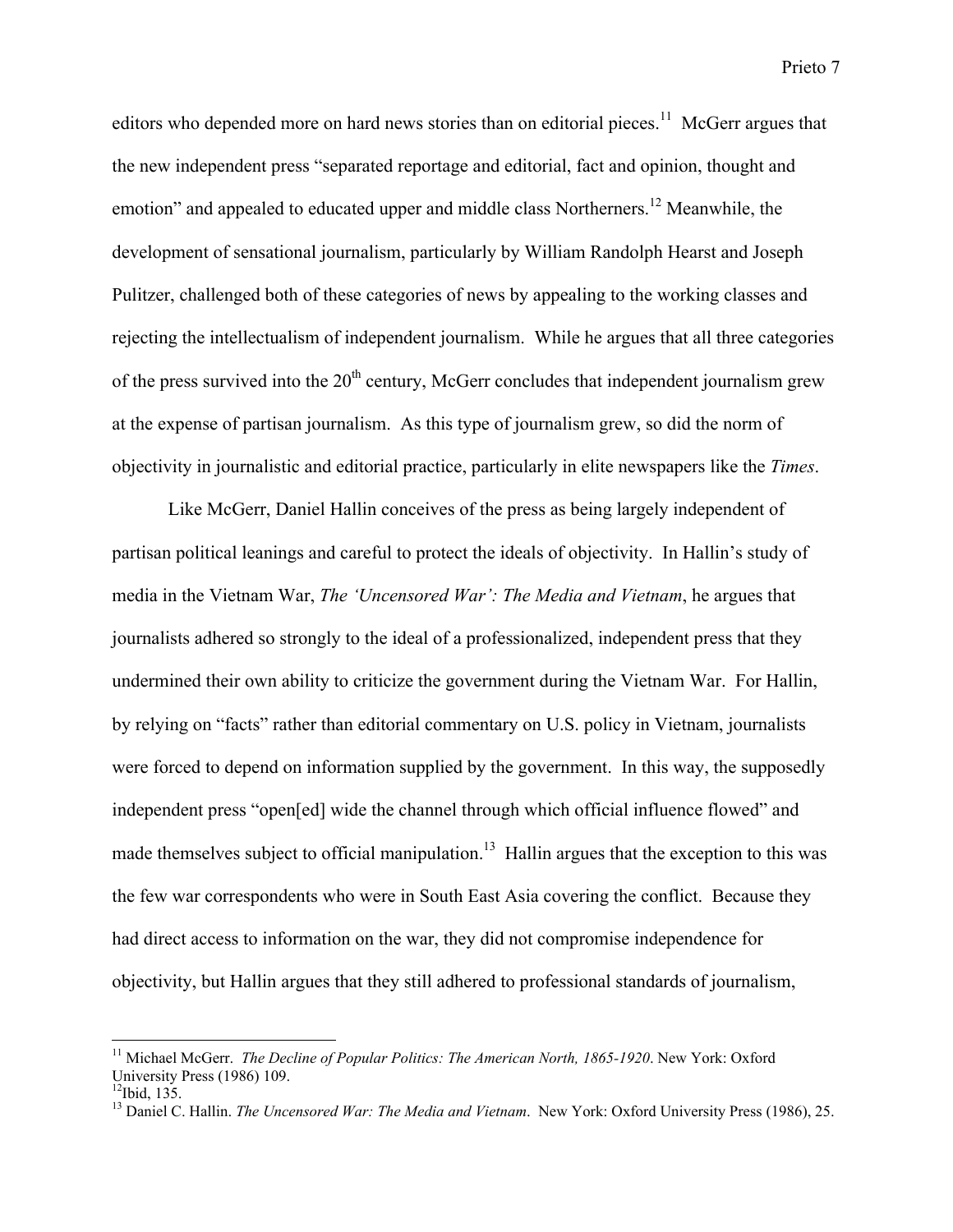meaning that they sought to present an unbiased view of "the story" in Vietnam.<sup>14</sup> This only changed with the Tet offensive when the government itself became internally divided over escalation in Vietnam. Then the "objective" press could finally find "reliable sources," meaning government sources, which provided a critical view of U.S. policy in Southeast Asia.<sup>15</sup> The press therefore never abandoned objectivity during the war, but this adherence to the journalistic ideal could compromise both journalistic independence and the ability of reporters to write critically about the war.

Instead of McGerr and Hallin, the *Times* and their construction of objective journalism during the war conforms more to Richard K. Kaplan's *Politics and the American Press: The Rise of Objectivity, 1865-1920* and his view of the relationship between objectivity and the elite media. For Kaplan, "the media's selections and interpretations are not a matter of free choice by the free press." Objectivity is not a fixed category but instead is formed at least in part by the relationship between media institutions and the political sphere.<sup>16</sup> This means that the concept of an independent press is largely a myth. The press naturally responds to the political context in which they produce news, including correspondents and editors. But while Kaplan sees objectivity as a mutable concept and argues that politics will invariably effect what journalists write, he argues that journalists since the Civil War have increasingly made the effort to divorce themselves from partisan politics. Even though they can never achieve full objectivity or independence, they still hold this to be the ideal and use it as the measure of effective journalism. Kaplan argues that journalists, particularly in the  $20<sup>th</sup>$  century, "became professional technicians, experts at gathering information and separating truths from half-truths, distortions, and outright

 $14$  Ibid, 9.

<sup>&</sup>lt;sup>15</sup> Ibid, 88. Hallin locates this change in the latter half of 1965 and states that before then the debate over Vietnam in the *Times* was narrow and focused only on the majority view of policy in Southeast Asia.

<sup>&</sup>lt;sup>16</sup> Richard K. Kaplan. *Politics and the American Press: The Rise of Objectivity*. Cambridge: The Cambridge University Press (2002), 3.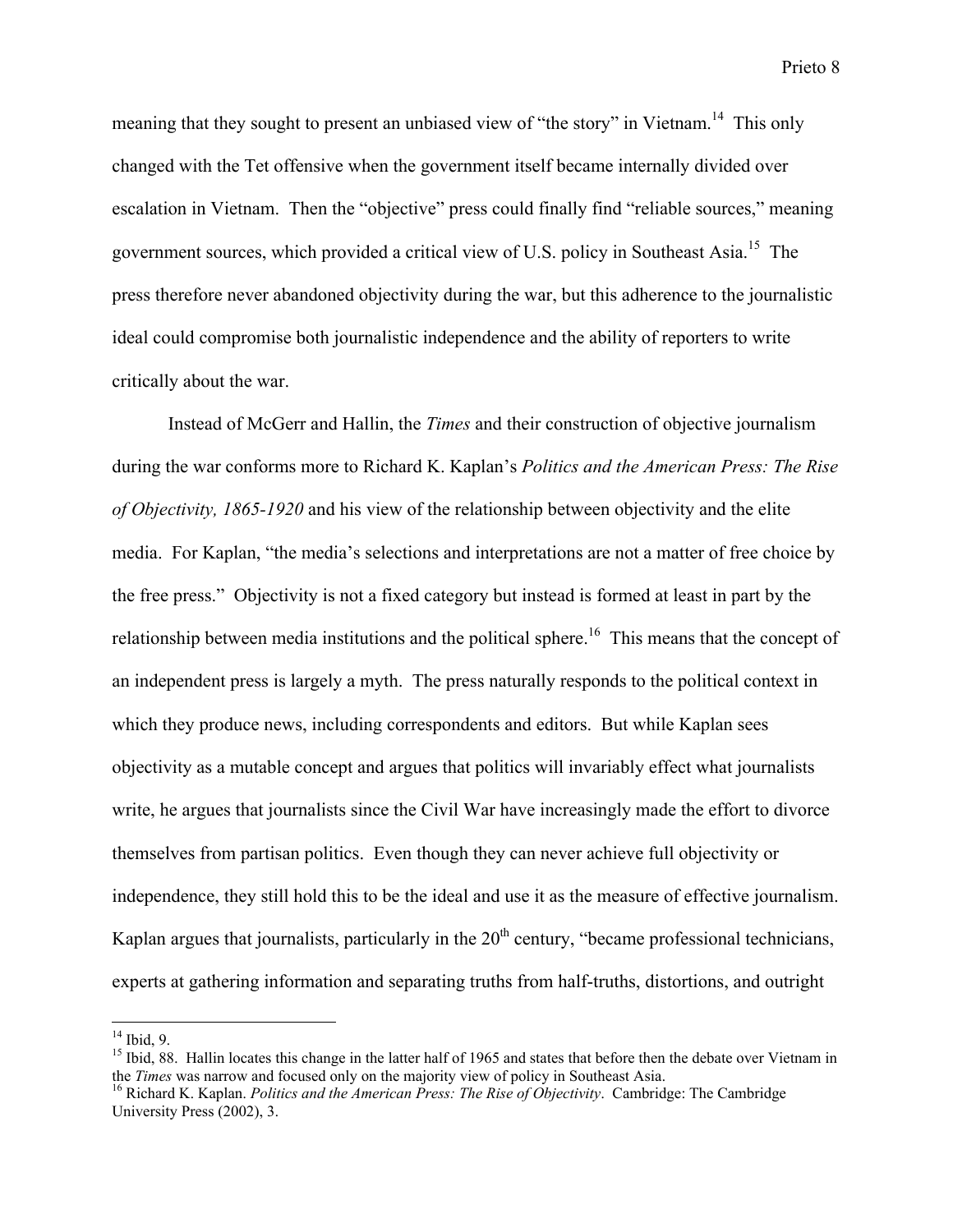lies" instead of being the political advocates and slaves to private interest that they had been before the Civil War.<sup>17</sup> Therefore, Kaplan's argument does allow that politics have a strong influence on the reporter, but like McGerr and Hallin, he sees correspondents as necessarily adhering to at least the ideals of objectivity and as implicitly rejecting partisanship.

### *Three Partisan Journalists*

Herbert Lionel Matthews was born in 1900 in New York to middle class parents. Like many other young men of his generation, Matthews volunteered for service in WWI and the age of eighteen was shipped off to France with the last of the doughboys. Eager and excited to be away from home for the first time, Matthews longed to see action, but the young volunteer reached his tank coups in Langres too late to see any fighting. Although he would later become fascinated with politics and political movements, Matthews wrote of his time in France that his greatest distinguishing characteristic from the French who surrounded him was his "constant indifference and [his] ignorance of the political issues of war and peace."<sup>18</sup> After his stint in the army, a disillusioned Matthews attended Columbia University, studying Italian literature. Upon his graduation, Matthews joined *The New York Times* as a secretary and stenographer for Business Manager, Edwin Friendly, a post he received after answering an ad in the paper. After three years in the business department, Matthews took a leave of absence from the *Times* and traveled to Italy and France, spending two years studying Dante and Italian literature on a Bayard Cutting Taylor fellowship from Columbia. This time as well, Matthews remembers having little interest in French culture or politics, but he reminisces: "A process of osmosis was at work for me. Instinctively, I was absorbing French civilization and learning to understand the complex,

<sup>&</sup>lt;sup>17</sup> Ibid, 192.

<sup>&</sup>lt;sup>18</sup> Herbert Matthews. *Education of a Correspondent*. New York: Harcourt, Brace, and Co. (1946), 6.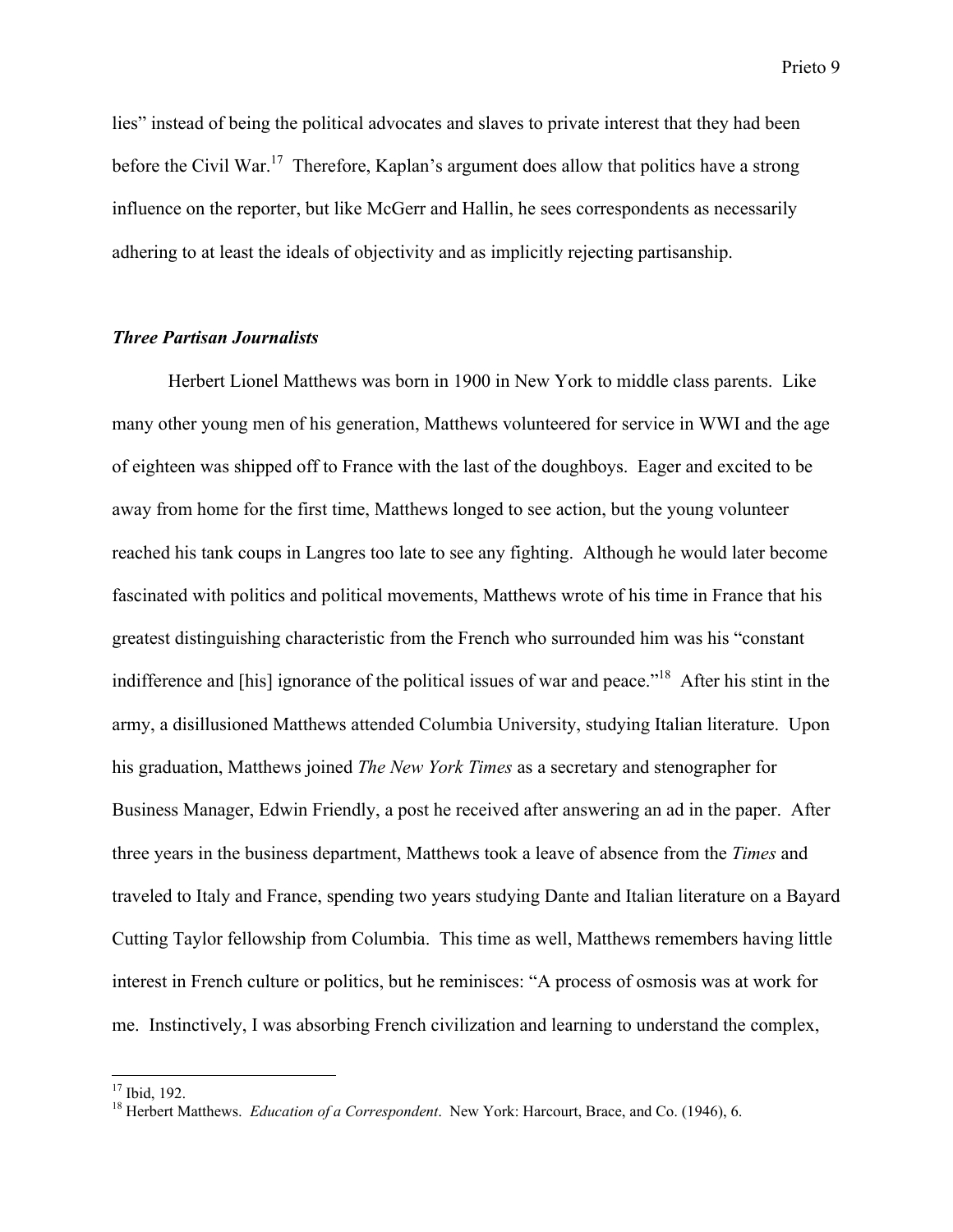sometimes abrasive, but much more often warm and friendly character of the French people."<sup>19</sup> Matthews returned from France in 1926 determined to leave the business department of the *Times.*

Matthews' original idea was to join the book review department, but then Vice-president Arthur Sulzberger directed him instead to a post as an assistant to Frederick Birchall, the acting managing editor. This move was crucial to Matthews' future career growth as it allowed him to enter the news side of the *Times*.<sup>20</sup> It also allowed Matthews to travel abroad again on a tour of Japan, Korea, and China funded by the Carnegie Endowment for International Peace and the Japanese government. Matthews, just after WWII, recalled of his and the other newspapermen's experience on the trip: "I believe it is a fair statement to make that after visiting Peking, Tientsin, and Shanghai, and then returning to Japan, everyone of us went back to the States much more sympathetically disposed toward the Japanese than toward the Chinese.<sup> $21$ </sup> Matthews was impressed by Japanese industry and infrastructure in China, particularly the railroads of Manchuria, and left believing that the Japanese would be a positive, modernizing influence on East Asia.<sup>22</sup> In 1931, Matthews was assigned to the Paris bureau of the *Times* as second man under Percy Philips, joining a staff that also included William Carney and Lansing Warren. Matthews covered politics in Paris, and he saw his job as one that put him in an "unimportant rut."<sup>23</sup> Despite his move toward more political stories, Matthews balked at Philips' leadership and jumped at the chance to become a war correspondent when the Italo-Ethiopian war broke out in 1935.

<sup>20</sup> Ibid, 62-63. Matthews' memoir provides an account of his early life from the time that he arrived back in New York from Europe to the time that he was sent to Paris by the *Times*.

<sup>&</sup>lt;sup>19</sup> Herbert Matthews. *A World in Revolution: A Newspaperman's Memoir*. New York: Scribner (1972) 57.<br><sup>20</sup> Ibid. 62.63. Motthews' mamoir provides an account of his early life from the time that he arrived heals in

<sup>&</sup>lt;sup>21</sup> Herbert Matthews. *Education of a Correspondent*, 16.

<sup>&</sup>lt;sup>22</sup> Herbert Matthews. Letter to Birchall. June 21, 1929. UT Austin: Herbert Matthews Collection. Matthews wrote from Tankantzu, Manchuria about his favorable impression of Japan and argued that even though his trip was long, the knowledge he was gaining was justified in light of the future use his expertise would be to the *Times.* <sup>23</sup>

<sup>&</sup>lt;sup>23</sup> Herbert Matthews, Letter to Birchall, September 21 1936. UT Austin: Herbert Matthews Collection.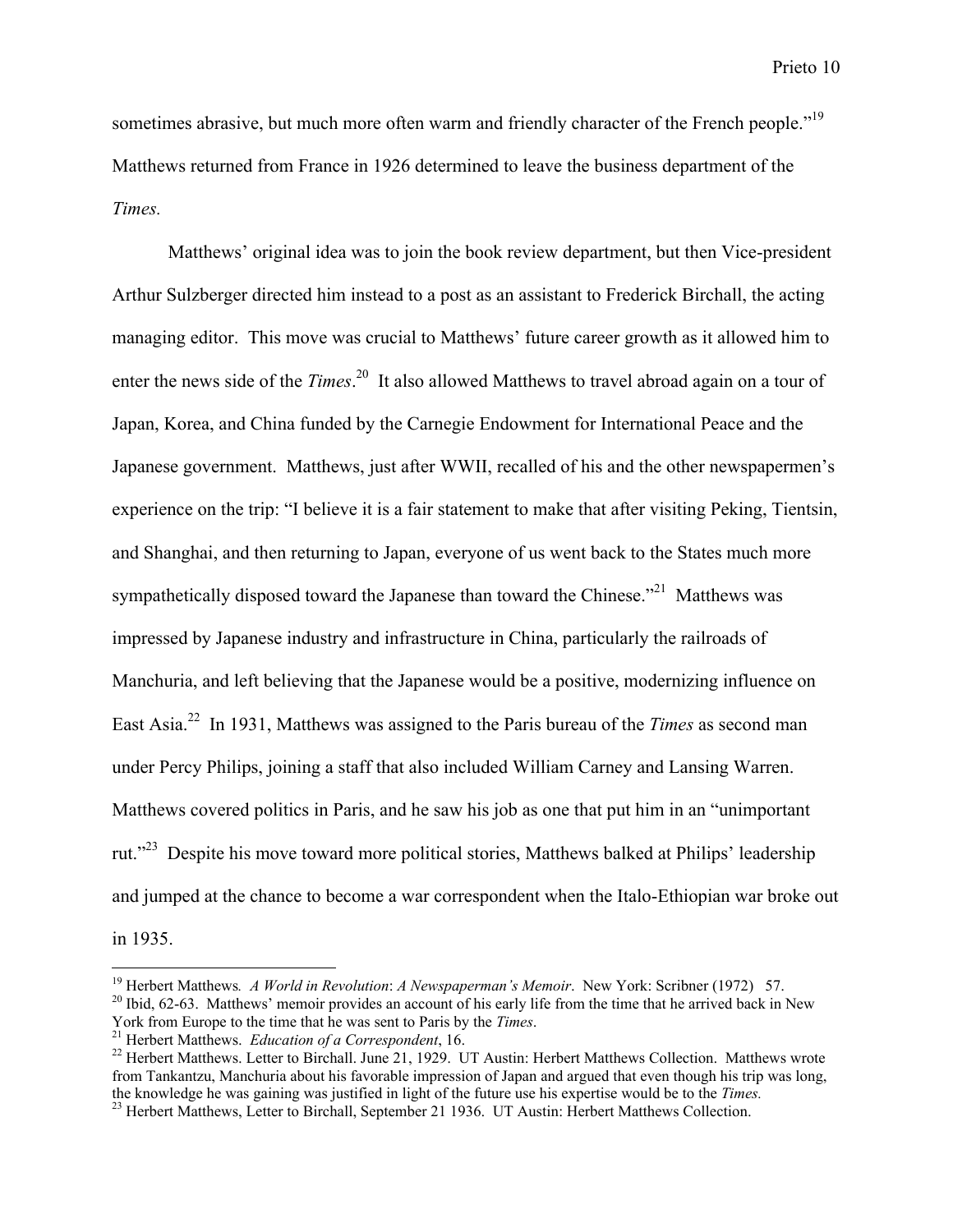Even before the official outbreak of hostilities, Matthews had written positive stories about Italy from his Paris byline. Matthews wrote of League attempts to condemn Mussolini and aid Ethiopia: "The best thing for all concerned, it appears to be accepted, is to circumscribe that loss as much as possible and above all to avoid a catastrophic European conflagration."<sup>24</sup> He was against sanctions for Italy, minimized the importance of Ethiopian autonomy, and argued that the Italian invasion would be helpful to the Ethiopian people because of "the civilizing influence Italy is bringing here<sup> $25$ </sup> Matthews even argued that the majority of Ethiopians were in favor of the Italian take over and still maintained even after WWII that the Italians had improved material conditions in the country.<sup>26</sup> Though he declined to talk in depth about his experience covering the Italo-Ethiopian War later in his life, through the 1950s, Matthews was unapologetic about his previous support of Italian fascism and admiration of Japan. Writing during the Spanish Civil War in 1937 his warning that Spain might lead to a second general European war, Matthews mused that he might not be able to stand by all that he wrote in Ethiopia but that he could not be convinced that Fascism had been bad for Italy or that Mussolini had not dealt properly with the League of Nations. Plus, Matthews quipped about the Italo-Ethiopian War, "I never could withhold my admiration at seeing a difficult job superbly done.<sup>27</sup>

With the end of the Italo-Ethiopian War in 1936, Matthews returned to Paris and continued to write articles on French politics and French reactions to the outbreak of the Spanish Civil War. His articles from this period were starkly anti-Republican and stressed popular French opposition to the Republic, arguing in one piece written when the war was already three

<sup>&</sup>lt;sup>24</sup> Herbert Matthews. "Sacrifice to Peace is Ethiopia's Role." The New York Times, 14 August 1935, 6. <sup>24</sup> Herbert Matthews. "Sacrifice to Peace is Ethiopia's Role." *The New York Times*, 14 August 1935, 6.<br><sup>25</sup> Herbert Matthews. "Italians Estazea Stand By Savaym" *The New York Times*, 26 October 1935, 9.

<sup>&</sup>lt;sup>25</sup> Herbert Matthews. "Italians Foresee Stand By Seyoum" *The New York Times*. 26 October 1935, 9.<br><sup>26</sup> Herbert Matthews, Education of a Convergendent 28

<sup>&</sup>lt;sup>26</sup> Herbert Matthews. *Education of a Correspondent*, 28.

<sup>&</sup>lt;sup>27</sup> Herbert Matthews. *Two Wars and More to Come*. New York: Carrik and Evans, inc. (1938) 18.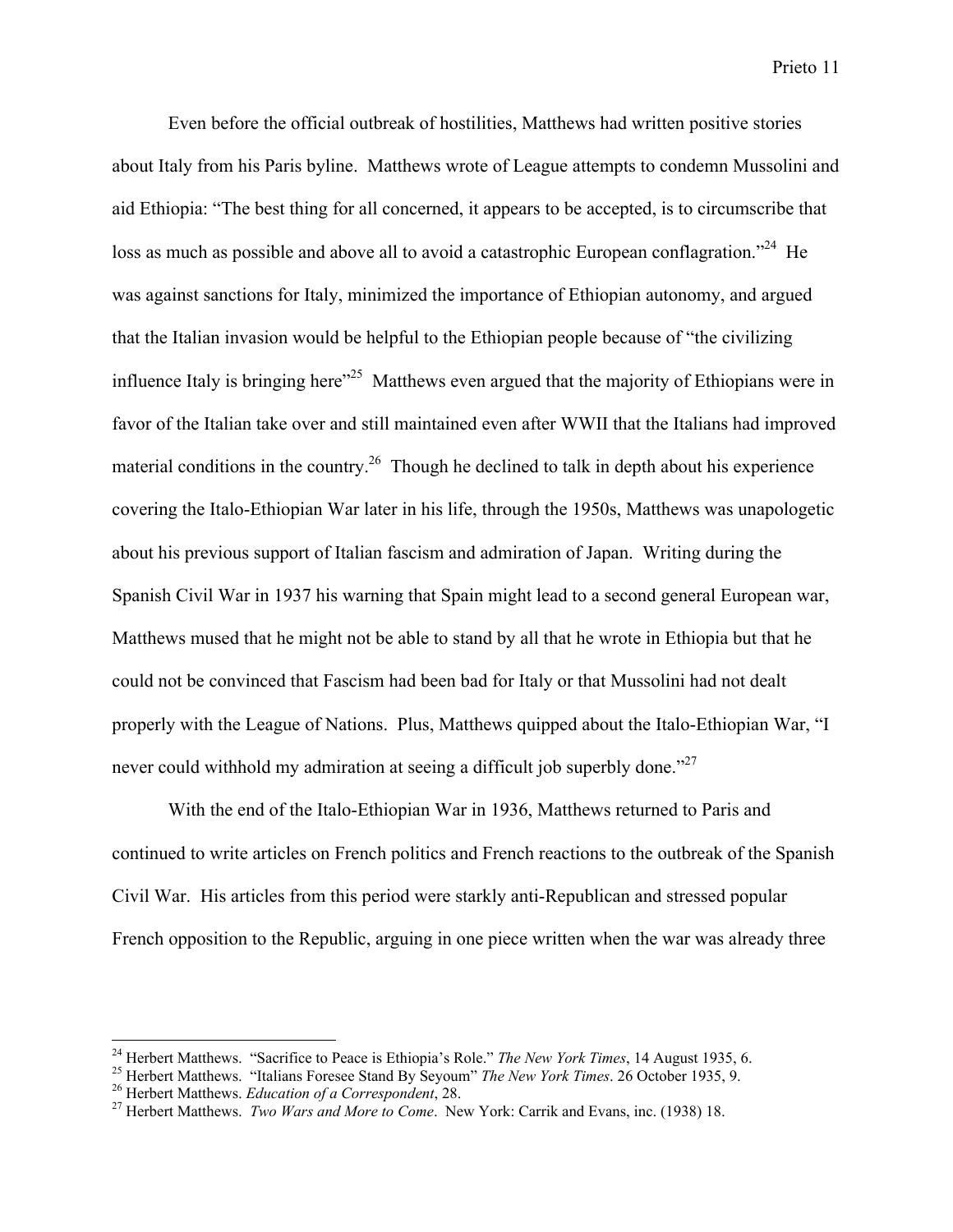months old that the French "are not by any means united in their sympathies for the Loyalists."<sup>28</sup> In this sentiment, Matthews was supported by Edwin James, then Managing Editor in New York but previously in the Paris bureau with Matthews. James wrote occasional pieces on the war from New York which were also starkly partisan, in which he argued that Europe and the U.S. should maintain a policy of non-intervention and minimized reports of Italian and German intervention on behalf of Francisco Franco's Nationalist forces. Though James expressed regret after the war about the demise of the Republic to Milly Bennett, reporter in Spain for the United Press, The Associated Press, he maintained that the repeal of non-intervention would have been a mistake for the U.S., France, and Great Britain.<sup>29</sup> After spending approximately three months in Paris, Matthews asked to be assigned to Spain on the rebel side, a post that had been held by Frank Kluckhohn until he was forced to flee Franco's Spain after publishing reports confirming that Italian and German planes had arrived in Nationalist Spain.<sup>30</sup> Matthews was instead sent to cover the war from Madrid, but as he wrote to James, the correspondent was simply pleased to be out of Paris, declaring that he "wouldn't have missed this for a million."<sup>31</sup>

Matthews joined *New York Times* reporter Fernsworth, who was already in Spain covering the war from Barcelona and Valencia. Like Herbert Matthews, Lawrence A. Fernsworth was a veteran reporter by the time he began covering the Spanish Civil War, who had extensive experience in both the news and business side of the newspaper industry. Fernsworth was born in Portland, Oregon in 1898. A practicing Catholic, Fernsworth attended the University of Santa Clara, a Jesuit-run institution. Upon graduation, he joined the *Morning*

<sup>&</sup>lt;sup>28</sup> Herbert Matthews. "Large Group Favors Rebels." *The New York Times*. 5 September 1936, 2.<br><sup>29</sup> Edwin L. James. Correspondence to Milly Bennett, 1941. Hoover Institution Archives: Mill.

<sup>&</sup>lt;sup>29</sup> Edwin L. James. Correspondence to Milly Bennett. 1941. Hoover Institution Archives: Milly Bennett Papers. A pseudonym, Milly Bennett was a correspondent in China before coming to Spain in 1936. She became heavily involved in covering the International Brigades and married a brigade member, Hans Amelie.

<sup>30</sup> Frank Kluckhohn. "Bombing Raids Expected." *The New York Times*, 12 August 1936, 1. Story recounted also in Robert W. Desmond. *Tides of War: World News Reporting, 1940-1945*. Iowa City: University of Iowa Press, 1982. <sup>31</sup> <sup>31</sup> Herbert Matthews. Correspondence to Edwin L. James. Madrid, December 5, 1936. UT Austin: Herbert Matthews Collection.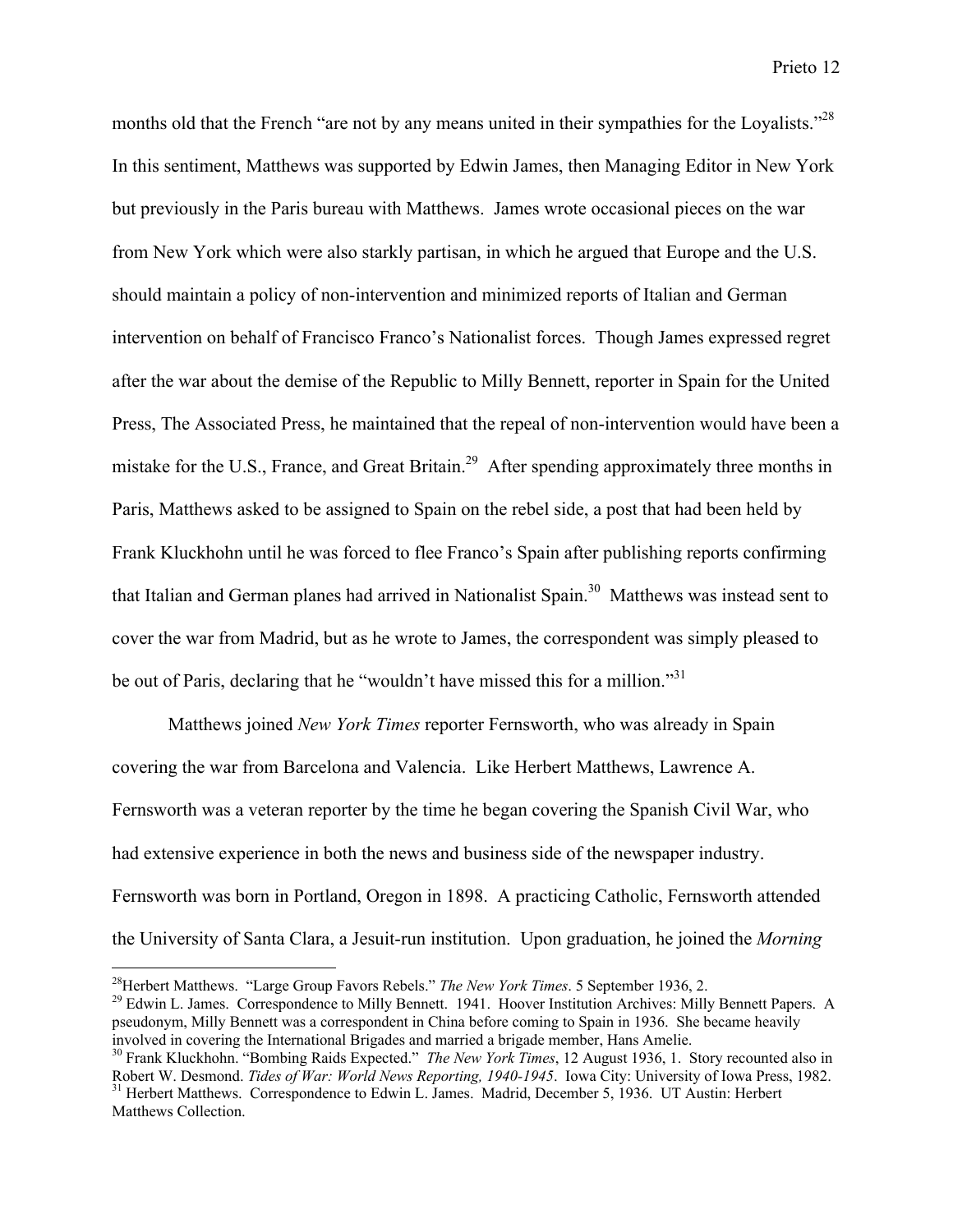*Oregonian* as a reporter. In 1920, Fernsworth moved to the *Chicago Herald*, for which he covered Washington D.C. Fernsworth left the *Daily Mail*, the successor paper of the *Herald*, in 1930 to travel Europe.<sup>32</sup> After several months of travel, Fernsworth briefly settled in Andorra and began a manuscript on Andorran culture. When the Second Republic was declared in Spain in 1931, Fernsworth moved to Barcelona to cover Catalonia for *The New York Times* and *The London Times.*

During the Republican period, Fernsworth wrote articles on regional politics, the development of the Catalonian autonomia, and occasional pieces on Andorra. He had a great respect for Francesc Macia i Llussa, the leader of the Esquerra Republicana de Catalunya, the leftist party of Catalonia, crediting the former military leader with providing stability to the fledgling provincial autonomous government.<sup>33</sup> After Macia's death in 1933, Fernsworth became increasingly critical of the autonomous government of Catalonia, accusing the Left of terrorizing the populace, interfering with subsequent elections, and of placing restrictions on freedoms. Fernsworth also became increasingly critical of anarcho-syndicalists in Catalonia and warned during the 1934 revolt in Catalonia:

"The revolt of the Catalan government was, aside from its regional significance, an act of solidarity with other 'revolutionary Republicans' in Spain who had just issued pronouncements severing all relations with the Spanish Government which they considered to have surrendered to the Fascists and Monarchists."<sup>34</sup>

 Fernsworth feared that anarcho-syndicalist groups, though strongest in Barcelona and the rest of the industrialized, urban north, would ultimately destabilize the Republican government if not checked by Madrid. At the same time though, Fernsworth was critical of Madrid for infringing

<sup>32</sup> Nothing but Danger. Ed Frank Hanighen. Early information also from Stein, M.L. *Under Fire: The Story of American War Correspondents.* New York: Julian Messner, 1968.<br><sup>33</sup> Lauranes Fernaugrich "Question of Bauer Disturbe Catalons."

<sup>&</sup>lt;sup>33</sup> Lawrence Fernsworth. "Question of Power Disturbs Catalans." *The New York Times*, 5 March 1933, E2.<br><sup>34</sup> Lawrence Fernsworth. "Percelone Bising a Double Header." *The New York Times*, 4 Newmber 1934, I

Lawrence Fernsworth. "Barcelona Rising a Double-Header." *The New York Times*, 4 November 1934, E2.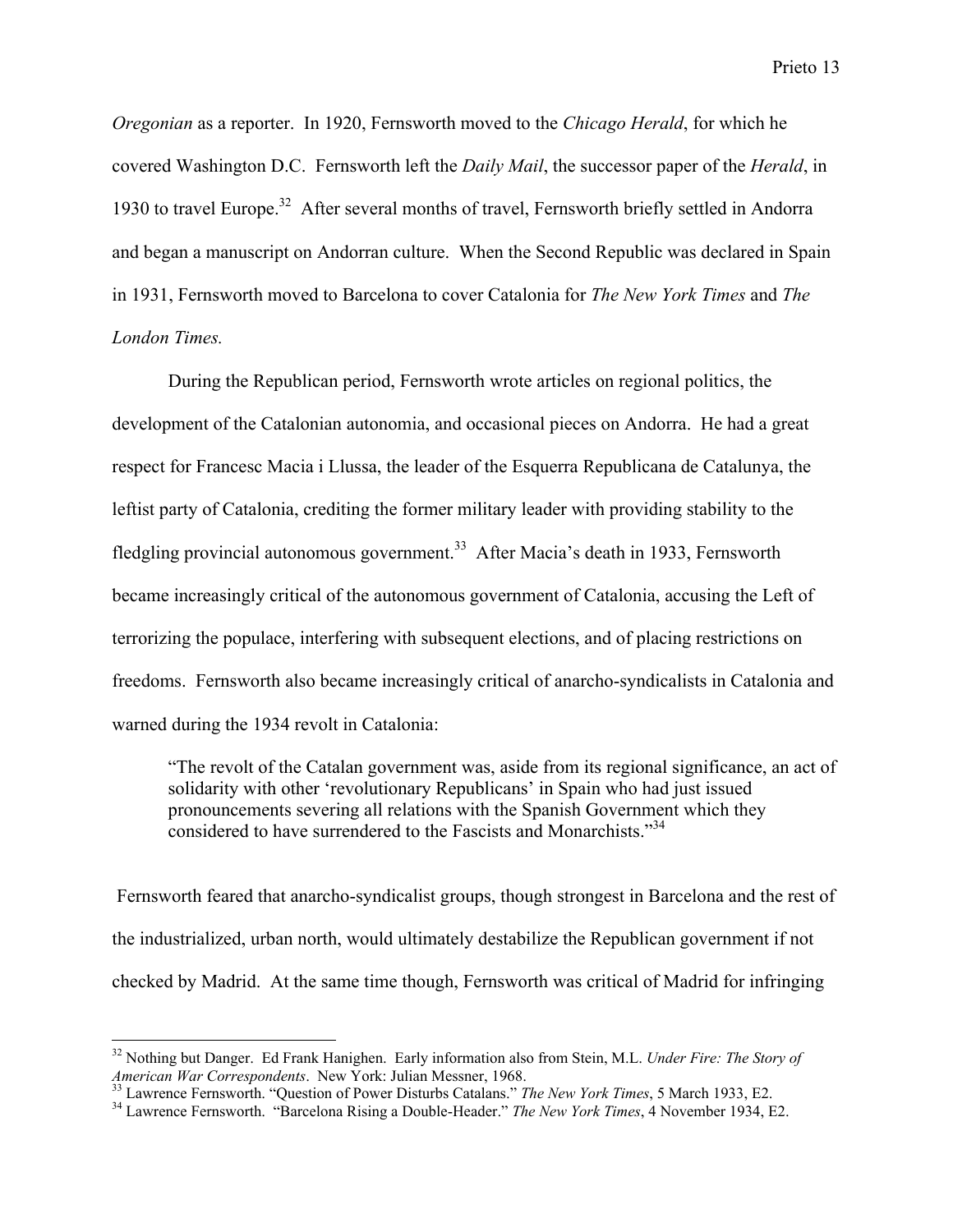on Catalan autonomy and for allowing a dramatic increase in military control after 1934. This is because he believed it to be counterproductive to the project of controlling political radicals. Fernsworth's admiration of Manuel Azana during the Republic and the subsequent civil war stems in part on their agreement on this point, as the Republican political leader seemed to repudiate violence and repression in favor of political union between socialists and republicans to control anarcho-syndicalist groups.<sup>35</sup>

But Fernsworth's most notable contribution to reporting during the Republican period was his articles on the economic development of Spain. For Fernsworth, the development of movements for autonomous regions in Spain was directly related not only to cultural and political developments but to industrialization and economic development in these regions. Fernsworth argued that Catalonia, Galicia, and the Basque provinces wanted autonomy so that they could more effectively engage in economic trade and reorganize their systems of landholding and tenure. The reporter therefore interpreted autonomy as being a positive force for the economic development of not only the northern provinces, but all of Spain under the Republic:

"Thus Catalonia becomes at once a militant and leading partisan in the battle for all that will bring about a revolution in Spain's internal economy. It becomes a champion of agrarian reform, of better conditions for the peasants, of higher wages for the workmen, of whatever will increase the wealth, and thereby the buying power, of the people and improve their standards of living."<sup>36</sup>

Fernsworth therefore believed strongly in the Republic's transformative potential for Spain but only if they accepted both on paper and in practice a decentralization of political control.

<sup>35</sup> Lawrence Fernsworth. "Azana Repudiated Armed Resistance." *The New York Times*, 16 December 1934, E2. In his book *Spain's Struggle for Freedom*, 130, 156. Fernsworth also talks about his admiration for Azana, leadership qualities, understanding of the Spanish "character" and repudiation of violence in favor of political mobilization of the left and left of center.

<sup>36</sup> Lawrence Fernsworth. "Catalonia Scans Business Outlook." *The New York Times*, 12 March 1933, E2.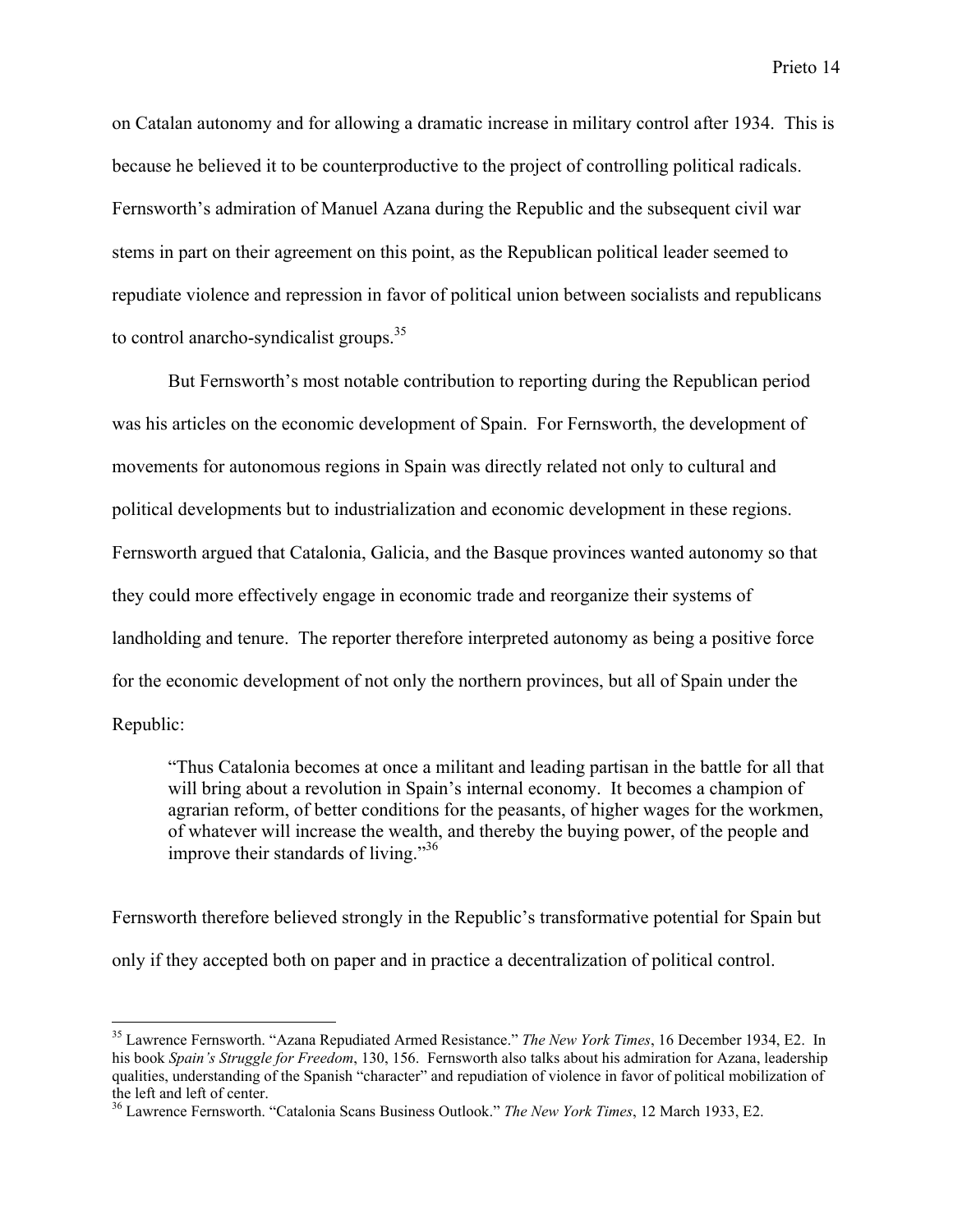Fernsworth's articles on politics and economic issues were not neutral but favored leftist political groups that favored autonomous regionalism.

Instead of sending Matthews to Burgos to cover Nationalist Spain, Sulzberger sent William Carney, then resident in Madrid. William Carney had much in common with both Matthews and Fernsworth in the years leading up to the Spanish Civil War. Like his colleagues, Carney was also a veteran reporter, who had spent the better part of his career abroad. Born in San Antonio, Texas in 1898, Carney was a devout Catholic, who had attended parochial school as a child and went on to study for three years at the University of Nebraska before joining the army. In 1928, Carney joined the *Times* after serving as a correspondent for *The Associated* Press in Green Bay, Wisconsin and the Chicago area.<sup>37</sup> He was assigned to the Paris Bureau then under Edwin L. James as part of the four member news staff and wrote articles about French politics and cinema. Carney was still working in the Paris Bureau when Matthews arrived in 1931, which by then was under the direction of Percy Philips.

After the declaration of the Republic in 1931, Carney was assigned to cover Madrid. Still under the auspices of the Paris office, Carney would travel to Madrid for a period of a few weeks or months and then travel back to Paris to file stories that were free of the increasingly harsh Republican censorship.<sup>38</sup> Despite the censorship that he encountered in Madrid, Carney's articles throughout the Republic were starkly anti-government. Even in the first days of the Republic, Carney criticized the new government for failing to keep order and for encouraging violent political outbursts in Spain. He was particularly critical of the series of church burnings that occurred in the summer of 1931, blaming the government for the disorder.<sup>39</sup> Like

<sup>&</sup>lt;sup>37</sup> New York Times Biographical Edition. "William Carney Newsman, 73, Dies." New York: The New York Times Company, (1972) 487.

<sup>&</sup>lt;sup>38</sup> M.L. Stein. *Under Fire: The Story of American War Correspondents*. New York: Julian Messner, 1968. 87.<br><sup>39</sup> William B. Carnay, "Benubliesn Spain Ends Wild Month." *The New York Times*, 17 May 1931, E2

William P. Carney. "Republican Spain Ends Wild Month." *The New York Times*, 17 May 1931, E2.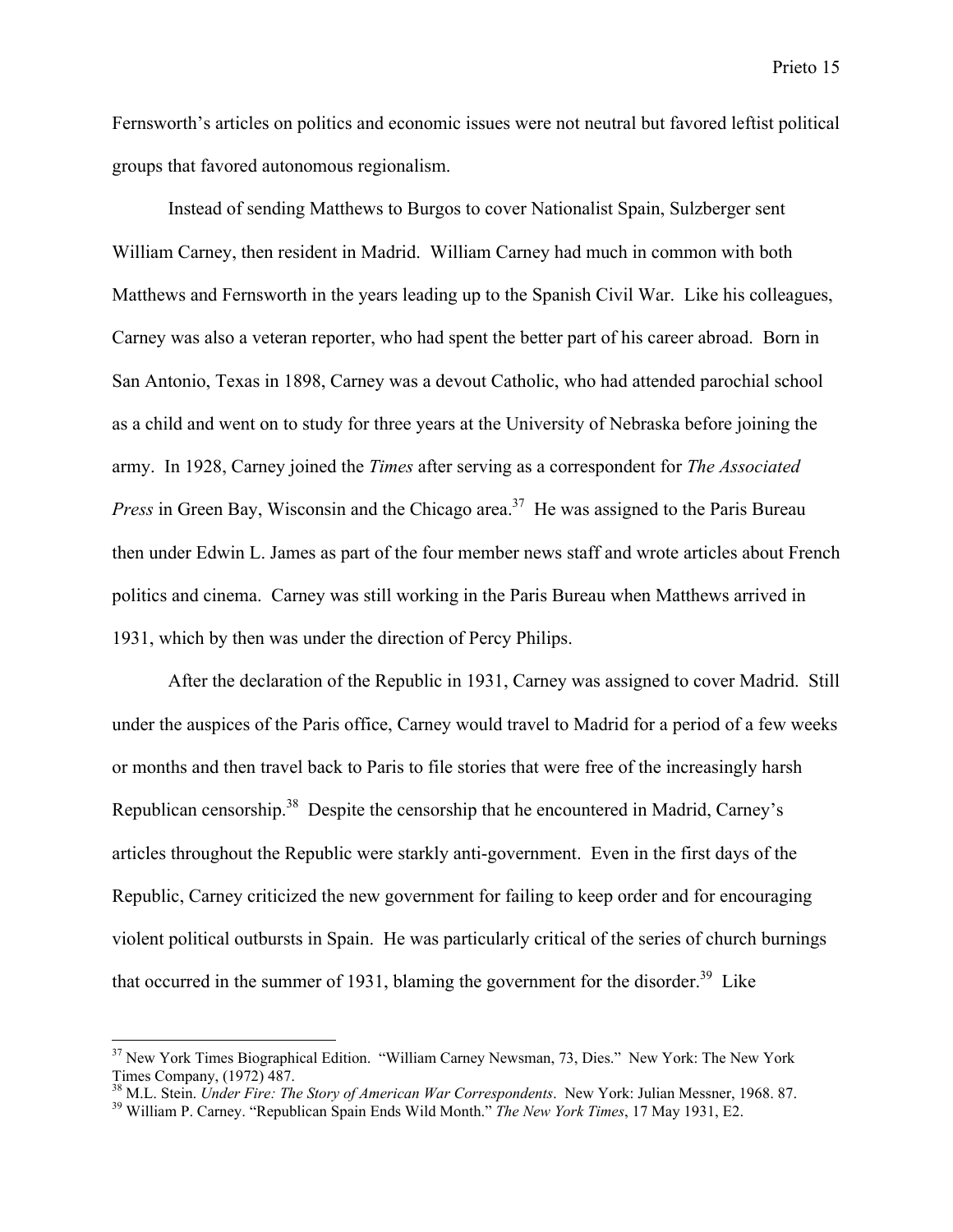Fernsworth, Carney also became adamant that anarcho-syndicalist groups were a destabilizing force in Spain and that a political reorganization had to occur in order to prevent the complete dissolution of parliamentary government. But unlike Fernsworth, who saw the solution in granting greater autonomy to the provinces, Carney came to argue that the far leftist groups in Spain were controllable only by turning to a union under Catholic Social Action.<sup>40</sup> Carney did not support the fledgling fascist group in Spain under Primo de Rivera, stating that they "attend the sessions of the Cortes merely to seize every opportunity to make its proceedings seem ridiculous" disrupting governmental function, but he did support other groups on the right including the Gil Robles' group Accion Popular. $41$ 

In Madrid during the early days of the civil war, Carney continued to write stories that were anti-Republic. Despite the pressures of censorship, Carney's articles continued to place blame on the government for violence and anti-clericalism in the cities. In a front page story, Carney even accused military officials who stayed with the Republic of being Masons, implying that they joined the cause of defense in order to destroy Catholicism in Spain.<sup>42</sup> Carney also wrote extensively about the city of Madrid as a desperate place calling it a "shabby, proletarian city," wrecked by war and populated by hopeless and violent people.<sup>43</sup>

During the whole of the war, foreign correspondents to the *Times* filed their stories with the Bureau in London. These stories were then forwarded to the Cable Desk in New York, which was an appendage of the Telegraph desk. Clarence Howell was the head of the desk and Neil McNeil, Harvey Getzloe, and Raymond McCaw formed the rest of the group. These men

<sup>&</sup>lt;sup>40</sup> William P. Carney. "Spanish Republic at Stake in Crisis." *The New York Times*, 2 October 1934, 10.<br><sup>41</sup> William P. Carney. "Left Forges Urged to Unite In Spain." *The New York Times*, 14 January 1934, E

<sup>&</sup>lt;sup>41</sup> William P. Carney. "Left Forces Urged to Unite In Spain." *The New York Times*, 14 January 1934, E2.

William P. Carney. "Boys and Men of 50 Guard Madrid Road." *The New York Times,* 17 August 1936, 1. <sup>43</sup>

William P. Carney. "Life In Madrid: A City of Stalking Death" *The New York Times,* 24 January 1937, 113.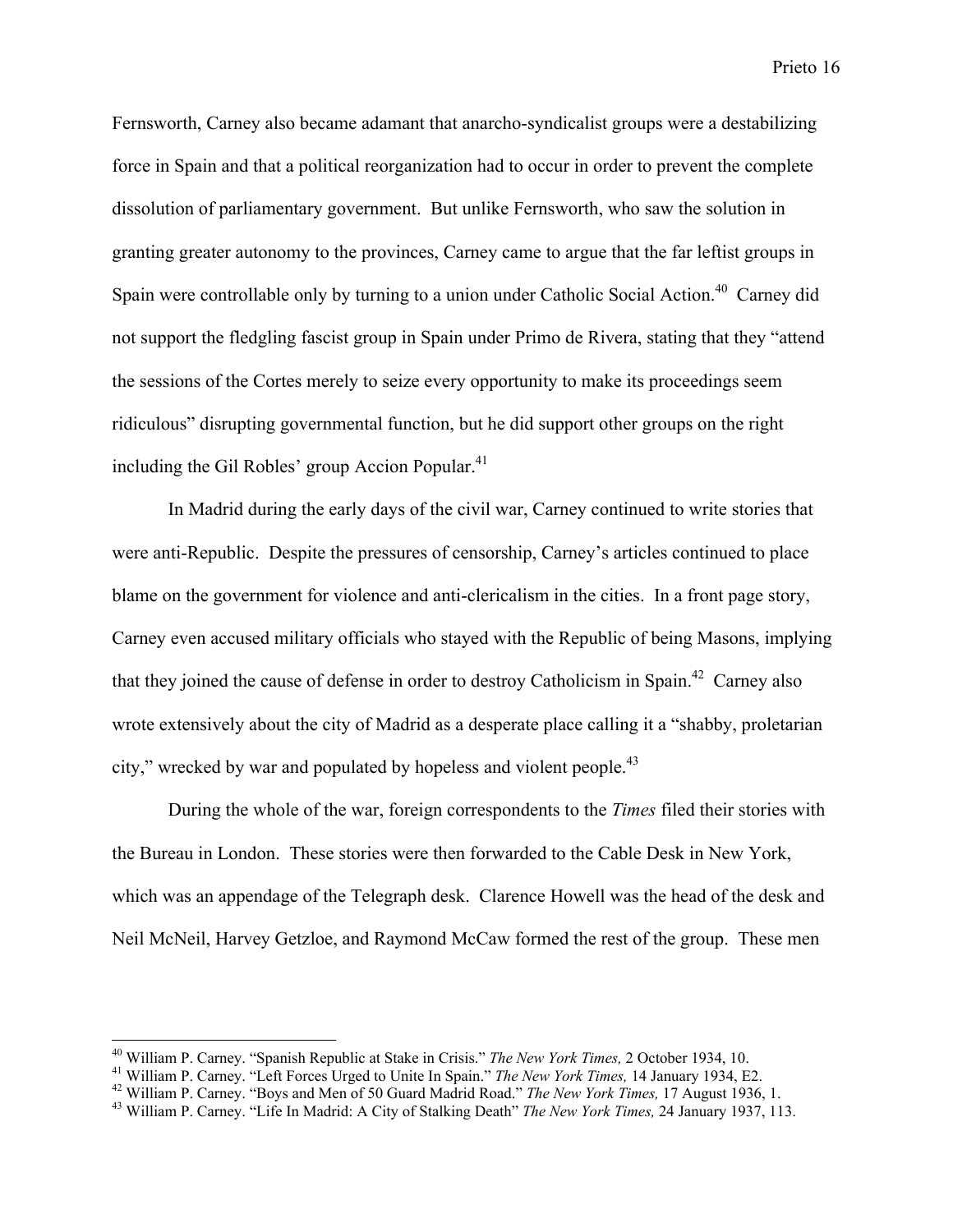were all under Joseph Tebeau, who headed the "bull pen" as it was called.<sup>44</sup> It was the Bull Pen's responsibility to do the major cleaning of the articles, and it is they who usually then informed the reporter whether or not his story would be in the paper that day and if so where it would be printed.<sup>45</sup> These men operated with a high degree of autonomy in cutting and rewriting the copy that was received from Spain. They routinely made decisions to change content by adding or subtracting text, and they made both implicit and explicit judgments about the quality or relevancy of different articles. All four of the men in the bull pen were Catholics. In his history of the *Times*, Guy Talese calls them a "Fascist Phalanx" for their conservative political opinions. Matthews also believed that these men were politically and religiously conservative. Writing about the war after his retirement from the *Times*, the correspondent blamed these men, at least in part, for cutting his articles and burying stories because they were on the whole sympathetic to Catholics.

Even if these men were not themselves as religious or conservative as they have been remembered, they must have felt the pressure of Tebeau's superior Edwin L. James, who was in favor of non-intervention for Spain and questioned the Republic's ability to maintain order and grant democratic rights to the Spanish people. As managing editor of the *Times*, it was James' responsibility to oversee the bull pen, and he was normally the final arbiter of conflicts within the bull pen and between the bull pen and reporters. Although the bull pen had a considerable amount of freedom in deciding the day-to-day content of the paper, James had the power to approve major changes in content in articles and policies affected the overall content of the paper. His support or lack thereof for the war correspondents reporting from Spain could make a major difference in whether or not their articles reached the general audience as they were

<sup>&</sup>lt;sup>44</sup> Herbert Matthews. *A World in Revolution*, 62.<br><sup>45</sup> Buth Adlar, *A Davin the Life of The Navy You* 

Ruth Adler. *A Day in the Life of The New York Times*. Philadelphia: The New York Times Company (1971) 12- 13.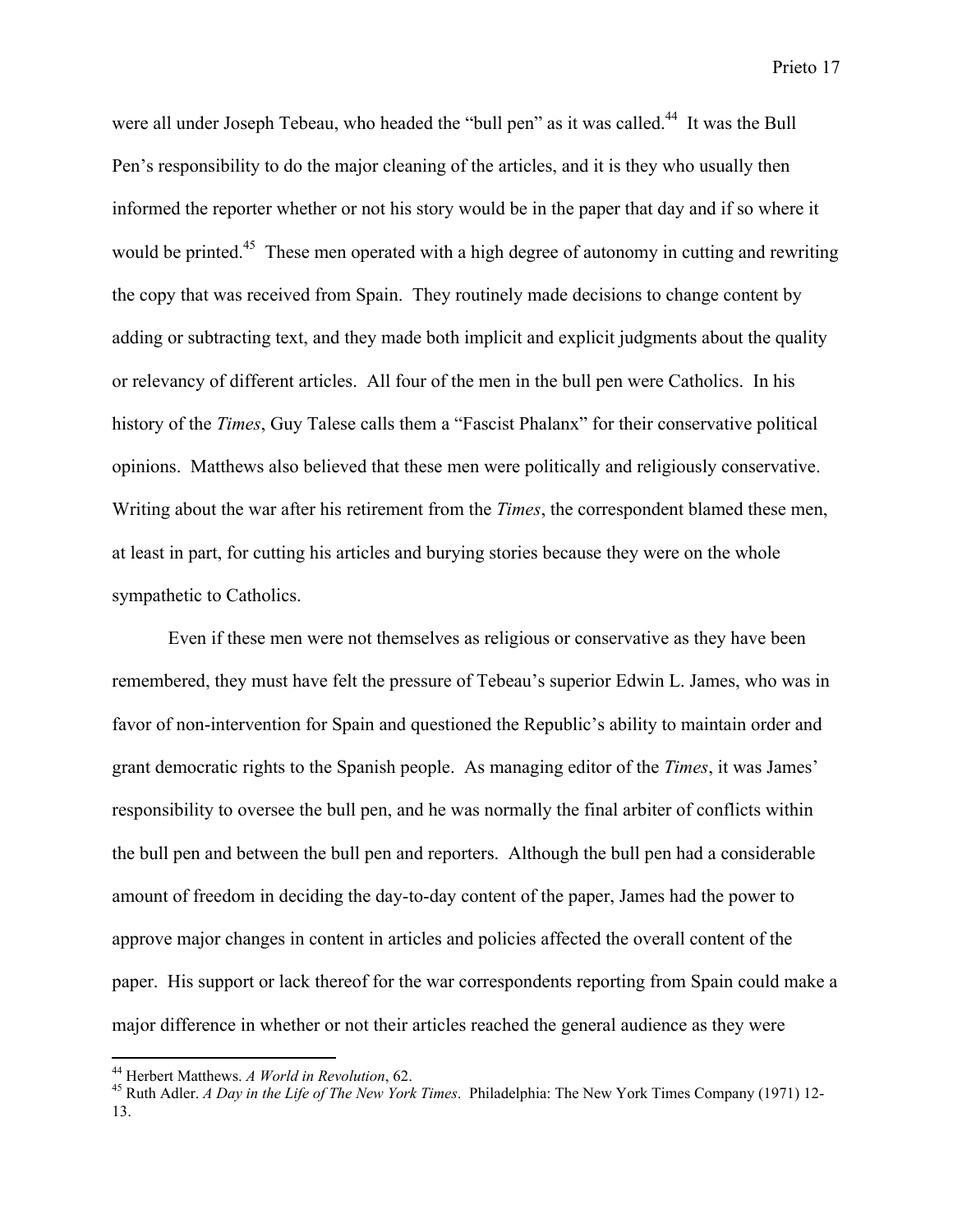written. James was also ultimately responsible for the content of the newspaper to the president Arthur Sulzberger. Though Sulzberger did not participate in the daily interactions between James and the bull pen, he did occasionally intervene in disputes between the various members of the hierarchy of the news department of the *Times*. As president, Sulzberger was the ultimate authority in these matters and had the potential to exert a high degree of influence on James and members of the bull pen. Therefore, in New York there were at least three levels of people attached to the hierarchy of the news department who could use their positions to filter the news stories that came through from Spain and who affected what articles made it into the paper, where they would be placed, and what would be the final content of those articles.

#### *Continued Partisanship, Balance, and the Catholic Controversy in the United States*

With Carney's reassignment to Nationalist Spain in late 1936, his articles became even more obviously anti-Republican. He continued to accuse the Republic of harboring "red terrorists" and of recruiting members of the International Brigades among the indigent of Europe.<sup>46</sup> Carney also tended to minimize the intervention of Italian and German forces, despite the fact that *The New York Times* had been among the first newspapers to report that material aid and personnel had arrived from Italy. Meanwhile, he emphasized Soviet intervention on the Republican side of the conflict and accused France of aiding the Republican air force, though it is difficult to see how he could have had first hand information about intervention on the Republican side of the war from his post in Salamanca.<sup>47</sup> Although the change in Carney's articles can in part be explained by the added restrictions of Nationalist censorship, even the articles that Carney filed from Gibraltar display a strong conservative tendency. In fact, they

<sup>46</sup> William P. Carney. "62,000 Slain in Madrid, Say Rebels; Held Foes of 'Proletarian Regime.'" *The New York Times*, 1 April 1937, 4.

William P. Carney. "Rebels Say French Train Foe's Fliers." *The New York Times,* 13 April 1937, 5.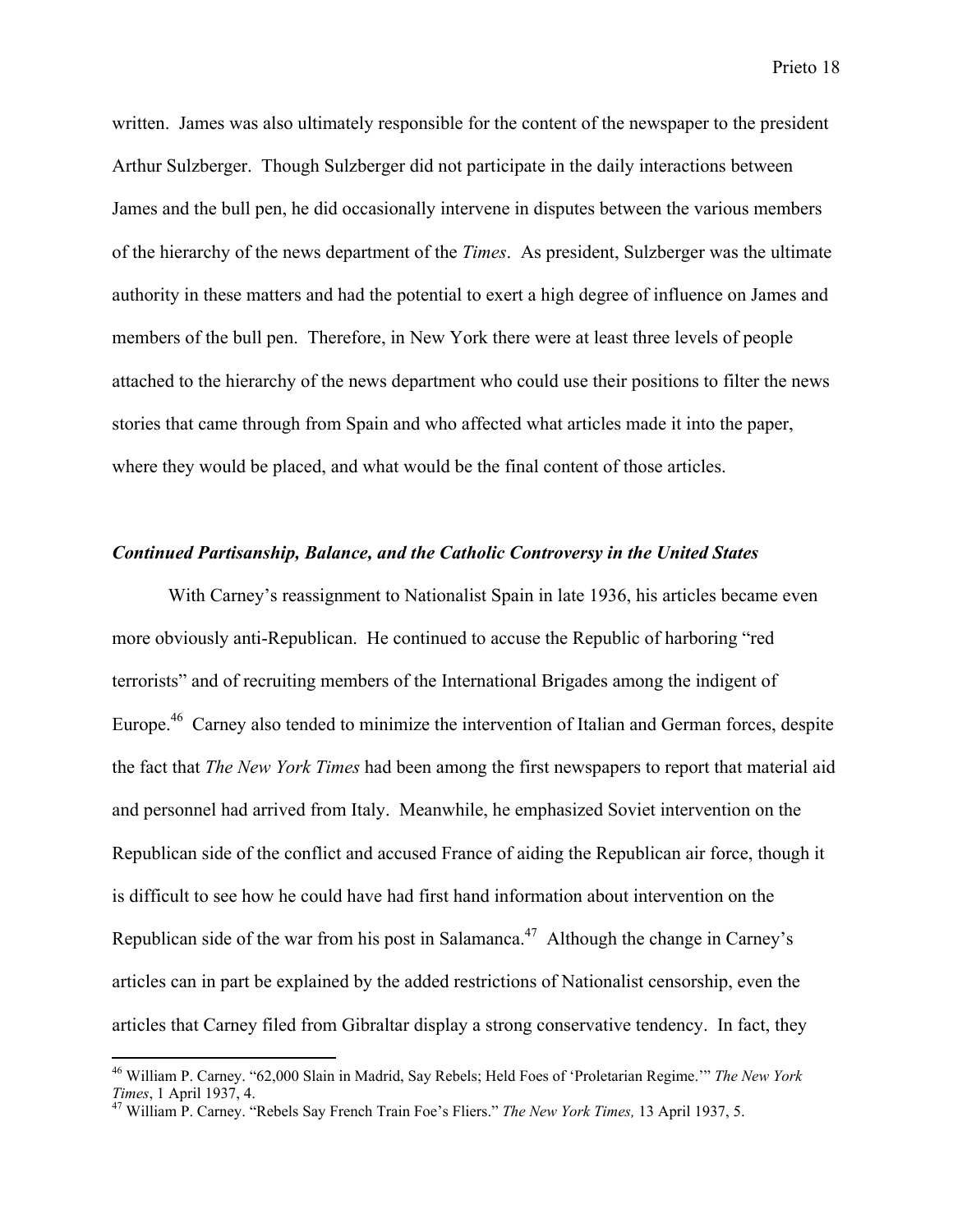were little different from the stories that he filed from Salamanca and from the Nationalist capital of Burgos.

Carney's articles were notable not only for their conservative bias but for their use of suspect journalistic sources. Particularly early in the war, Carney appears to have visited the front infrequently, if at all. Instead of gathering first hand information and accounts of battles and troop movements, Carney's main source for most of his articles appears to have been dispatches from the Fascist government in Burgos. This did not stop Carney from writing about troop movements and including predictions of early dates for the fall of Madrid, but it did mean that his articles could be inaccurate, anticipating actual events by a few days or weeks.<sup>48</sup> Meanwhile, Matthews' articles are filled with first hand accounts of the front around Madrid, the Jarama river valley, and eventually Guadalajara. As Matthews wrote to Edwin James: "the beauty of the assignment…has always been the ability to get out to the front or wherever one wants to go, and get the news firsthand."<sup>49</sup> With time, Matthews was also able to evade the censors on at least some of his dispatches. Fernsworth too, spent much time traveling between Barcelona and Valencia, covering both politics and troop movements as the advancing Fascist army entered the northern provinces. The veteran of Catalan affairs also eventually set up an elaborate scheme to evade censorship, boarding a British Navy ship every couple of weeks to "visit the captain" who would then take him to France to file his stories. The ship would then bring him back to the port of Barcelona without anyone knowing that he had left the country. Fernsworth even created the fiction that two reporters were covering Barcelona for the *Times* in order to explain how reports kept on appearing about the city without him having filed any with

<sup>48</sup> For a good example see, William P. Carney. "Drive On Almeria Half Way to Goal." *The New York Times,* 23 February 1937, 15. In this article, Carney gives the expected date for the fall of Madrid as March  $2<sup>nd</sup>$  and describes in detail Rebel advances on the Guadalajara front.

<sup>&</sup>lt;sup>49</sup> Herbert Matthews. Correspondence to Edwin L. James. August 18 1937. UT Austin: Herbert Matthews Collection.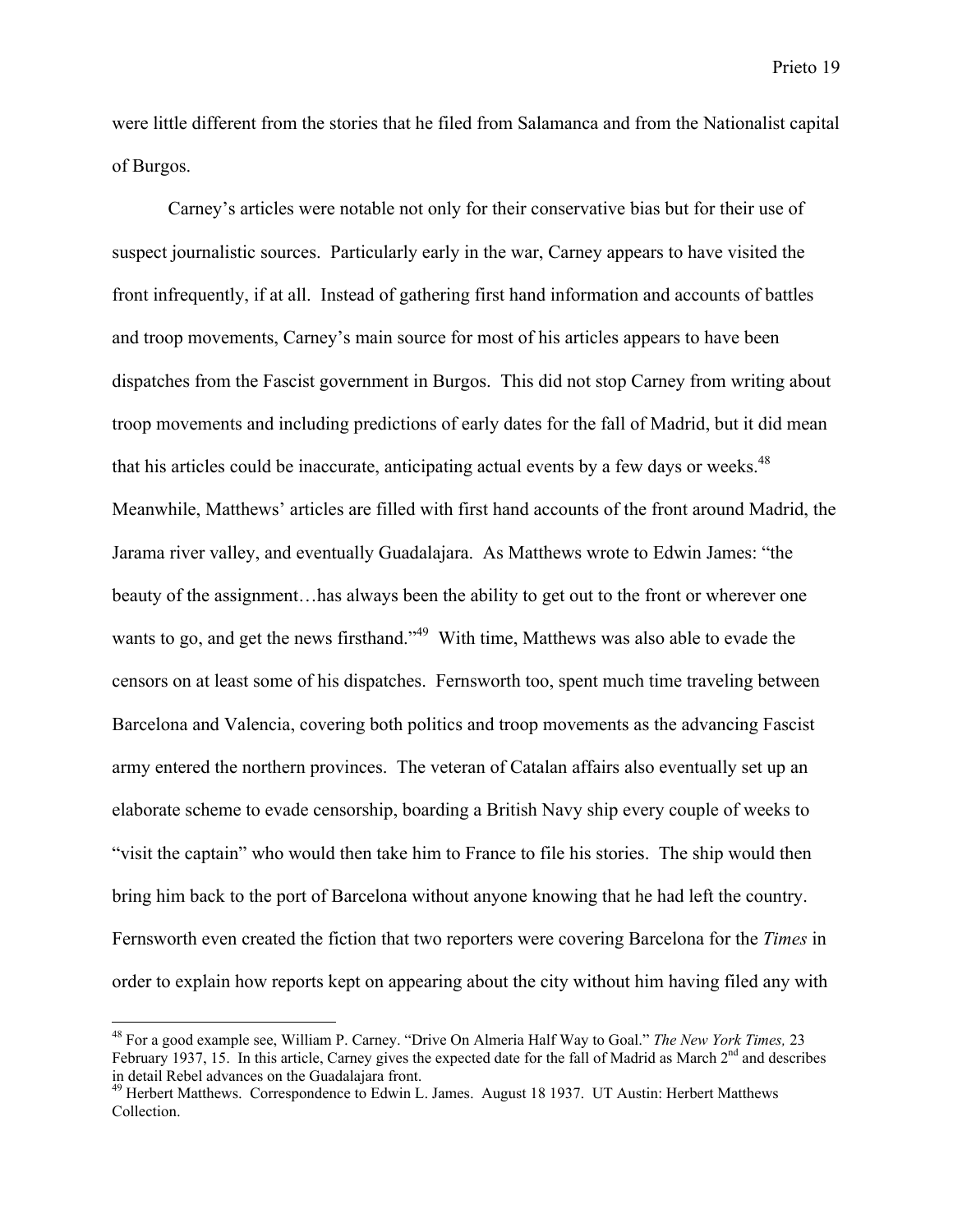the censors.<sup>50</sup> Although both Matthews and Fernsworth also relied to some degree on government dispatches, they relied far more on personal experience and on interviews with Republican officials for their articles throughout the war.

Despite Carney's dubious journalistic standards, the reporter became well known within the U.S. as a conservative reporter. As Carney's fame grew, Catholic and other religious publications began to cite his articles in their own materials on the Spanish Civil War. Though he remained ambivalent about the Republic during the war, Unitarian scholar John Haynes Holmes' pamphlet "Spain! Is Armageddon Coming?" used Carney's "unimpeachable testimony" to decry that "the Russians are again at large," threatening to plunge the world into the end of times.<sup>51</sup> *The Pilot*, the official newspaper of the archdiocese of Boston, also referenced Carney in their stories. In one article, Carney was quoted as saying that "honest supporters of the present regime [the Republic] have allowed themselves to be deceived by labels," and further suggested that liberal support within the U.S. would fade for the Loyalists if only they were called "Reds."<sup>52</sup> Carney was even more explicit in his support of the Nationalists in an article in the *Commonweal* published early in the war in which he was quoted as calling for the overthrow of the "Communist and Anarchist government" in Madrid.<sup>53</sup>

Along with using his articles as the basis for pieces, Carney's articles were reprinted frequently in Catholic newspapers. The *Catholic Digest* reprinted his part of the article that became the basis for the pamphlet, "No Masses in Madrid" in 1936.<sup>54</sup> Other condensed articles followed in the same newspaper, while *Catholic World* also reprinted excerpts from longer

<sup>50</sup> Lawrence Fernsworth. *Nothing but Danger*, ed Franklin Hanighen. New York: Robert McBride & Co. (1939), 46. Also recounted in, M.L. Stein. *Under Fire: The Story of American War Correspondents*. New York: Julian Messner, 1968. 88-90.

<sup>&</sup>lt;sup>51</sup> John Haynes Holmes. "Spain! Is Armageddon Coming?" Hoover Institution Library: Spanish Civil War Pamphlets, 11.

 $^{52}$  "Last Year's Election" *The Pilot*, February 20, 1937, 4.  $^{53}$  "The Lasten of Spain". Commonweal 18 December 15

<sup>&</sup>lt;sup>53</sup> "The Lesson of Spain." *Commonweal*, 18 December 1936, 204.

William P. Carney. "No Masses in Madrid." *Catholic Digest*, April 1936.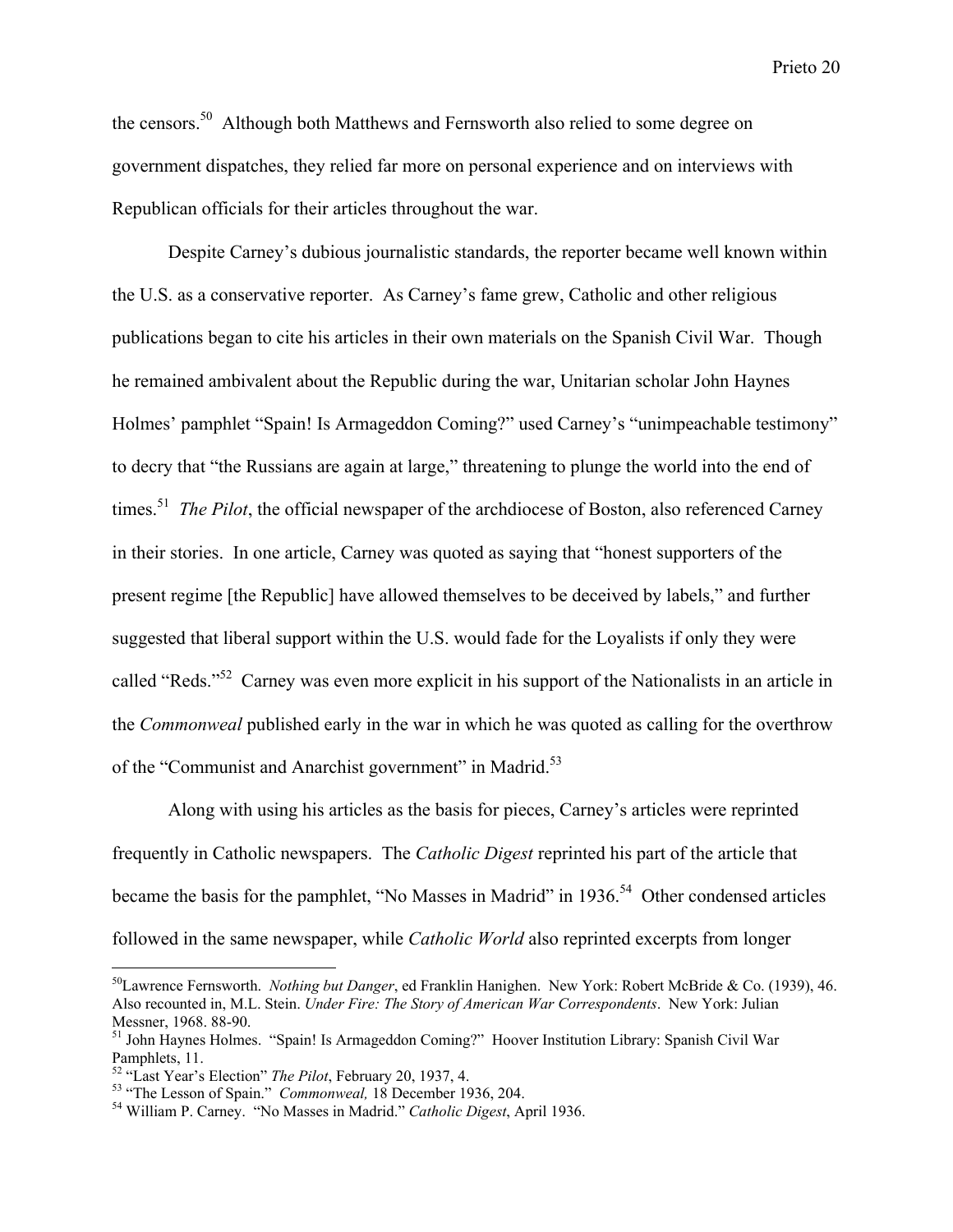articles that had either appeared previously in the *Times* or were from edited versions of several articles compiled together. In this way, even those Catholics who only read the religious press could read Carney's version of the events of the war and take comfort that the Church position on the war was supported by *The New York Times*, the elite newspaper in the 1930s.

Carney's articles were even edited and reprinted into a series of pamphlets by The America Press, an arm of the Catholic newspaper *America*. Edited by Francis X. Talbot, *America* was a weekly Jesuit magazine that because of its affiliation was generally considered to be moderate but during the war took a position that was favorable to the Fascist government. This series of pamphlets by Carney, "No Democratic Government in Spain," "Russia's Part in Spain's Civil War," and "Murder and Anti-Religion in Spain" denounced the Republic as violent and repressive to the people and emphasized the Communist influence in Spain. Carney argued that in the Republic there "is no freedom whatever allowed journalistic investigation, and the strictest censorship imaginable is imposed on all news dispatches sent out from Madrid," and cited this as the chief reason that people in the U.S. could still support the Republican regime.<sup>55</sup> Also included in the pamphlets are details of atrocities and repressions for "no other crime than their affiliation with some political group or social caste, and the systematic campaign against the Church" and descriptions of Madrid that portrayed it as being a city destroyed by mob violence and bullied into mobilizing for the Republic.<sup>56</sup>

Other pamphlets put out by *America,* reinforced many of these points, particularly the idea that the Republic was repressive, anti-democratic, and anti-religious. A pamphlet by Umberto Olivieri entitled "Democracy! Which Brand, Stalin's or Jefferson's?" argued that the

<sup>&</sup>lt;sup>55</sup> William P. Carney. "No Democratic Government in Spain." New York: The America Press. Hoover Institution Library: Spanish Civil War Pamphlet Collection, 1.

<sup>56</sup> William P. Carney. "Murder and Anti-Religion in Spain." New York: The America Press. Hoover Institution Library: Spanish Civil War Pamphlet Collection, 18.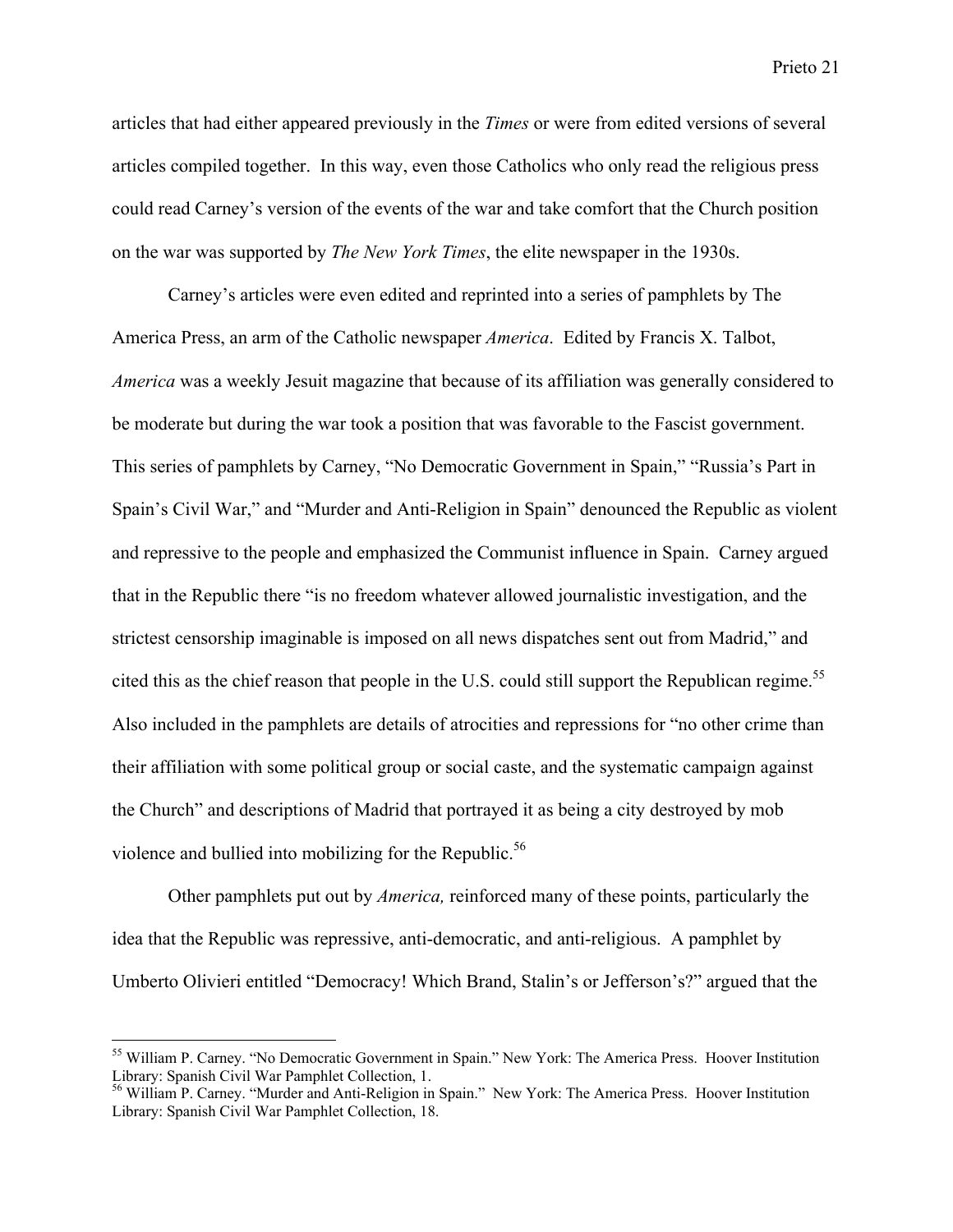Republic was essential communist and that it denied freedom of religion to its citizens.<sup>57</sup> A similar pamphlet written by Arnold Lunn and published by the Paulist Press repeated this argument but further argued that Franco's army was in fact democratic and that Franco was welcomed "as a deliverer" across Spain.<sup>58</sup> These pamphlets were issued in large part in order to create publicity for the *America* run charity The American Committee for Spanish Relief. Although this charity claimed to be impartial in the Spanish Civil War and stated that the money would be distributed evenly among children and refugees on both sides of the conflict, the proceeds were destined for Cardinal Goma y Tomas, a rabid supporter of Franco.<sup>59</sup> The Spanish Relief Committee also advertised in the *Times*, purchasing frequent spots to solicit donations and encourage readers to order numbers from their pamphlet series. Carney's participation in fundraising activities for this group clearly marked him as a partisan actor in the war on behalf of Catholic that sought both to aid Fascist Spain and to sway American opinion towards their cause.

This upsurge in Carney's popularity was accompanied by an increase in the prominence of the reporter's articles in the *Times*. As a reporter at the Paris Bureau, Carney's articles had mostly appeared in the international section rather than in the front of the paper. Part of the reason for this is that many of the plum stories had gone to Matthews, who ranked above Carney in Paris, but in Spain this hierarchical advantage had suddenly disappeared. Both Carney and Matthews' articles provided important angles in the reporting of the Spanish Civil War, and Carney began to surpass Matthews in the headlines he received. Even though the *Times* knew that there existed a disparity between the reporting styles exhibited by Carney on the one hand and Matthews and Fernsworth on the other, they consistently placed a higher premium on the

 57 Umberto Olivieri. "Democracy! Which Brand, Stalin's or Jefferson's?" San Francisco. Hoover Institution Library: Spanish Civil War Pamphlet Collection.

<sup>&</sup>lt;sup>58</sup> Arnold Lunn. "Spain and the Christian Front." New York: The Paulist Press. Hoover Institution Library: Spanish Civil War Pamphlet Collection, 11. 59 "American Committee for Spanish Relief." *Commonweal*, 14 May 1937, 57.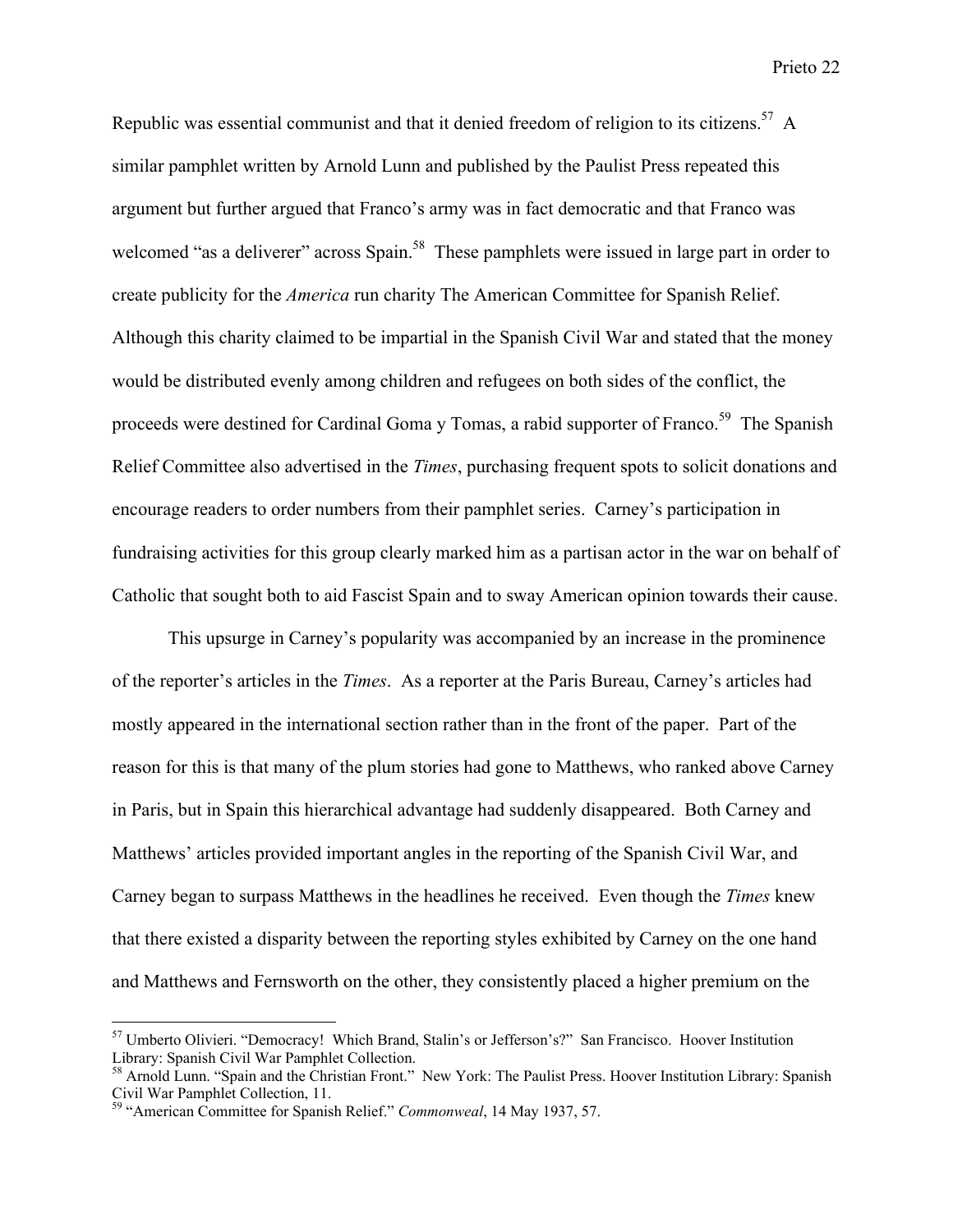news from Nationalist Spain, particularly in 1936 and 1937, before the major Nationalist advances on the front had occurred. Meanwhile, Carney's articles continued to garner praise in Catholic newspapers. *America* argued that *The New York Times* was purposely suppressing positive news about Francisco Franco but praised the paper for continuing to feature Carney prominently.<sup>60</sup> The *Commonweal* also published a series of Open Letters to the Press, written by Michael Williams, in which the author argued that the secular press was full of "unconscious propagandists" and were critical of the *Times* for not featuring more articles by Carney.<sup>61</sup>

This surge in popularity and in prominence in the *Times* was hardly quelled even when Carney became mired in journalistic scandal. In December of 1937, he wrote a series of articles about the Republican attempts to capture the provincial capital Teruel claiming that the city had ultimately been won by the rebels. Carney even described the final air attacks and the joy of the populace returning home to their town upon the recapture.<sup>62</sup> The problem was that Teruel had not been recaptured and was still in Republican hands, a fact that was reported on December  $20<sup>th</sup>$ by Matthews who visited the front along with Ernest Hemingway and Sefton Delmer.<sup>63</sup> Carney had relied on dispatches from the Nationalist government to write his stories instead of visiting the front himself, a point that was not clearly made in the articles. Although this represented a serious breach in the credibility of the reporter and his articles from Fascist Spain, the *Times* chose to only lightly reprimand the reporter, giving him warnings about committing the same errors in the future. But Carney's articles did not slip from the front pages as a result of the

 60 "Nationalist Spain Comes Through the War." *America*, Vol. 58 No. 10 (December 11, 1937) 225. Owen McGuire. "The Truth About Spain" *America*, Vol. 55 No.1 (May 2, 1936) 82.

<sup>&</sup>lt;sup>61</sup> Michael Williams. "Open Letter to the Leaders of the American Press on Spain." *Commonweal*, Vol. 26 No. 3, (May 7, 1937) 74. Michael Williams. "Open Letter to the Leaders of the American Press on Spain No. 4" *Commonweal, Vol. 26 No. 6 (June 4, 1938), 152.* 

William P. Carney. "Franco Is Hopeful of Britain's Hand." *The New York Times*, 28 November 1937, 71. William P. Carney. "Rebels Victorious in Big Air Battle." *The New York Times*, 11 December 1937, 2. <sup>63</sup>

<sup>&</sup>lt;sup>63</sup> Herbert Matthews. "Teruel Still Held By Loyalist Army, Visit There Shows." *The New York Times*, 5 January 1938, 1.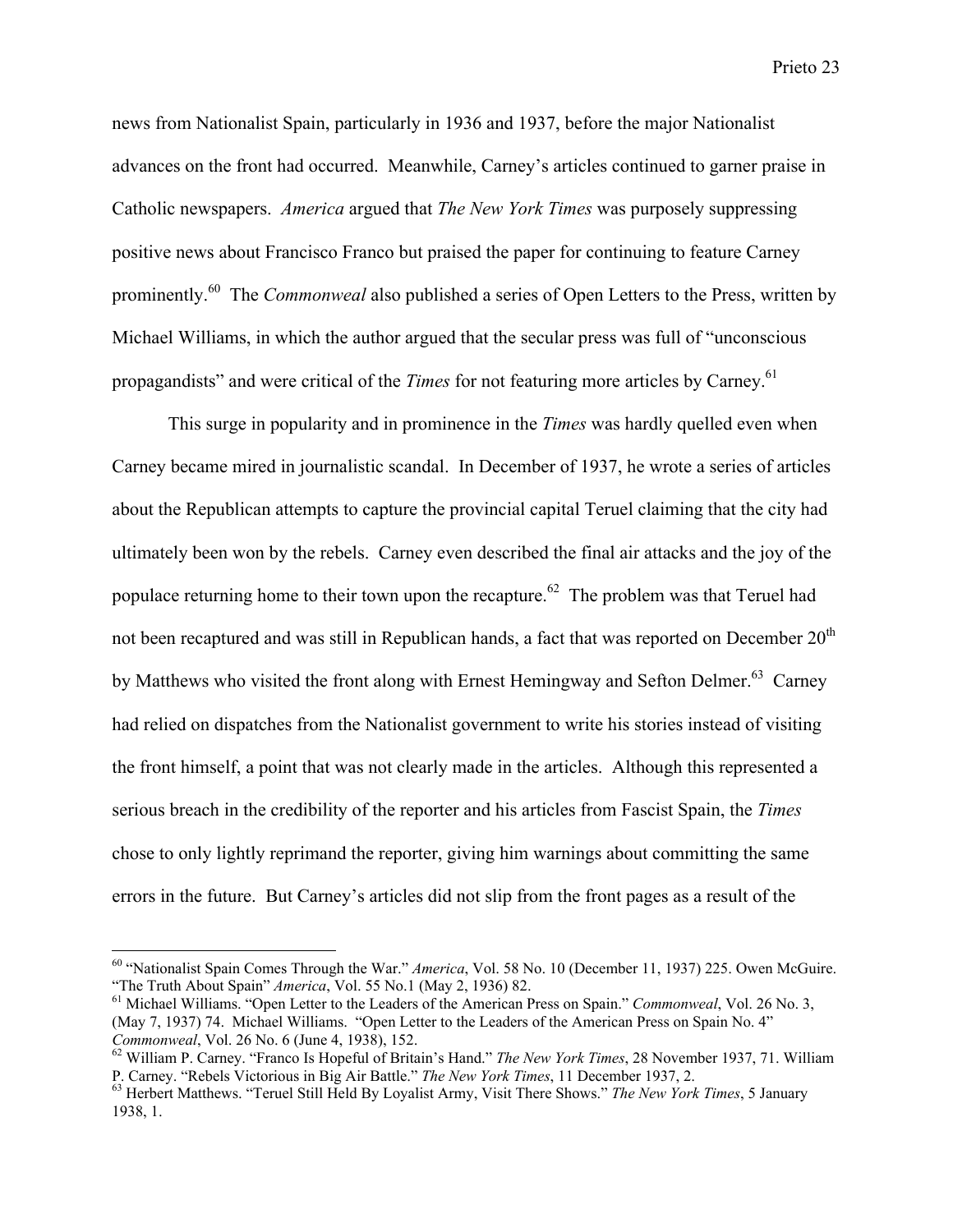scandal, and little changed in Carney's reporting style. Late in the war, Carney made a similar mistake when he declared the capture of Borjas Blancas, a key town in the defense of Barcelona, about a week before it occurred.<sup>64</sup> This slip in reporting was less scandalous because the Loyalists were retreating throughout the Northern sector, and the fall of Borjas Blancas seemed inevitable, but it signifies Carney's continued reliance on official fountains of information, even when proven to be faulty. Even as these slips in journalistic honesty continued to mount, Catholic newspapers paid little attention to problems with Carney's credibility as a reporter, continuing to reprint and praise his articles.<sup>65</sup>

While Carney's articles garnered increasing praise from the Catholic establishment, in spite of his questionable journalistic integrity, Matthews' articles began to change dramatically. Matthews, who had come to Madrid as a supporter of Franco's Fascist government in Spain, quickly reversed his opinions on the Spanish government. Within weeks of being in Madrid, Matthews began writing optimistically about the Republic's prospects in winning the war against Franco's regime, arguing that, "only a rash prophet would predict an insurgent success in the coming attack."<sup>66</sup> This contradicted articles being written and published by Carney at the same time that emphasized the supposedly "desultory" condition of the military situation in Madrid.<sup>67</sup> Though some of his articles contradicting Carney's did appear prominently in the paper, Matthews had a difficult time convincing the New York office that his was the correct version, to

<sup>64</sup> William P. Carney. "Loyalists Drive on In Southern Spain." *The New York Times*. 7 January 1939, 1. This article recounts advances in the South by the Loyalists and advances in the north by the insurgents. It claims that Borjas Blancas razed to the ground and then captured.

<sup>65</sup> For an example of praise for Carney's coverage late in the war see, "After Barcelona." *Commonwea*l, Vol. 29 No. 16 (February 10 1937) 439-440, which argues that though *The New York Times* was overly negative in its reports on the fall of Barcelona, Carney's articles present an accurate account of Franco's new state and fair analysis of the probable postwar fate of Spain. 66 Herbert Matthews. "Madrid is Braced for New Assault." *The New York Times*, 7 December 1936, 17. In May,

Matthews confirmed to Edwin James that he believed that Madrid would not fall in the foreseeable future, Herbert Matthews. Correspondence to Edwin L. James. May 8, 1937. UT Austin: The Herbert Matthews Collection. 67 William P. Carney. "Madrid is Rocked By Sharp Fighting." *The New York Times*, 24 November 1936, 1.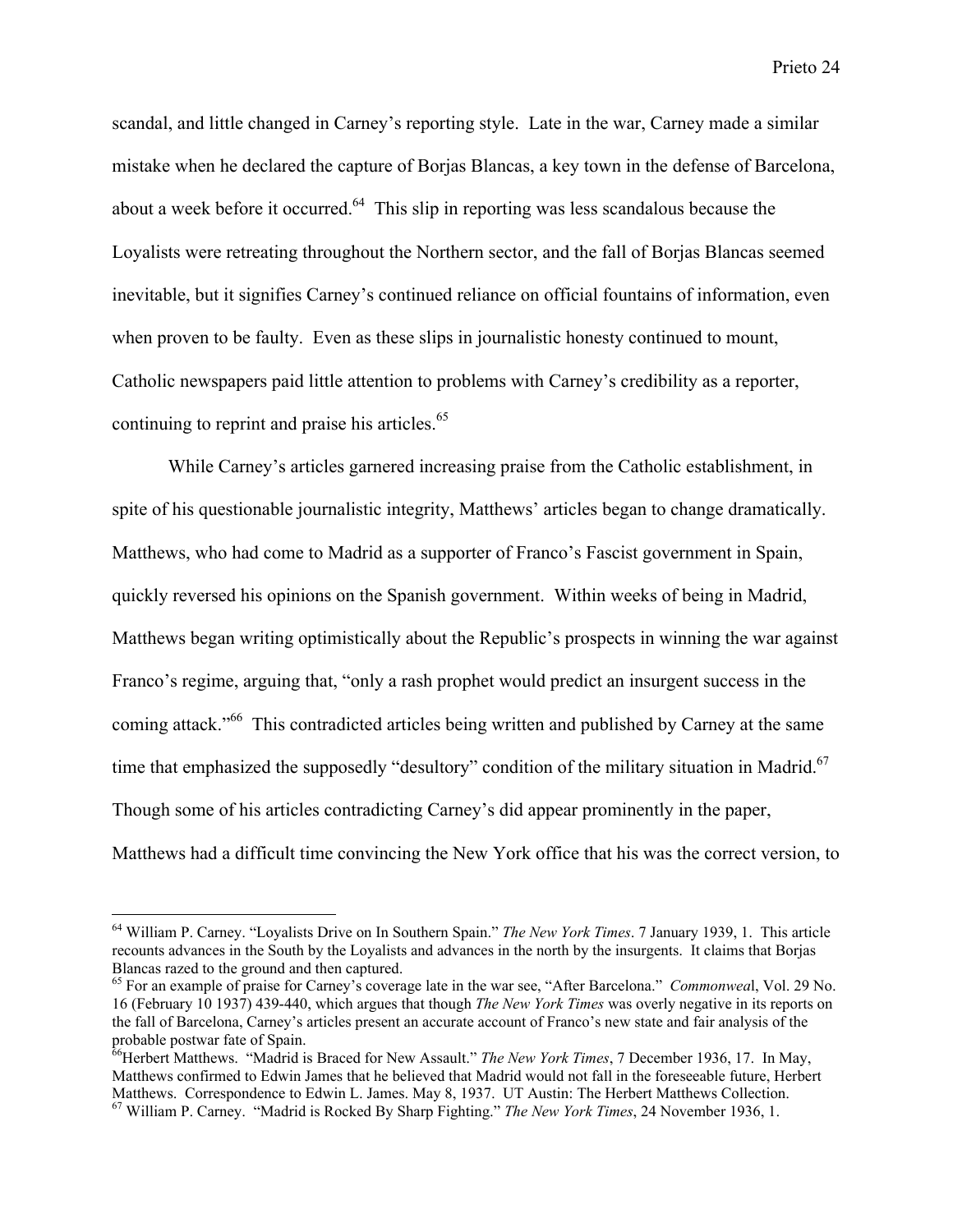the point that Matthews was even ordered once to leave Madrid because the office feared the city's fall was imminent. Matthews took the order as a suggestion and stayed in Madrid, which indeed was the last urban center to fall in the war.

In addition to contradicting Carney's articles on Madrid, Matthews also began to write about the International Brigades in a positive light, minimizing their reliance on Russian aid in the first days of the war. While Carney was writing about these volunteers as the flotsam of Europe, Matthews portrayed them as being men of conviction, arguing in the *Times Magazine*: "Whatever they may or may not be, they all hate fascism."<sup>68</sup> Matthews also shifted the issue away from anti-religion and communism and toward the fascist nature of the Nationalist government by twisting accounts of destruction in Madrid and lurid descriptions of "weeping faces of terrified and grief stricken women standing on corners or hurrying forlornly through the streets" into indictments against Fascist aerial bombing of civilian populations.<sup>69</sup> Despite aerial bombing, Matthews argued vehemently that the Loyalist morale was strong and that the people of Madrid were indeed prepared to fight for the Republic if not materially than morally. These dispatches were so favorable to the Republic that references to them and quotations started appearing in press releases from the Bureau of Information of the Spanish Embassy in Washington D.C., particularly in those related to German and Italian intervention in Spain and the aerial bombing.<sup>70</sup> This is at the same time that the Bureau of Information of the Spanish Embassy began coming under attack by Catholic writers in the U.S., who charged that the

<sup>&</sup>lt;sup>68</sup> Herbert Matthews. "Free Lances of Madrid." *The New York Times*, 3 January 1937, 120.<br><sup>69</sup> Herbert Matthews. "100 Killed. 200 Hurt in Medrid. Air Beid" *The New York Times*, 5 Ja

<sup>&</sup>lt;sup>69</sup> Herbert Matthews. "100 Killed, 200 Hurt in Madrid Air Raid" *The New York Times*, 5 January 1937, 5.

 $\frac{70}{10}$  Bureau of Information, Spanish Embassy, Washington D.C. "Nazi Intervention in Spain" "Incontrovertible Facts Regarding the Destruction of Guernica." Hoover Institution Library: Spanish Civil War Pamphlet Collection.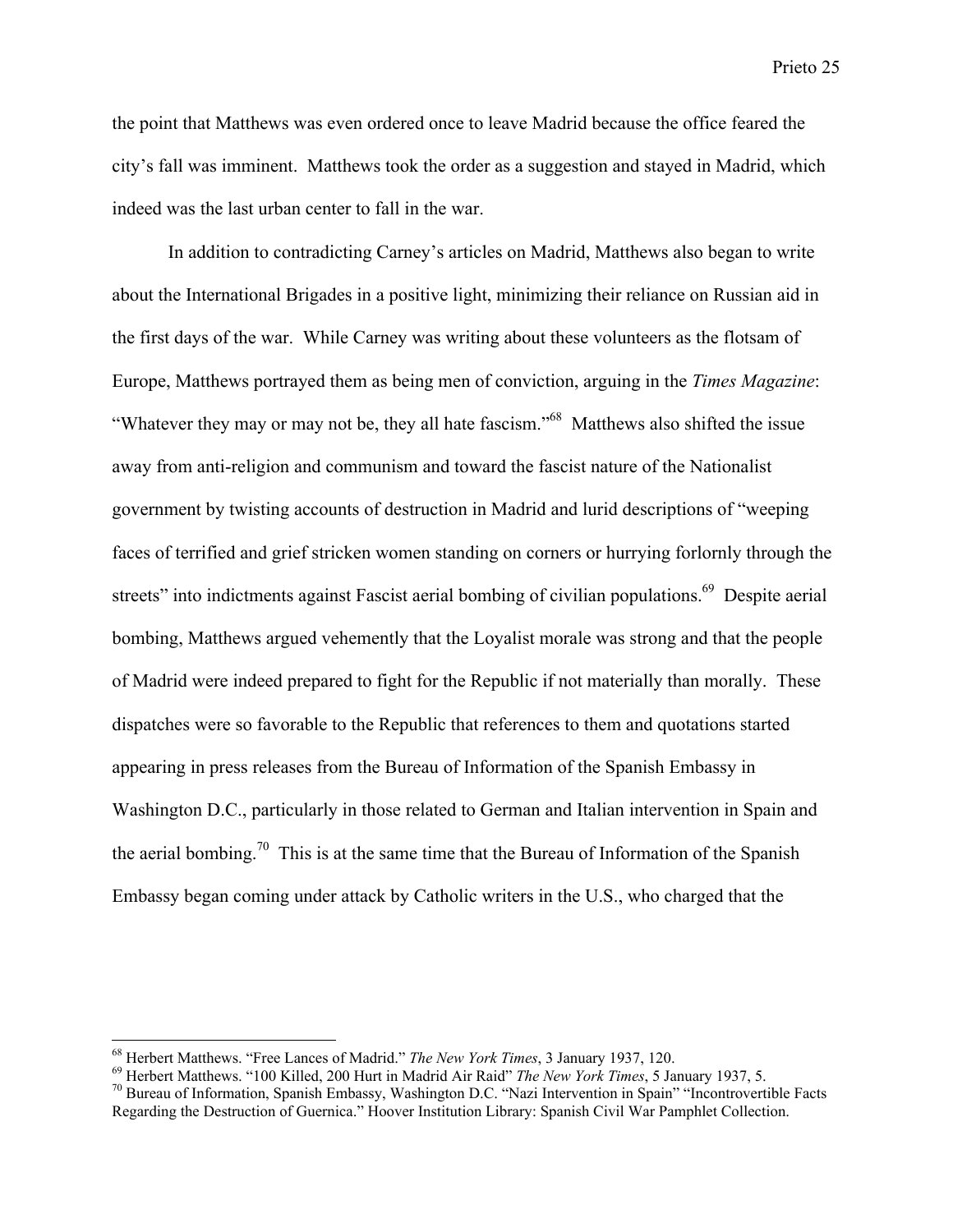agency was a "veritable propaganda factory" funded by stolen gold from the Bank of Madrid and dedicated to spreading communist literature in the United States.<sup>71</sup>

Although some of this change can be attributed to censorship, Matthews' transformation from Fascist supporter and Italophile to Republican sympathizer was both profound and genuine. Throughout his life, Matthews wrote about his arrival in Spain as being a moment of change in his life that deeply affected his future writings and the course of his career. Even in 1937, he wrote of his assignment to Madrid as a moment of revelation, and after WWII he remembered it as the moment that he was "converted" to anti-Fascism.<sup>72</sup> Matthews also eventually found ways to avoid at least some of the censorship in Madrid by filing his stories by phone at the Americanowned Telefonica Building while the censor was at his leisurely, two hour Spanish lunch.<sup>73</sup> But Matthews argued that censorship in any case was only a minor issue in his dispatches. As he argued to James, "don't let anybody think that because my stuff is censored that is isn't true."<sup>74</sup> Matthews also traveled to Paris and London to file stories every few months, where he wrote long series of more in-depth stories on the conflict. These tended to be slightly more critical of the Republic and more skeptical of the government's chances of winning the war, but overall they were still highly supportive of the war effort. In fact, the greatest change in the articles written outside of Spain is not in their level of criticism for the Republic but in their criticism for the U.S., France, and Great Britain. This is because outside of Spain, Matthews was able to provide more detailed reports of shortages on the Republican side, arguing, "The Spanish conflict is a poor man's war. There were no soldiers or material to spare and those were critical

<sup>&</sup>lt;sup>71</sup> Joseph B. Code "The Spanish War and Lying Propaganda." New York: The Paulist Press, 1938. Hoover Institution Library: The Spanish Civil War Pamphlet Collection.

<sup>72</sup> See, Herbert Matthews. *Two Wars and More to Come*, 67. and Herbert Matthews. *Education of a Correspondent*, 185.

<sup>&</sup>lt;sup>73</sup> Herbert Matthews. *Education of a Correspondent*, 119.<br><sup>74</sup> Herbert Matthews, Correspondence to Educin James.

 $^{74}$  Herbert Matthews. Correspondence to Edwin James. January 23, 1937. UT Austin: The Herbert Matthews Collection.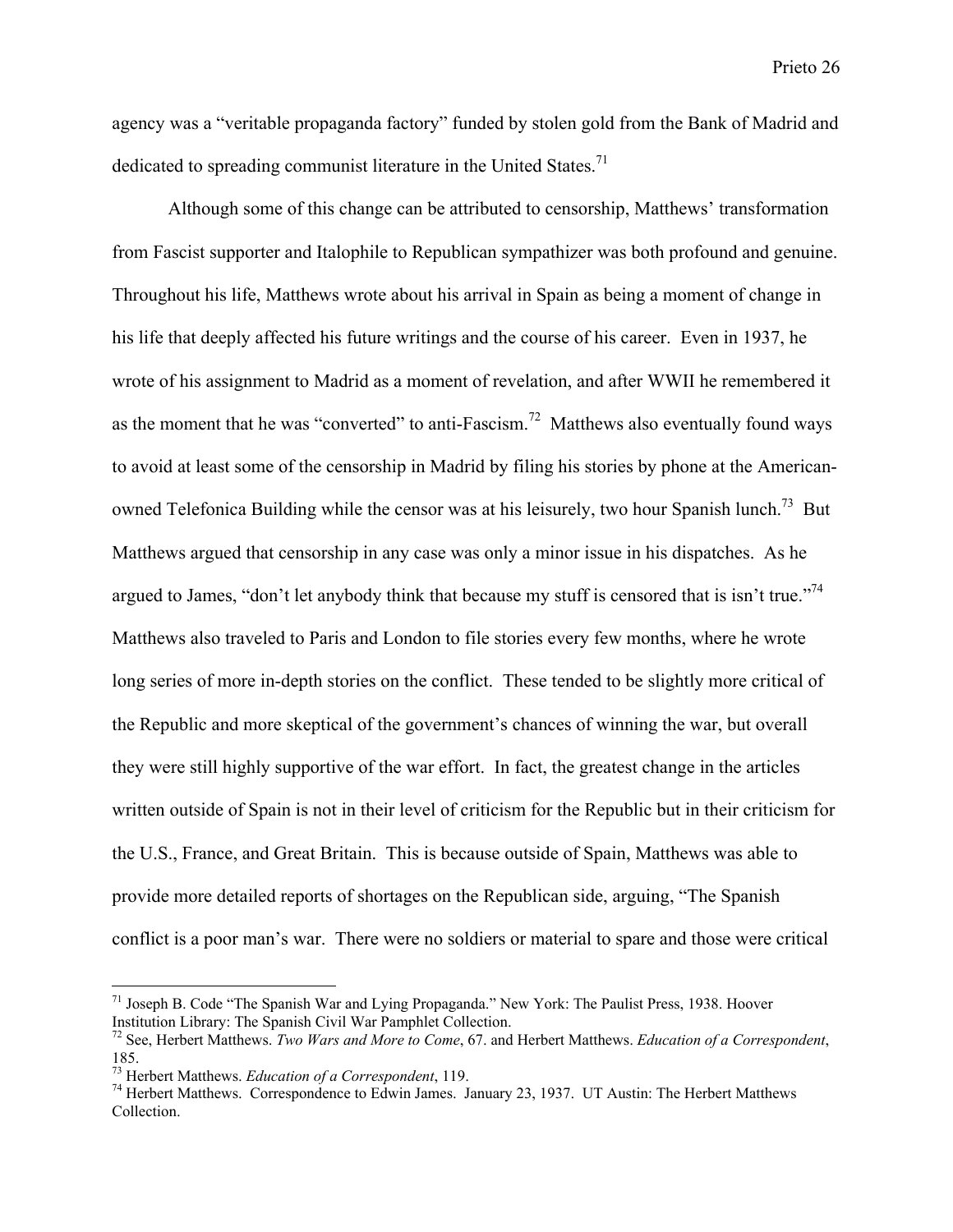days when it appeared that Madrid might be circled."<sup>75</sup> These shortages he attributed to a lack of support for the Republican government on the part of the Western democracies. Matthews was particularly critical of France for not lending aid over the border, especially in the failure to provide airplanes and spare parts for the Loyalist Air Force, which he considered to be a key factor in the possibilities for the continued defense of Madrid. Instead, he argued, the Republic was obtaining parts and machines from Russia, which was increasing the dependence of the government on a Communist nation.<sup>76</sup>

This change within a period of just a couple of months in Matthews' position on the war was fueled not only by his firsthand experience in Madrid around the front but by the relationships he made with other correspondents based in the capital. During the greater part of his time in Madrid, Matthews stayed in the Hotel Florida, also the war-time home of a number of other notable correspondents and made famous by Ernest Hemingway. There he made fast friends with Hemingway, Martha Gelhorn, Sefton Delmer, and a number of other correspondents.<sup>77</sup> Although Hemingway's articles were more concerned with descriptions of battles than with politics, he was famously pro-Republican and fascinated with the International Brigadesmen, even writing the eulogy of the Brigade, "On the American Dead in Spain," which was reprinted frequently by groups such as the Veterans of the Abraham Lincoln Brigade in the U.S. and became an important symbol to former Republican supporters. Matthews also knew Milly Bennett, who made arrangements while in Spain to lend her writings to the North

<sup>75</sup> Herbert Matthews. "American Fighters in Spain Decimated." *The New York Times*, 23 April 1937, 4. Matthews and James also discussed this in a series of cables. Edwin L. James. Cable to Herbert Matthews. April 17, 1937. UT Austin: Herbert Matthews Collection. James followed up a previous message to Matthews ordering to do an article on Russian and French intervention and materials to express his pleasure with the result.

<sup>&</sup>lt;sup>76</sup> Herbert Matthews. "Leftists Split Up Foreign Fighters." *The New York Times*, 22 April 1937, 4.<br><sup>77</sup> Motthews accessionally talked shout his accessition with Hamingway and others in his commun.

 $17$  Matthews occasionally talked about his association with Hemingway and others in his communications to the *Times*. See Herbert Matthews. Telegram to Edwin L. James. April 5, 1937. UT Austin: Herbert Matthews Collection.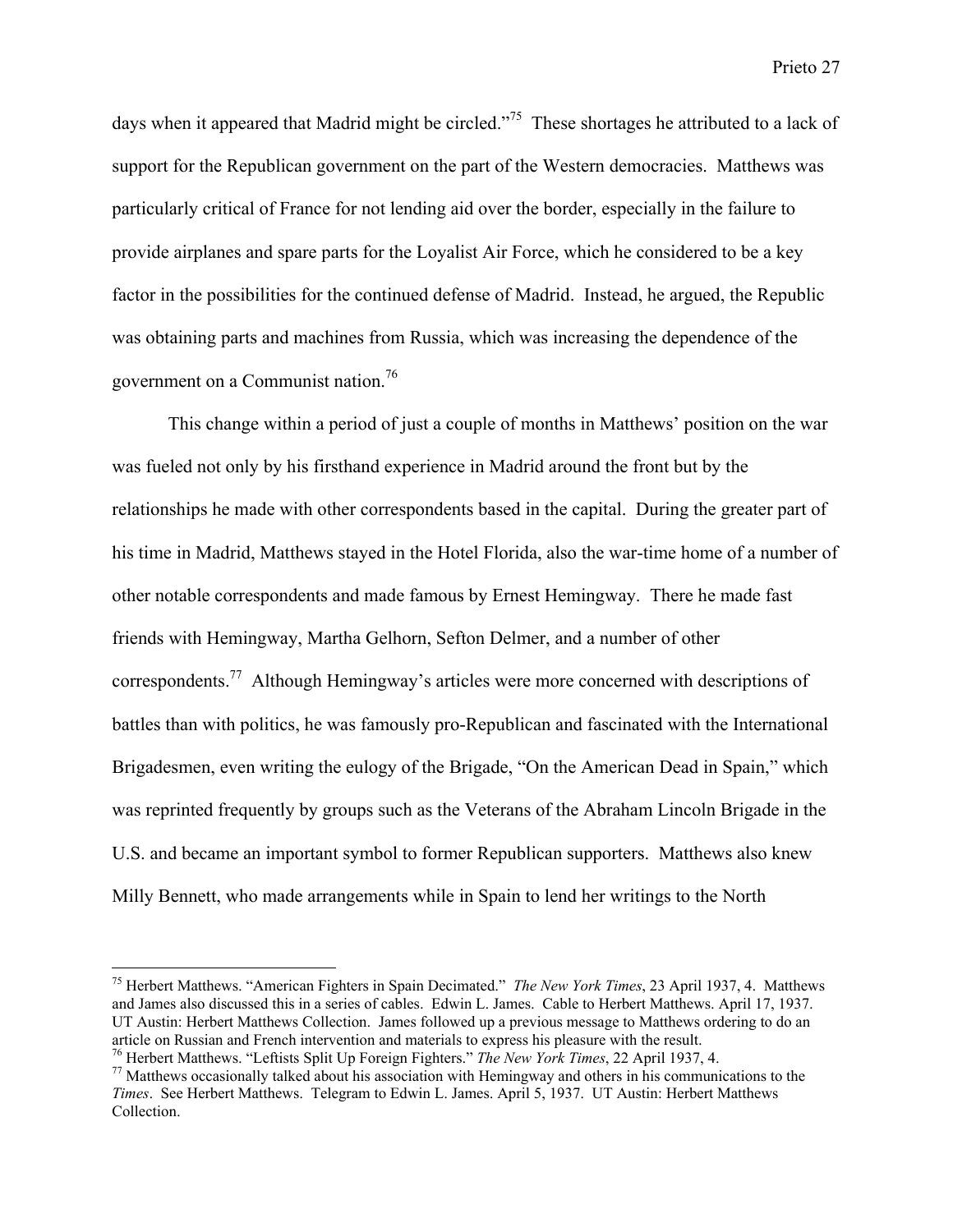American Committee to Aid Spanish Democracy for fundraising purposes.<sup>78</sup> Jay Allen, of the *Chicago Tribune* was also in Madrid at this time. Allen was active in the struggle to repeal neutrality legislation, writing to Congressmen and the President about the "sinister farce" of the Non-Intervention Pact<sup>79</sup> Matthews therefore became part of a community of reporters who were politically involved not just in Spain but in promoting and aiding the Republic abroad. They were actors in the war who did not conform to the ideal of the neutral, independent, politically aloof journalist, but instead were actively involved in supporting the Spanish Republic and in attempting to convince the American public and the U.S. government to support the Republic and repeal Non-Intervention.

Of course not every reporter in Madrid was active in favor of the Republic. Edward Knoblaugh, who was also in Madrid at the time, wrote the conservative account of the siege of the capital in his 1937 book, *Correspondent in Spain.* Knoblaugh's book describes in sometimes lurid detail the "fearful martyrdom" of the city, and like Carney's pamphlet series, characterizes the Republic as being anti-democratic and anti-religious.<sup>80</sup> Also like Carney, Knoblaugh's dispatches for the *Associated Press* were frequently reprinted in Catholic newspapers and pamphlets, particularly in regards to foreign assistance on the Loyalist side of the conflict.<sup>81</sup> But even this and other conservative reporters were politically active and in the attempt to influence popular opinion at home.

Matthews had never been neutral and completely un-biased in his reporting, but his experiences with these journalists affirmed for Matthews that objectivity and political neutrality

<sup>&</sup>lt;sup>78</sup> Milly Bennett. Correspondence to the North American Committee to Aid Spanish Democracy. 1937. Hoover Institution Archives: Milly Bennett Papers.

<sup>&</sup>lt;sup>79</sup> Jay Allen. Correspondence. Hoover Institution Library: Spanish Civil War Pamphlet Collection.

<sup>&</sup>lt;sup>80</sup> Edward Knoblaugh. *Correspondent in Spain*. London: Sheed & Ward (1937), 105.<br><sup>81</sup> Issanh B. Code. "The Spanish Civil Wer and Lying Propagande." Naw York: The B

<sup>&</sup>lt;sup>81</sup> Joseph B. Code. "The Spanish Civil War and Lying Propaganda." New York: The Paulist Press. Hoover Institution Library: Spanish Civil War Pamphlet Collection, 25.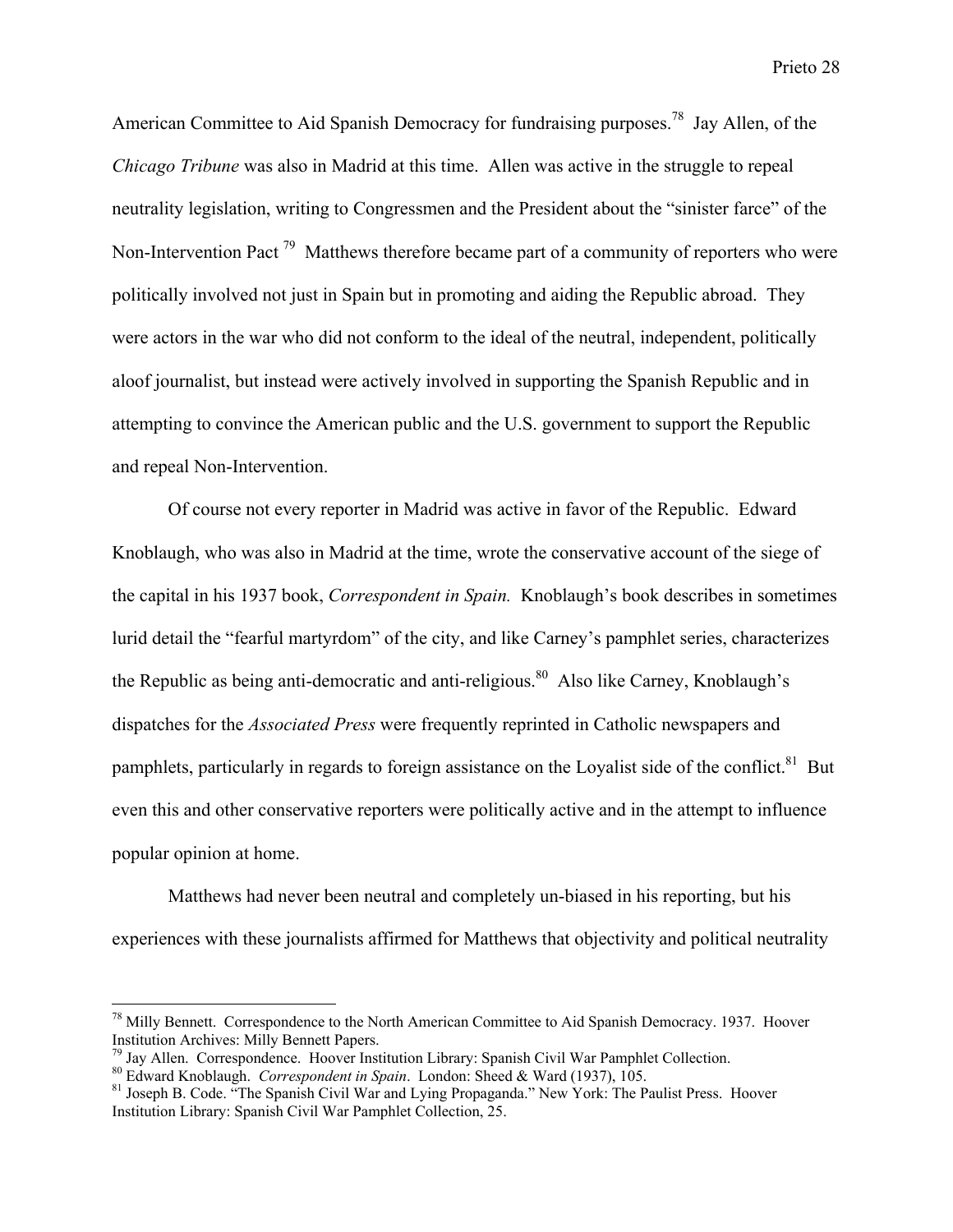were not only impossible but undesirable in journalism. As Matthews argued after the war, "in condemning 'bias' one rejects the only factors which really matter—honesty, understanding, and thoroughness."<sup>82</sup> In order to write about a subject, the journalist has to identify with it and care about the events that he covers. Matthews rejected the idea that objectivity was necessary or even possible for journalists and embraced the idea that the writer could be a political actor. The correspondent therefore justified his dispatches even though they had a clear political leaning because he believed them to be the truth even if favorable to one side rather than the other.<sup>83</sup> In this interpretation of objectivity, Matthews was more or less in accord Fernsworth, who believed that having personal sympathies toward the Republic was not an impediment to covering the war. But Fernsworth also believed that having personal sympathies towards the Republic should not prevent a reporter from writing negative stories about the government when they were true.<sup>84</sup>

With Matthews' transformation from a conservative, pro-Fascist newspaperman into a liberal, advocate of the Republic, criticism began to pour into the *Times* over his reporting. The first letters that the *Times* printed tended to be short critiques of specific pieces, but as the war continued the invectives grew, much of it focusing on Matthews's coverage of the Catholic Church and anti-clericalism in the Republic. One reader in 1938 wrote:

"The reports of Herbert Matthews from Barcelona have not been impartial nor have they been free from contradictions and unwarranted euphemisms. Mr. Matthews writes what is pleasing and acceptable to the Barcelona government. He is not free to write about what he sees and what you would like to receive from him. A specific instance in which Mr. Matthews' cables are incompatible with The Times's tradition of adhering to the factual news values and resemble the stock propaganda of the Communists concerns his reports of the religious conditions in Leftist Spain. Whether or not your correspondent deems the destruction of Catholicism in Spain justifiable may be a matter of personal

<sup>&</sup>lt;sup>82</sup> Herbert Matthews. *The Education of a Correspondent*, 69.<br><sup>83</sup> Herbert Matthews. *Correspondence* to Educin L. Jermes.

<sup>&</sup>lt;sup>83</sup> Herbert Matthews. Correspondence to Edwin L. James. August 18, 1937. UT Austin: Herbert Matthews Collection.

<sup>84</sup> Lawrence Fernsworth. *Nothing But Danger*. ed. Frank Hanighen, 46.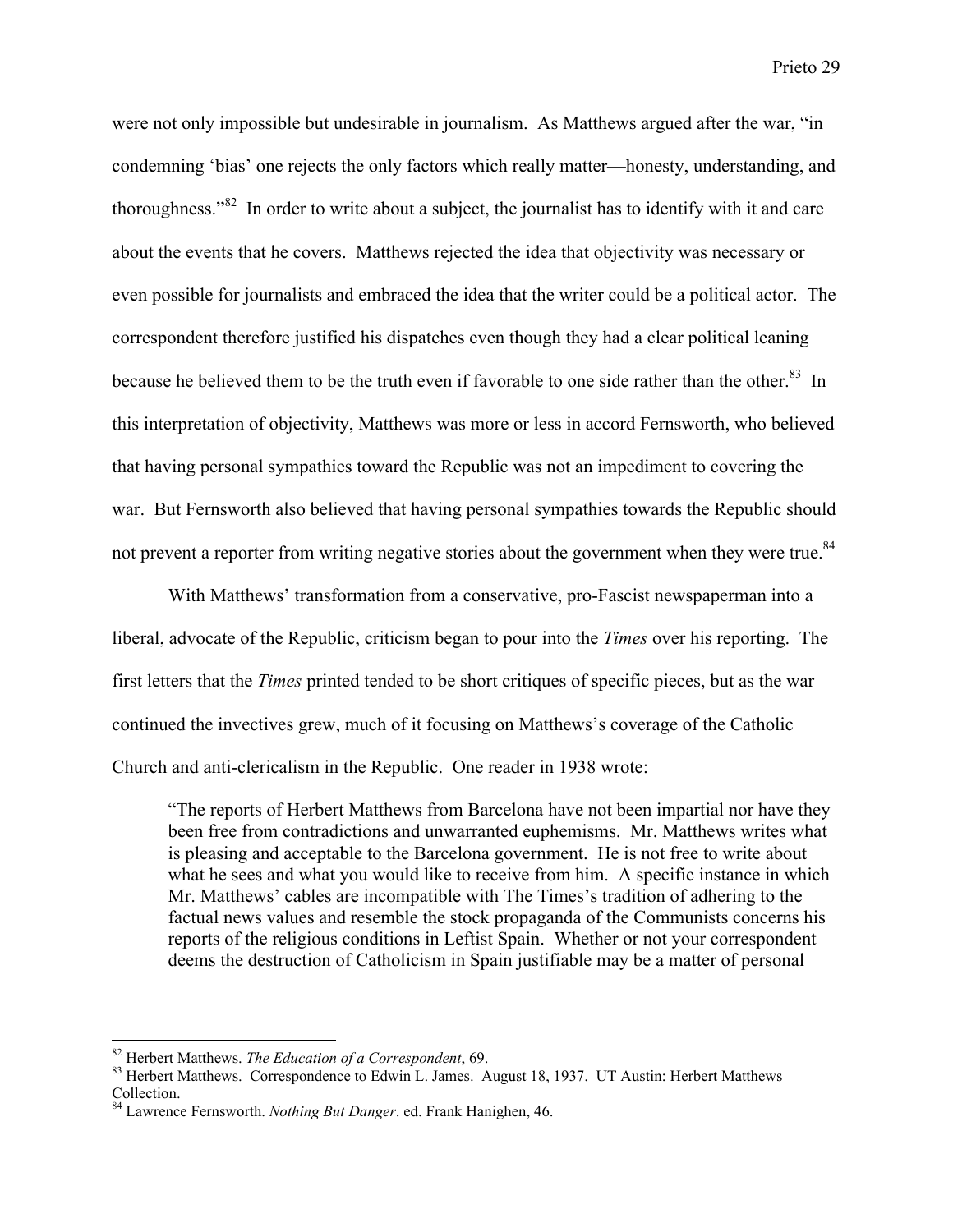opinion, but he, as a correspondent of The Times, should not assume the role of apologist for the destroyers."<sup>85</sup>

Critiques of Matthews did not stand alone but were always published next to a critique of Carney's coverage of the war. No matter the number of letters supporting one reporter rather than the other, the *Times*' policy was to give equal weight to criticism on both sides of conflict over the paper's war reporting. Therefore, the editorial staff at the *Times* created a vision of detached neutrality from the conflict refusing to openly support either Matthews or Carney. Instead the *Times* let the contradictory articles by the two journalists stand, supposedly leaving it up to the reader to decide which version of events they thought was more valid.

But while the editorial staff made it appear that he was receiving equal treatment in the paper, Matthews' articles were edited and buried with increasing frequency. As the second man in the prestigious Paris Bureau, Matthews' articles had frequently been featured on the front page from 1931 on and his reporting in Ethiopia also had a prominent place in the paper. His stories from Paris had been particularly successful in gaining space in the paper in the lead up to the Italo-Ethiopian War, appearing almost daily on the front page. After his arrival in Madrid, Matthews' articles continued to be printed for the most part in the front section of the paper, but he did not capture headlines on the front few pages with the frequency that he once had. Matthews' articles also began to have long inserts that could be longer than the text of the article itself.<sup>86</sup> These inserts often presented material that was contradictory to the material as presented by Matthews or provided analysis on groups or individuals that the author mentioned that presumably would not be universally familiar to an America audience.

<sup>&</sup>lt;sup>85</sup> CF Carsley. "The Letters to the Times: The News From Spain." *The New York Times*, 6 April 1938, 22.<br><sup>86</sup> Ear a good ayample of this see. Harbort Matthews, "Bobels Seize Bood, But Are Driven Off." The New For a good example of this see, Herbert Matthews. "Rebels Seize Road, But Are Driven Off." The New York Times, 23 February 1937, 1. In this article, the brackets also contained conflicting account about the advance of Loyalist troops from that presented in the body of the article.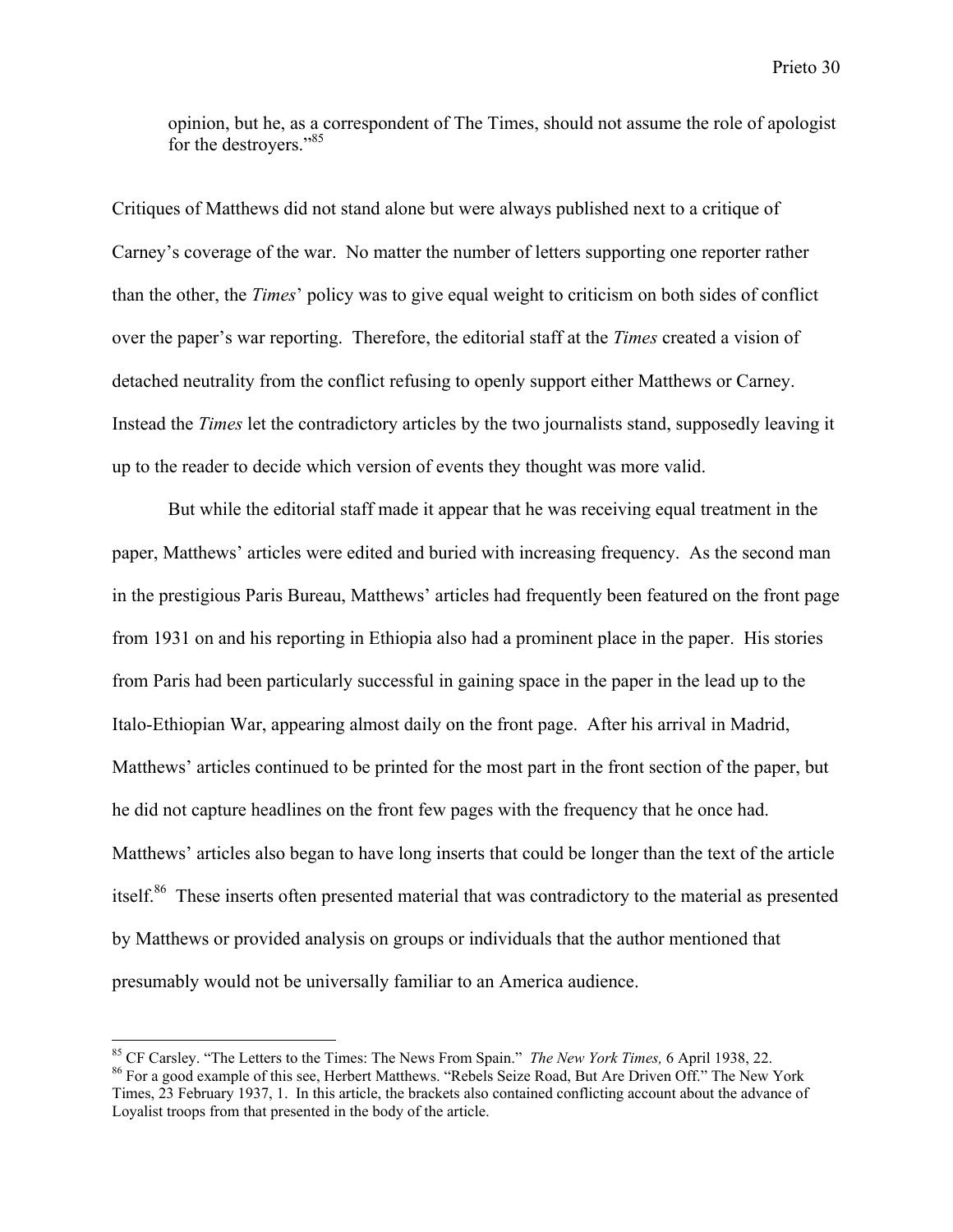Matthews' articles were also edited to minimize the references to Italian and German intervention. His dispatches from both the Jarama and Guadalajara fronts are largely absent of references to Italians, and when they are included it is only to mention technical advisors or the use of German made artillery.<sup>87</sup> This minimization of the international dimension of the war happened at the cable desk. As Matthews learned upon his return to Madrid from the Guadalajara front, Raymond McCaw had ordered the bull pen to systematically replace the word "Italian" with "Insurgent" in all of Matthews' cables from the frontlines. The veteran correspondent was furious, writing several letters to McCaw and Edwin James protesting the changes in his cables, but McCaw insisted on retaining the change.<sup>88</sup> At the same time, Matthews was pressured by Raymond McCaw to stop calling Franco's forces Rebels in favor of a more "neutral" term.<sup>89</sup> Matthews was highly disillusioned by these developments and began to believe that *The New York Times* was not providing the most accurate and complete news regarding the Spanish Civil War. Matthews even declared that if the cable desk did not believe his stories than they should recall him. James calmed Matthews down by agreeing to talk to McCaw himself and to reduce the amount of editing that was occurring in his dispatches, while assuring his reporter that he was certain that Matthews was not simply inventing propaganda. But at the same time, James pointed out in McCaw's defense that Nationalist reporters could not confirm his stories.<sup>90</sup>

<sup>&</sup>lt;sup>87</sup> Herbert Matthews. Correspondence to Edwin L. James. April 11, 1937. UT Austin: Herbert Matthews Collection. Confirmed in a letter that Edwin L. James sent to Sulzberger. April 22, 1937, in which James argues that the bull pen was justified in editing the dispatches because Matthews made no mention of internationals on the Republican side of the war.

<sup>88</sup> Edwin L. James. Cable to Herbert Matthews. March 17, 1937. UT Austin: Herbert Matthews Collection. Herbert Matthews. Cable to Edwin L. James. March 17, 1937. UT Austin: Herbert Matthews

<sup>&</sup>lt;sup>89</sup> Raymond McCaw. Telegram to Herbert Matthews. March 17, 1937. UT Austin: Herbert Matthews Collection. <sup>90</sup> This exchange is contained in, Herbert Matthews. Telegram to Edwin L. James. March 21, 1937. UT Austin:

Herbert Matthews Collection, and Edwin L. James. Telegram to Herbert Matthews, March 22, 1937. UT Austin: Herbert Matthews Collection.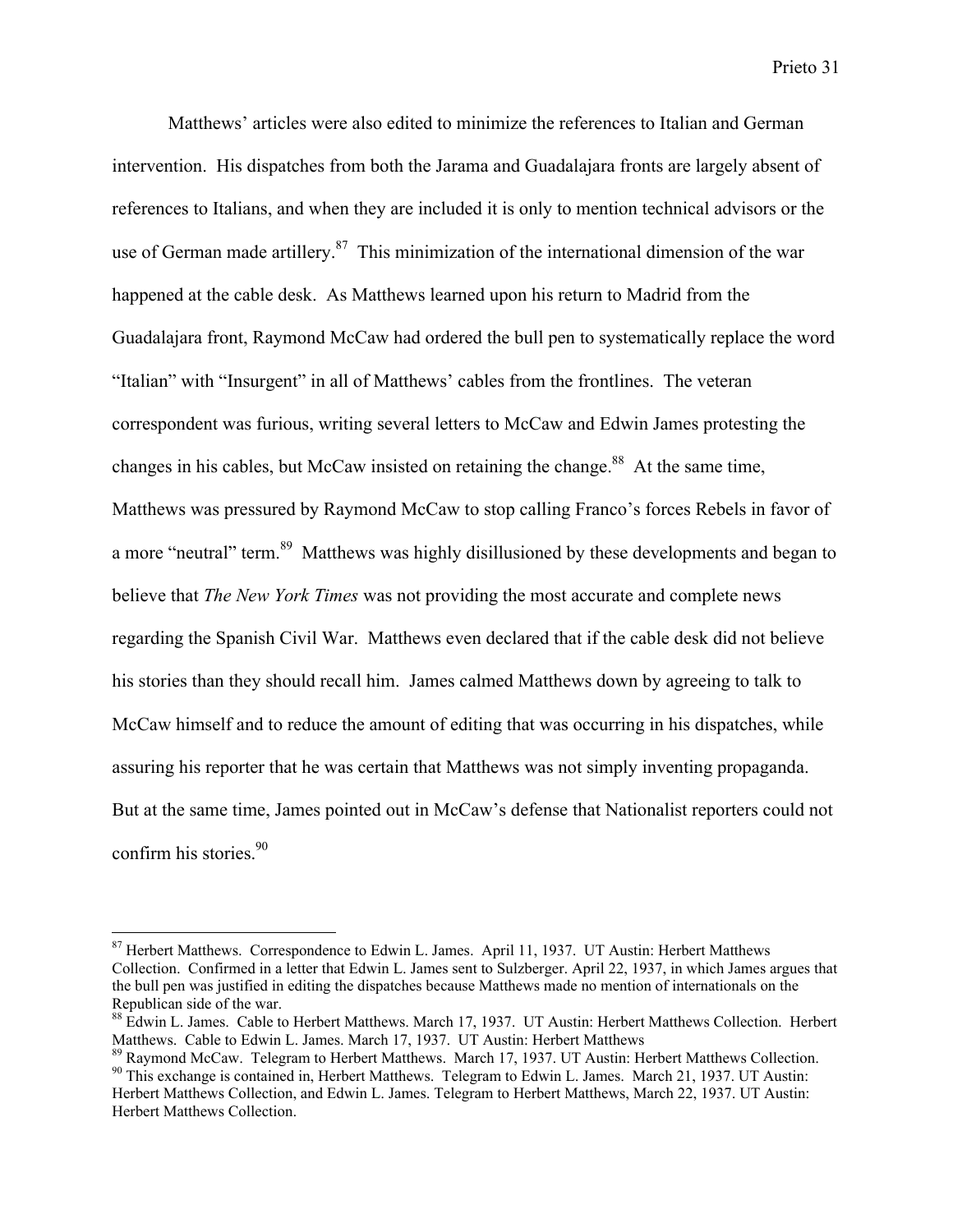Even after this debacle though, Matthews continued to have problems with the men in the bull pen. McCaw wrote to James in May of 1937 regarding one of the correspondent's articles:

"I was going to let this go with just a marginal note, but the further you go into it the more it smells to heaven of propaganda. In fact it is an editorial piece one hundred percent. This sort of stuff, which Matthews himself says and which The Times must stand responsible for I think should not be printed even under a byline. There is certainly no news in it."  $91$ 

McCaw continued to edit Matthews' dispatches to reflect less foreign intervention and he doubted the correspondent's stories about the political situation in Madrid and then Valencia. The leader of the bull pen even suggested to James that Matthews should be reassigned to Paris; though there is little evidence that James took the suggestion seriously, if only because the *Times* clearly needed a man in Madrid.<sup>92</sup> McCaw also accused Matthews of plagiarism in September of 1937, even putting together a detailed side-by-side comparison of Hemingway and Matthew's articles. Matthews protested bitterly to Edwin James and involved Sulzberger in the dispute, eventually causing McCaw to back down from his allegations after a second round of comparisons between the two articles seemed to show sufficient differences between the pieces.<sup>93</sup> Although Edwin James eventually took Matthews' side in the disputes with McCaw, the managing editor expressed reservations about Matthews to Sulzberger, accusing him of holding back information about the whereabouts of the Bishop of Teruel, presumably because the truth could be harmful to the Republican image abroad.<sup>94</sup>

Meanwhile, Matthews was criticized heavily in the Catholic press for his articles on Spain. A letter to the *Commonweal* called his articles, and *The New York Times* in general,

<sup>&</sup>lt;sup>91</sup> Raymond McCaw. Correspondence to Edwin L. James. May 20, 1937. UT Austin: Herbert Matthews Collection. <sup>92</sup> Raymond McCaw. Correspondence to Edwin L. James. June 29, 1937. UT Austin: Herbert Matthews Collection.

<sup>&</sup>lt;sup>93</sup> This exchange is contained in, Raymond McCaw. Telegram to Paris Bureau. September 15, 1937, and Herbert Matthews. Telegram to Edwin L. James. October 3, 1937. UT Austin: Herbert Matthews Collection.

<sup>&</sup>lt;sup>94</sup> Edwin L. James. Memorandum to Arthur Hays Sulzberger. April 14, 1938. UT Austin: Herbert Matthews Collection.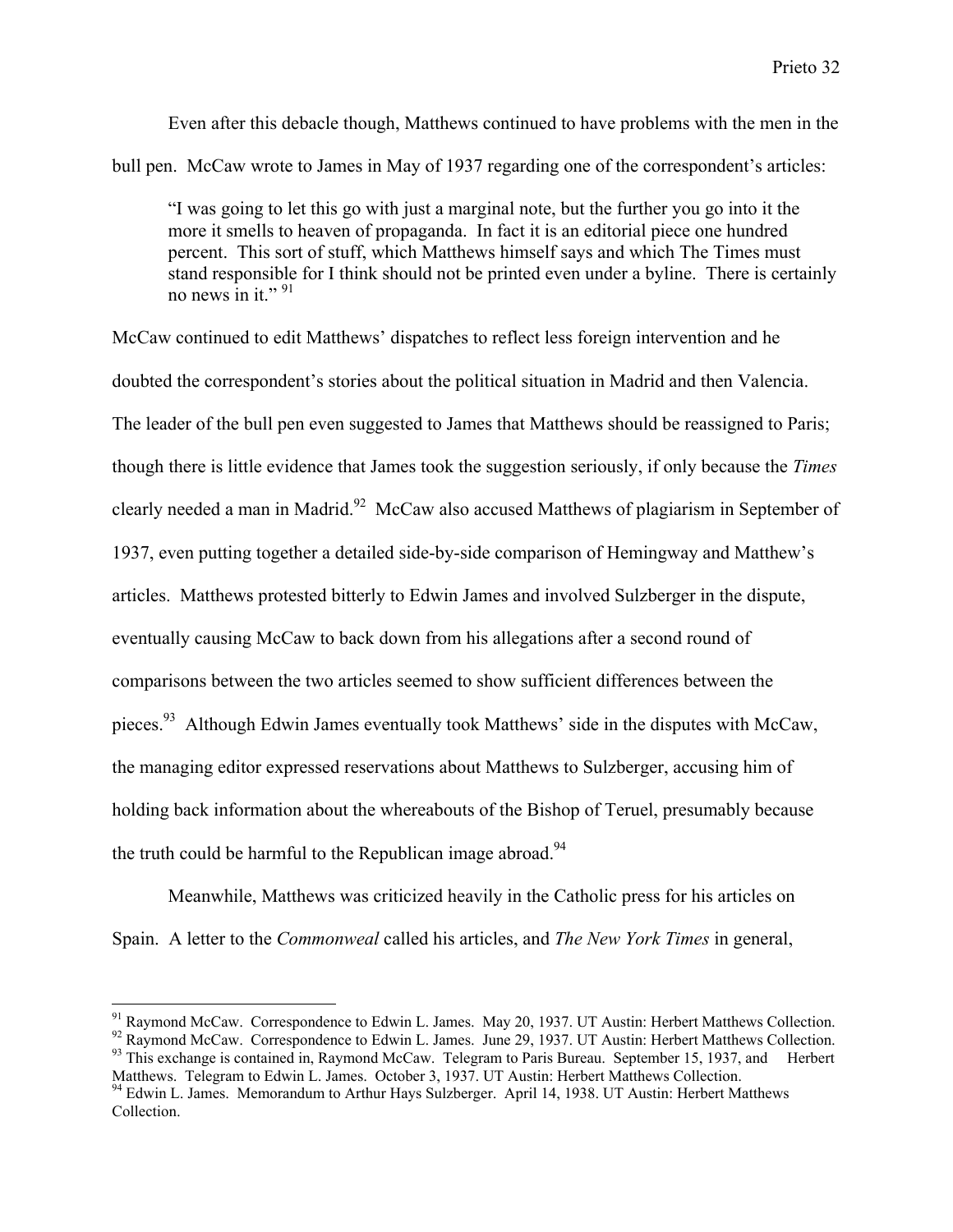"piles of neutral junk."<sup>95</sup> For some Catholics, the *Times* was not taking a strong enough stand on the war by not committing itself openly to Carney's position. They could see that the coverage of Spain was "a civil war within a civil war," but one which Matthews still might have a chance of winning because he still held an important place in the paper and in the *Times* coverage of Spain.<sup>96</sup> While most Catholic papers criticized the *Times* for standing by Matthews even as much as they did, the radical paper *The Catholic Worker* criticized the *Times* and its reporters for even covering Catholic issues at all. They argued that secular papers in the U.S. "abandoned themselves to propaganda, fanning the flames of partisanship" and as a result should have kept out of commenting on Catholic matters entirely.<sup>97</sup>

In addition to criticism in Catholic newspapers and magazines, much of the criticism against Matthews also came from Dr. Joseph Thorning, a Catholic priest and professor of Latin American history at Mt. St. Mary's College. In addition to teaching, Thorning wrote regular articles for the magazine *America* during the 1930s and was active in the magazine's relief efforts on behalf of the Fascist government of Spain. Thorning wrote a series of editorials to the *Times* and made speeches criticizing their coverage of the war. At the end of 1937, *The Times* quoted him as saying in a speech in Philadelphia:

"The reporting of Mr. William P Carney for The New York Times showed a high degree of journalistic responsibility and personal courage…It should be noted that he confined himself to strait news stories and never allowed himself to become a propagandist for either Largo Caballero or Generalissimo Franco. On the other hand The New York Times has kept Mr. Matthews as its special correspondent in Madrid long after he had abandoned any pretense to serve as anything more or less than a rabid Red partisan. Upon analysis his dispatches are revealed to be nine-tenths 'interpretations' of official policy or 'human interest' narratives of events behind the Red front."<sup>98</sup>

<sup>&</sup>lt;sup>95</sup> "Letters: Spanish Art" *America*, Vol. 57 No. 2 (November 5, 1937) 50.<br><sup>96</sup> "Comment", *America*, Vol. 57 No. 19, (Aygust 14, 1927) 57

<sup>&</sup>lt;sup>96</sup> "Comment." *America*, Vol. 57 No. 19, (August 14, 1937) 57.

<sup>&</sup>lt;sup>97</sup> "Some Reasons for Regretting the Attitude of our Catholic Newspapers in Regards to the Spanish War." *Catholic Worker*, July 1937. "Liberals Blow War Bugles in Spanish Key." *Catholic Worker*, October 1937.

<sup>&</sup>lt;sup>98</sup> "Dr. Beard Argues New Historical Basis: Dr. McIlwain at Philadelphia Warns of Peril—Dr. Thorning Hits Spanish War News." *The New York Times*, 30 December 1937, 17.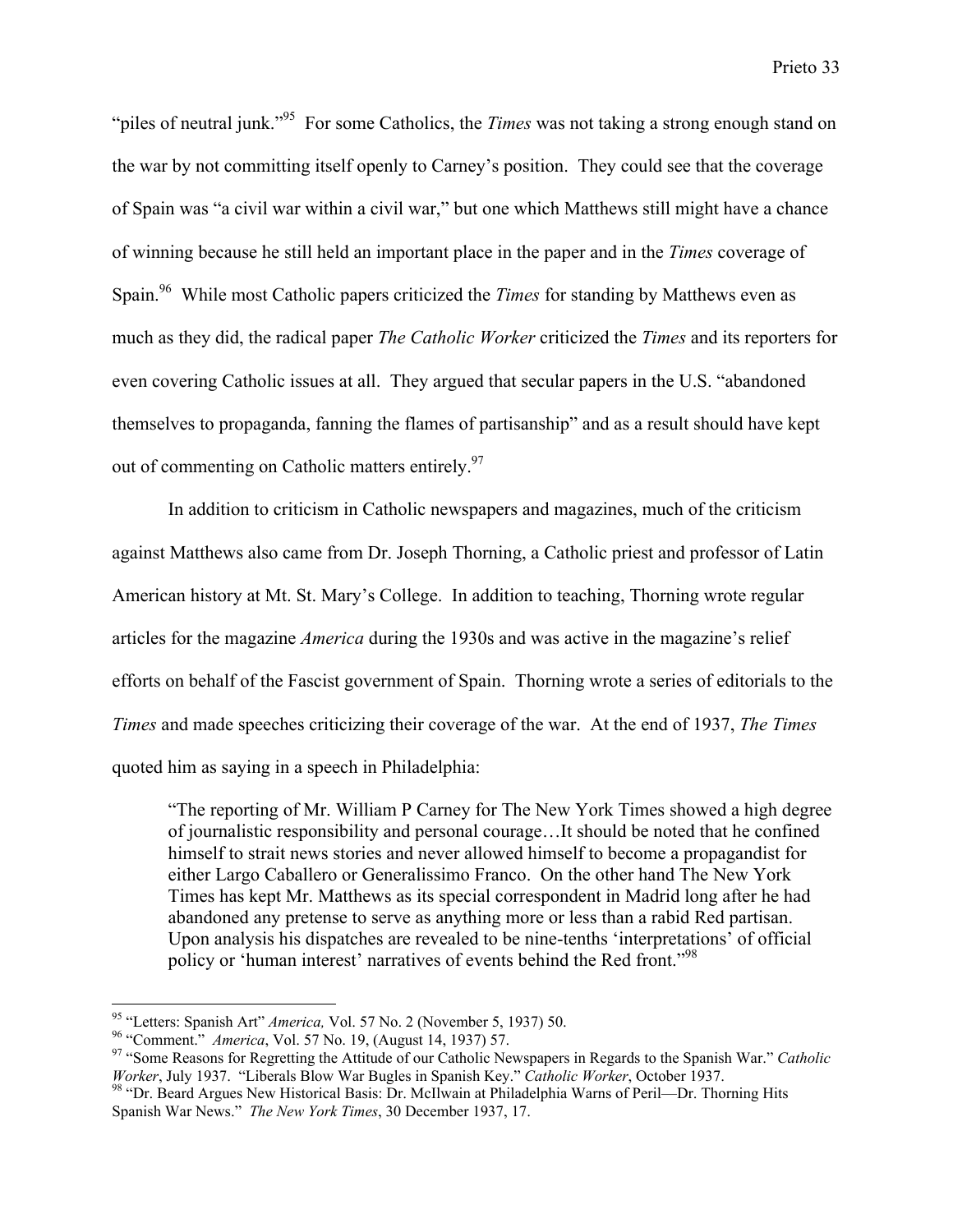This speech was followed up by pamphlet series criticizing Matthews. The first of these called "Why the Press Failed on Spain!" again argued that Matthews' articles were propaganda pieces for the Republic.<sup>99</sup> A second, "Mercy and Justice!" argued that the *New York Times* was at least partly responsible for misleading Protestant clergymen and causing them to turn away from Fascist Spain in support of the Republic.<sup>100</sup>

In addition to his pamphlet series, Thorning continued to send letters to the editor of the *Times* criticizing the paper's coverage, in particular of the bombing of Guernica. In these letters, Thorning argued in to 1938 that the damage in Guernica had been "wrought by the retreating reds" rather than caused by the German aerial bombardment, as the *Times* itself had reported in an article written by George Steer on April 28,  $1937$ .<sup>101</sup> The pressure was so intense that on December 26, 1937, the *Times* retreated from Steer's earlier article and declared in an article entitled "Balancing the Press From Spain" that, "The New York Times does not pretend to know how Guernica was destroyed since competent correspondents in Spain emphatically disagree." Like its stories on Italian intervention that the *Times* had broken but then had backed away from as the war progressed, the paper refused to support its reporter in the Basque Provinces and retreated from reports that the paper itself had broken first.

Fernsworth also was increasingly criticized in the Catholic press. At the beginning of the war, there were few pieces of criticism about his reporting, and in fact, he was even praised by Owen McGuire in *America* along with Carney for his reports from Barcelona.<sup>102</sup> But as the war

<sup>&</sup>lt;sup>99</sup> Joseph Thorning. "Why the Press Failed on Spain." New York: International Catholic Truth Society. Hoover Institution Library: Spanish Civil War Pamphlet Collection, 4.

<sup>&</sup>lt;sup>100</sup> Joseph Thorning. "Mercy and Justice." New York: Peninsular News Service. Hoover Institution Library: Jay Allen Collection, 17.

<sup>&</sup>lt;sup>101</sup> Joseph Thorning. "Letter to the Editor." *The New York Times*, 10 January 1938, 16.<br><sup>102</sup> Owen McGuire. "The Truth About Spain." America, Vol. 55 No. 3 (May 2, 1036) 8:

<sup>&</sup>lt;sup>102</sup> Owen McGuire. "The Truth About Spain." *America*, Vol. 55 No 3 (May 2, 1936) 82.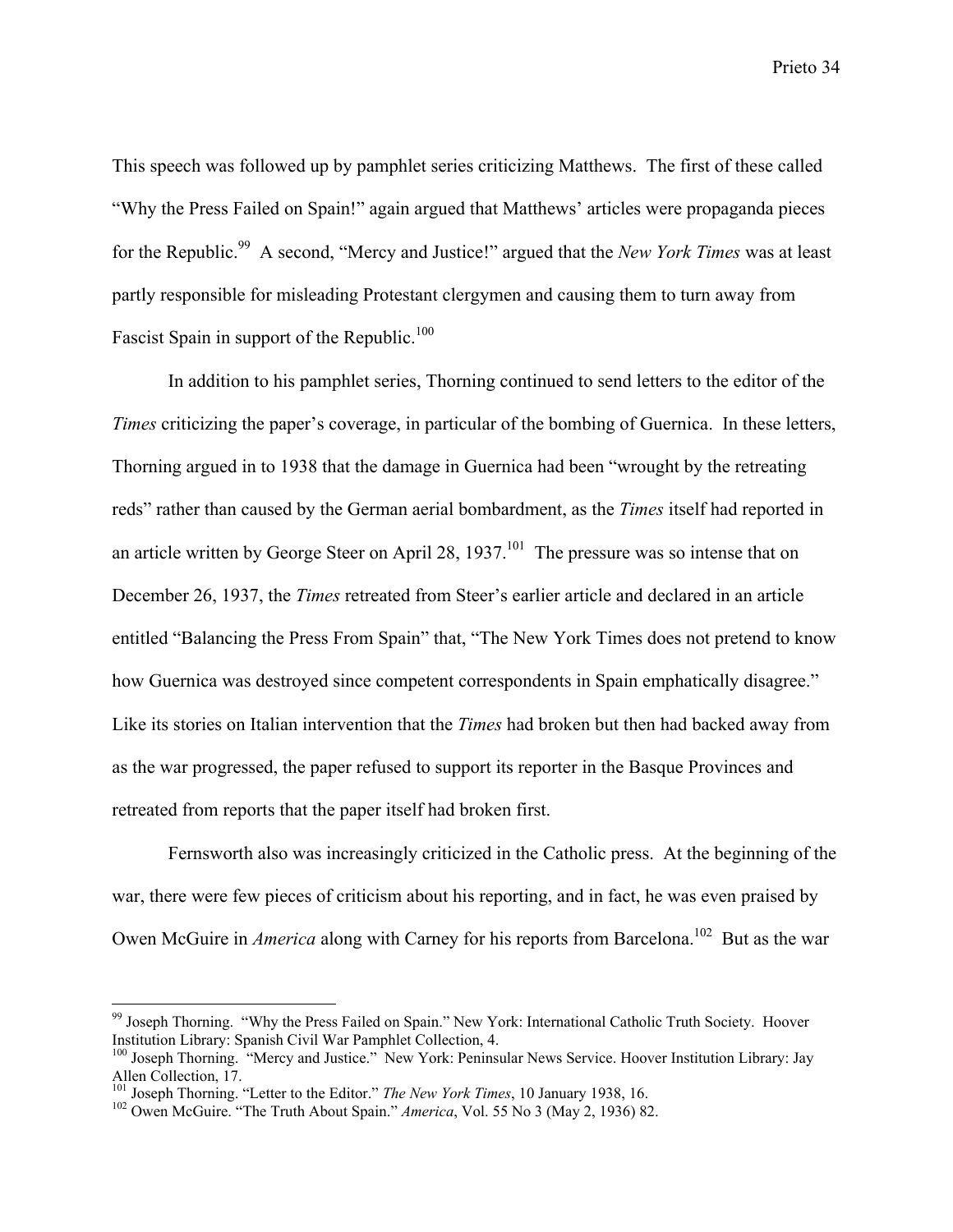continued on and it became increasingly clear that despite the occasional piece criticizing the Republic, Fernsworth was sympathetic to the government, the Catholic press increased their attacks on the reporter. He received particular attention for being a supposed traitor to his religion. As a Catholic, Fernsworth was expected to provide an interpretation of the Spanish Civil War that was favorable to Francisco Franco's government in Burgos and that condemned the Republic for Communism and anti-religion. Instead Fernsworth's articles tended to praise the government for cutting the "Gordian knot for the Generalidad" through their reinstatement of the system of regional autonomy, a move he credited with undermining the power of radical groups such as the anarcho-syndicalists.<sup>103</sup> Fernsworth was particularly positive about the Republic after its reorganization under Negrin and wrote stories about the resumption of religious worship in Barcelona and the respect of the government for property rights.<sup>104</sup> For this, *America* reported sardonically that Fernsworth, "thinks reds are angels" and was accused of being a propagandist for the *Times*.<sup>105</sup> His coverage of the fall of Barcelona was also criticized for being too negative and for ignoring statements by Franco declaring his intention to be neutral in Europe rather than joining in alliances with Germany and Italy.<sup>106</sup>

Just as Matthews' articles were being cut and edited to appear less hostile to Franco's nationalist government, Lawrence Fernsworth's articles were buried in the paper. His articles tended to alternate with Matthews' pieces on the war, but they appeared more infrequently than the Madrid correspondent's articles. His articles also tended to be located towards the back of the front section, instead of being displayed in the first few pages. Most notably though, towards

 103 Lawrence Fernsworth. "Anarchists End Barcelona Rising But Seize Towns." *The New York Times*, 8 May 1937,

<sup>1.</sup> 104 Lawrence Fernsworth. "Priests Are Active In Barcelona Area." *The New York Times*, 23 March 1938, 5. and "Spain Restricting Collectivization." *The New York Times*, 13 February 1938, 59. <sup>105</sup> "Comment." *America*, Vol 57 No. 1 (April 10, 1937) 3.

<sup>&</sup>lt;sup>106</sup> "After Barcelona." *Commonweal*, Vol. 29 No. 16 (February 10 1937) 439-440.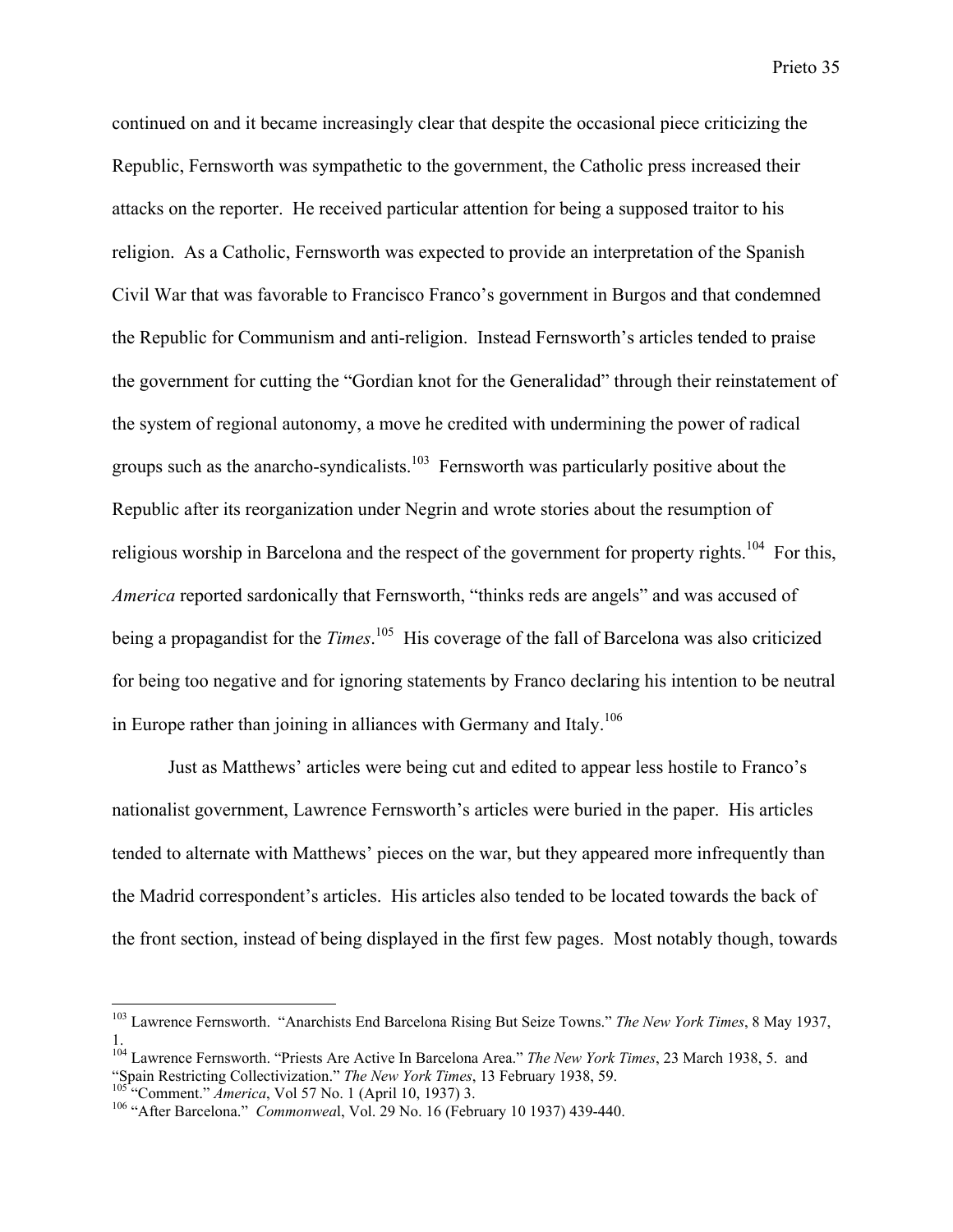the end of the war there was a major drop off in the number of articles by Fernsworth that were published, at least under his name. As the war approached Barcelona and the rest of Catalonia, Fernsworth's articles became short and, when they were published, they sometimes appeared after an article by Carney or in between a number of other short pieces from the *Associated Press*. This is particularly notable because with the major front of the war moving to the north, Fernsworth would have been in an excellent position to cover the news for the *Times*, having been based there since 1931. Towards the end of the war George Seldes recalls that Fernsworth actually cabled Edwin James his dismay at the difficulty that he was having being recognized in the *Times*. James cabled back that he accepted Fernsworth's resignation. When Fernsworth cabled again to argue that he had not resigned, James insisted that he had, thus ending the correspondent's association with the paper. $107$ 

After the end of the war, Fernsworth returned to the U.S. and left foreign correspondence in order to take a position as part of the correspondents' corps in Washington D.C. He also continued to write and lecture on Spain, attending reunions of the Veterans of the Abraham Lincoln Brigades and writing the book *Spain's Struggle for Freedom*, which argued that Spain's democratic traditions were deep and had been awakened by the civil war such that Franco's government could not continue to flourish on the Peninsula.<sup>108</sup> Meanwhile, Carney continued to publish pro-Franco articles from Madrid that heavily minimized the purges and reprisals that swept a united Spain in 1939. These he attributed to natural process of consolidation of the regime and the establishment of order after three years of civil war.<sup>109</sup> With the outbreak of hostilities in Europe, Carney, like Fernsworth, returned to the U.S. and covered New York for the *Times* with special assignments in Latin America, eventually becoming the paper's regular

<sup>&</sup>lt;sup>107</sup> George Seldes. *The Catholic Crisis*, New York: Julian Messner, Inc. (1939), 200.<br><sup>108</sup> Laurange Fernsworth *Spain's Struggle for Engelorn*, Bestor: Bessen Press, 195

<sup>&</sup>lt;sup>108</sup> Lawrence Fernsworth. *Spain's Struggle for Freedom*. Boston: Beacon Press, 1957.

William P. Carney. "Franco Planning Adieu to Allies." *The New York Times*, 9 April 1939, E5.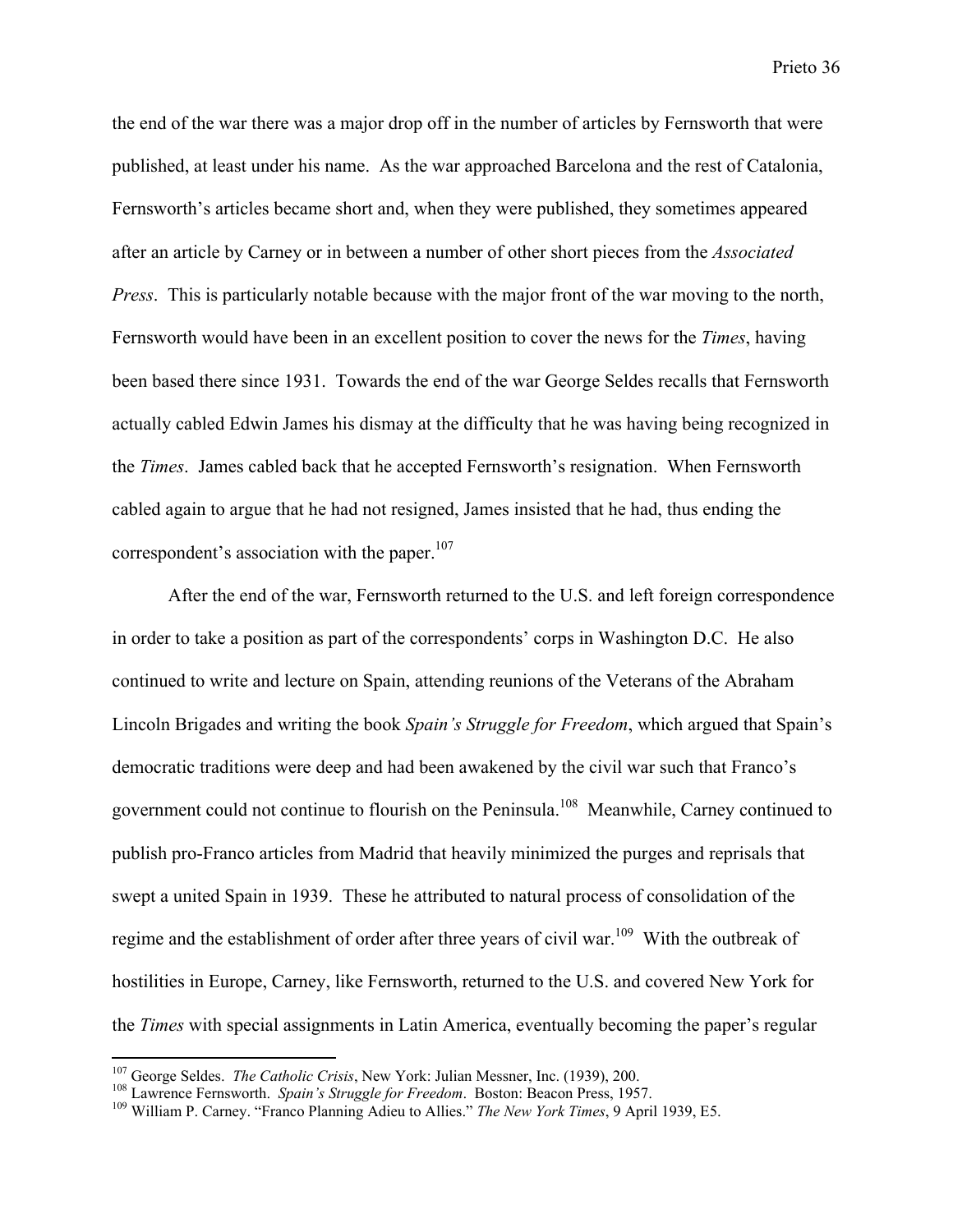correspondent in Mexico City. There, Carney maintained ties with the Spanish exile community, but as Juan Antonio de la Camera, Vice President of the Association of Spanish Exiles, recalls, lingering tension existed due to the journalist's support of Franco during the Civil War.<sup>110</sup> Carney retired in 1952 but stayed in Mexico City until his death twenty years later.

Immediately after the end of the Spanish Civil War, Matthews was sent to run the Rome Bureau for the *Times*. He continued there as a correspondent until 1943 and then served in India, Great Britain, and Latin America. Matthews gained notoriety when in 1957 he interviewed Fidel Castro. The correspondent wrote after his retirement that this experience made him the "principle journalistic scapegoat" for the success of Castro in Cuba.<sup>111</sup> Like Fernsworth, Matthews continued to write about Spain and the Civil War, both personal memoirs, and a study exploring the domestic causes of the war, *Half of Spain Died*, published in 1973.

### *Conclusion*

After WWII, Herbert Matthews wrote of his time in Spain: "Those years could not help being an education—but an education, like ordinary newspaper work, can only supply the material. The important thing is what you do with it, what conclusions you reach, what judgments you make."<sup>112</sup> Covering the war in Spain had a profound affect on Matthews and his personal political beliefs. He had begun the war believing that Fascism was a positive force for Italy and could be successfully exported abroad while the Second Spanish Republic an unpopular and anti-democratic regime. But within a short time of arriving in Madrid, Matthews' experiences on the front and in the capital living in a community of politically minded journalists in Madrid changed his political beliefs and made him into a vehement supporter of the Republic

<sup>&</sup>lt;sup>110</sup> Juan Antonio de la Camera. Personal interview with author. 5 May 2006.

<sup>&</sup>lt;sup>111</sup> Herbert Matthews. *A World in Revolution*, 293.

<sup>&</sup>lt;sup>112</sup> Herbert Matthews. *Education of a Correspondent*, 19.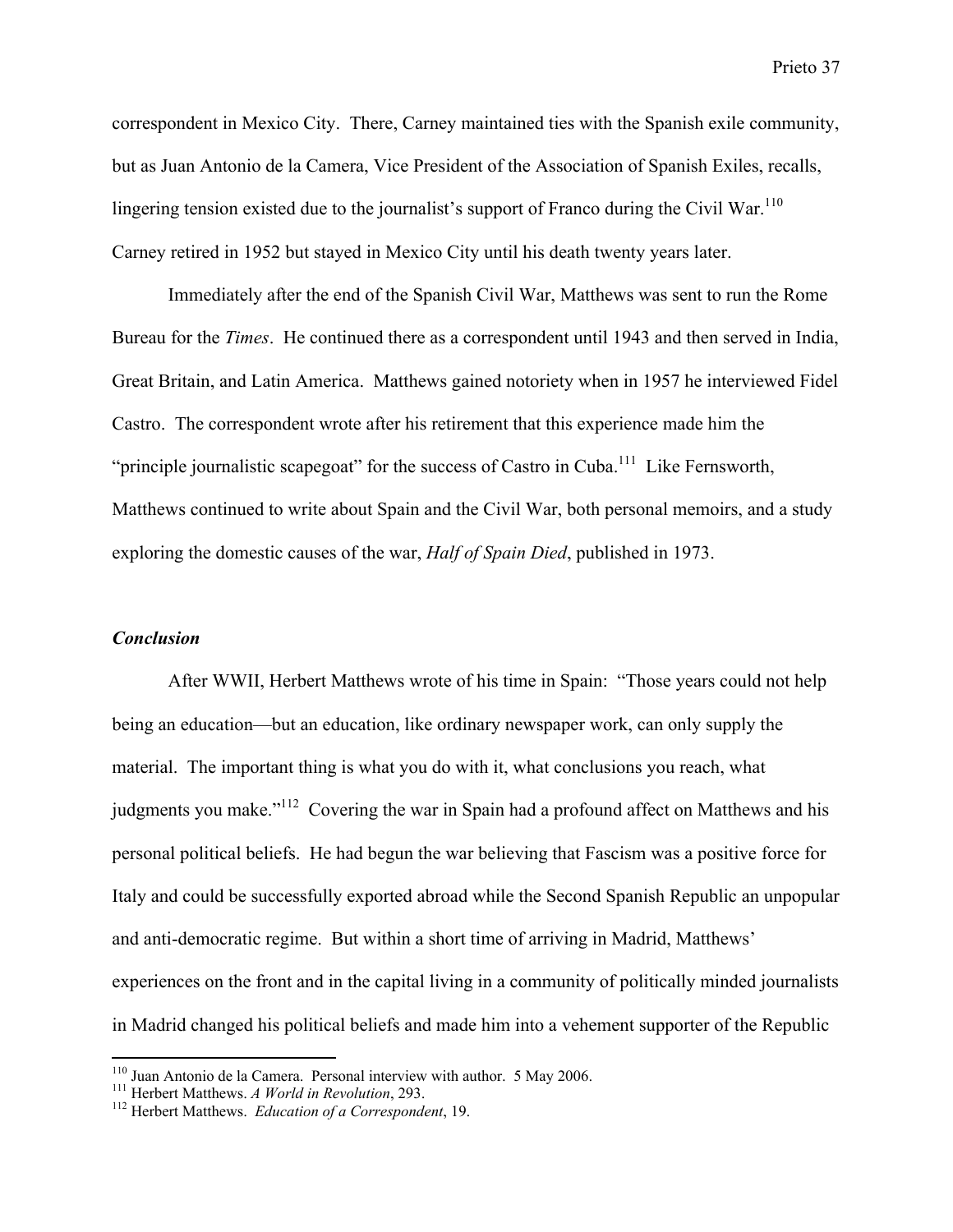and a foe of Fascism. For Matthews though making judgments on a story meant little if they were not shared with his readership. As he had done in Ethiopia and Paris, Matthews wrote partisan articles that reflected his own positive experience in Republican Spain. Many of his articles were the result of difficult and dangerous first hand experiences at the front, but Matthews presented these experiences not in a neutral or objective way but as his own to which he attached his own interpretations. This could create conflicts, as when Edwin L. James and other members of the news staff in New York disbelieved Matthews. James even cabled Matthews at the end of the war, "unable to agree with you that your dispatches for past week have been purely factual,"<sup>113</sup> while Matthews' reply was to start his vacation without informing the home office. But Matthews continued to produce partisan articles that reflected his own political beliefs as they evolved.

The other two regular correspondents for the Times, Lawrence Fernsworth and William Carney, were also highly partisan and politically active. Fernsworth had come to Spain in 1931 and wrote articles about Republican and Catalonian politics that were increasingly hostile to Madrid, but he continued to believe in the potential for stable Republican rule in Spain as long as the government proved willing to delegate power to the various autonomous regions. He continued during the war to write articles that were occasionally critical of the Republic until the reorganization of the Republican government under the leadership of Juan Negrin, when his articles became increasingly supportive of the government. Even after the war, Fernsworth was supportive of the Republican government in Spain, writing in 1957 that "the soil of popular government was richer and deeper in Spain than anywhere else in Europe" leading into the century and that Spaniards would recapture this heritage and found a new Republic.<sup>114</sup> Also in

<sup>&</sup>lt;sup>113</sup> Edwin L. James. Telegram to Herbert Matthews. February 9 1939. UT Austin: Herbert Matthews Collection.<br><sup>114</sup> Laurence Fernsworth, Sp*ain's Struggla for Engelary*, 60.

Lawrence Fernsworth. *Spain's Struggle for Freedom*, 69.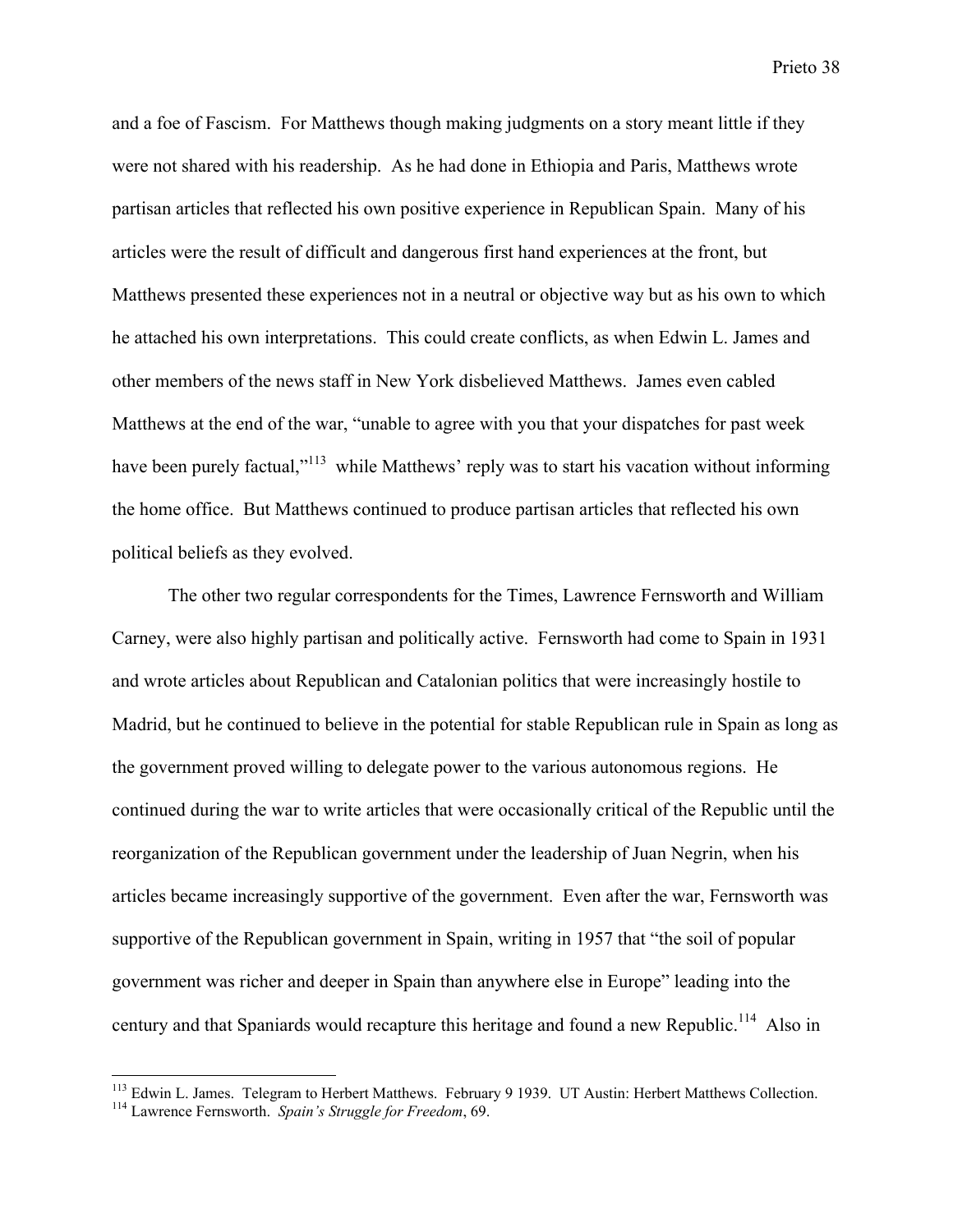Spain when the war broke out, Carney's articles for the *Times* during the Republic had been negative toward the government and had accused the regime of supporting public violence. With Carney's reassignment to Nationalist Spain, his articles became even more anti-Republican while playing down the role of Italians and Germans in aiding Franco. During the war, Carney was active in lending his support to Catholic organizations that raised money to aid the Nationalists and received a great deal of praise from the Catholic press for these efforts and his reports from Spain.

 The experience of the three regular correspondents to the *Times* clearly illustrates that even in an elite newspaper, the partisan nature of war correspondence during the Spanish Civil War. The *Times* did not present a "neutral" or "objective" view of the war, opting instead to avoid criticism by providing a variety of partisan views in the paper throughout the war. The paper therefore attempted to create a balance in their reporting in order to satisfy both their liberal and conservative readership. This did not prevent controversy from arising, particularly among Catholics, but it did allow the *Times* to protect itself from some accusations that the paper was not presenting a fair and accurate picture of events. Arthur Hays Sulzberger said in a speech in 1938 defending the *Times*: "Back and forth this contest has been waged in the letters columns of The New York Times and other journals. Speeches are made and passions inflamed, all because we are attempting to perform our proper function of giving the news of both sides."<sup>115</sup>

Balanced news coverage clearly did not squelch controversy, but Sulzberger defended the action as both proper and necessary. Balance allowed the *Times* to cater to a wide political cross section of Americans by giving them reporting that matched their own political beliefs. This allowed the paper to remain flexible and avoid being tied to one interpretation of the war that would inevitably alienate part of their readership. Even while manipulating the news to fit the

<sup>&</sup>lt;sup>115</sup> Arthur Hays Sulzberger, at a meeting of the Newspaper Institute in Chapel Hill, N.C., January 20, 1938.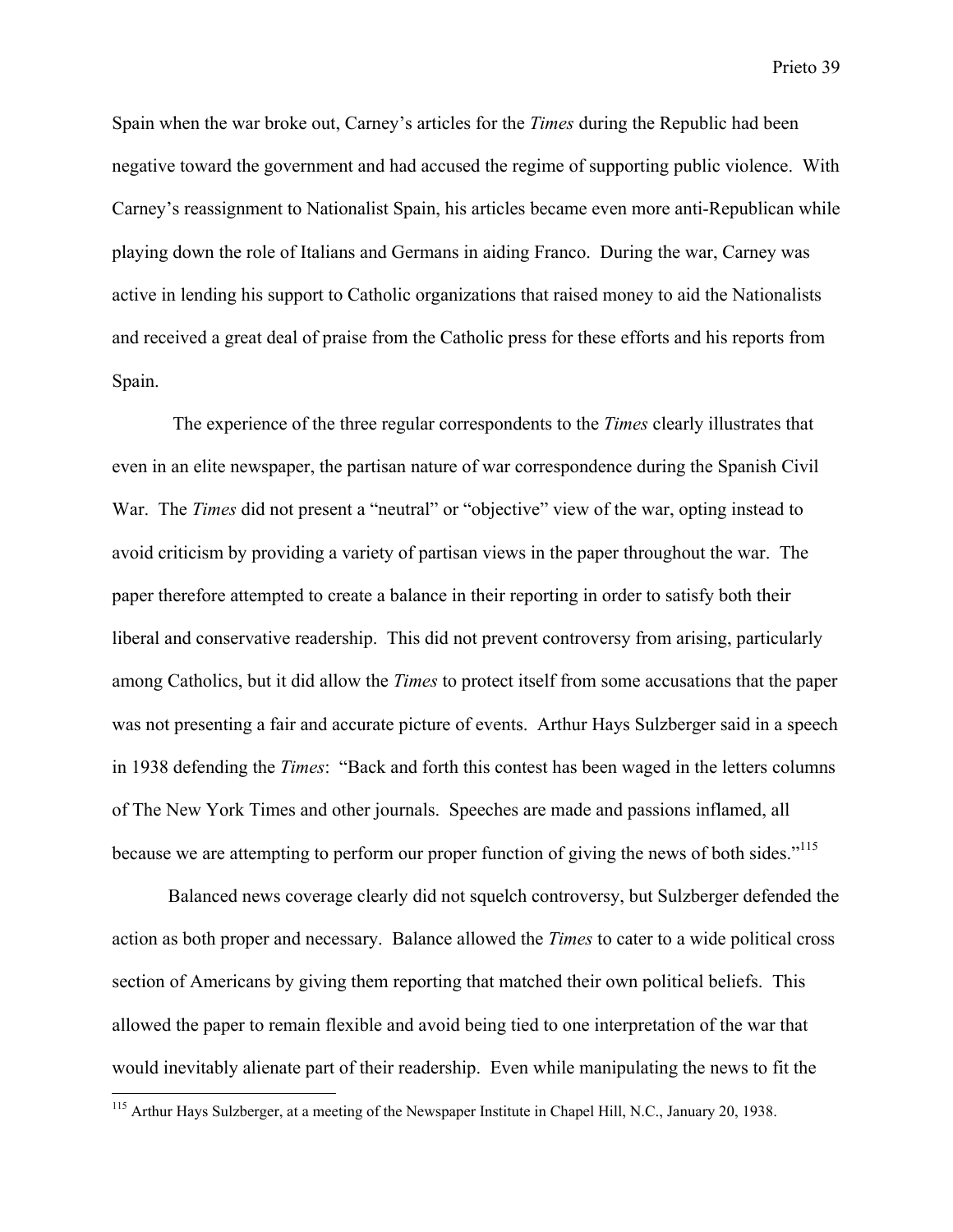framework of balance, the *Times* could appear to simply be fulfilling its obligation to the readership to present fair and evenhanded coverage of the Spanish Civil War. Balance though was not simply a byproduct of the presentation of differing political views; it was created throughout the structure of the news side of the paper. There were multiple points at which decisions were made about content structure of coverage. The correspondents themselves, the members of the bull pen, the managing editor, and even Sulzberger all contributed to creating and defining balance, a process that involved manipulation of press dispatches and the publishing of articles that were journalistically dishonest. But while balance did not completely eliminate criticism of the *Times*' coverage of the war among the American public, particularly the Catholic press, neither did it eliminate dissent within the organization. Matthews in particular was critical of New York's editorial policies and decisions. During his career he remained largely silent, but after his retirement he wrote of the *Times*' Spanish Civil War coverage: "The *Times* failed its readership and posterity because although it gave them much it could have given more and better."<sup>116</sup>

 116 Herbert Matthews. *A World in Revolution*, 40.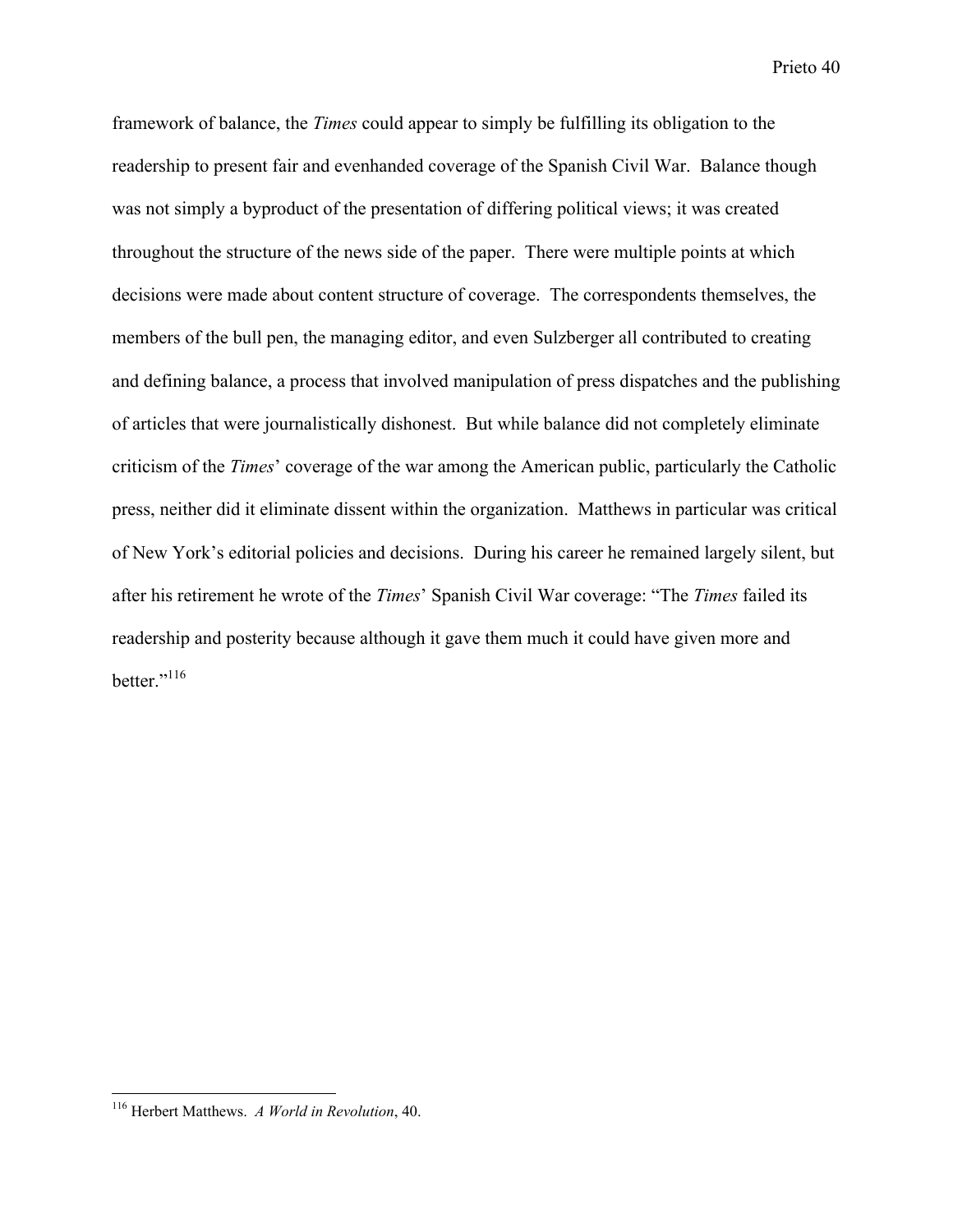## Bibliography

### Archives used:

Hoover Institution Archives and Library Jay Allen Collection Milly Bennett Papers Spanish Civil War Pamphlet Collection University of Texas at Austin, Harry Ransom Center Herbert Matthews Collection

## Newspapers and Magazines used:

The New York Times America Commonweal The Catholic Worker The Pilot The Catholic Digest

## Books and Articles:

- Adler, Ruth. *A Day in the Life of The New York Times*. Philadelphia: The New York Times Company, 1971.
- Davis, Elmer. *History of the New York Times, 1851-1921*. New York: Greenwood Press, 1969.
- Desmond, Robert W. *Tides of War: World News Reporting, 1940-1945*. Iowa City: University of Iowa Press, 1982.
- Diamond, Edwin. *Behind the Times: Inside the New York Times*. New York: Villard Books, 1994.
- Fernsworth, Lawrence. *Nothing but Danger*. Ed Franklin Hanighen. New York: Robert McBride & Co., 1939.
- ---------. *Spain's Struggle for Freedom*. Boston: Beacon Press, 1957.
- Hallin, Daniel C. *The Uncensored War: The Media and Vietnam*. New York: Oxford University Press, 1986.

Hohenberg, John. *Foreign Correspondence: The Great Reporters and Their Times, 2nd*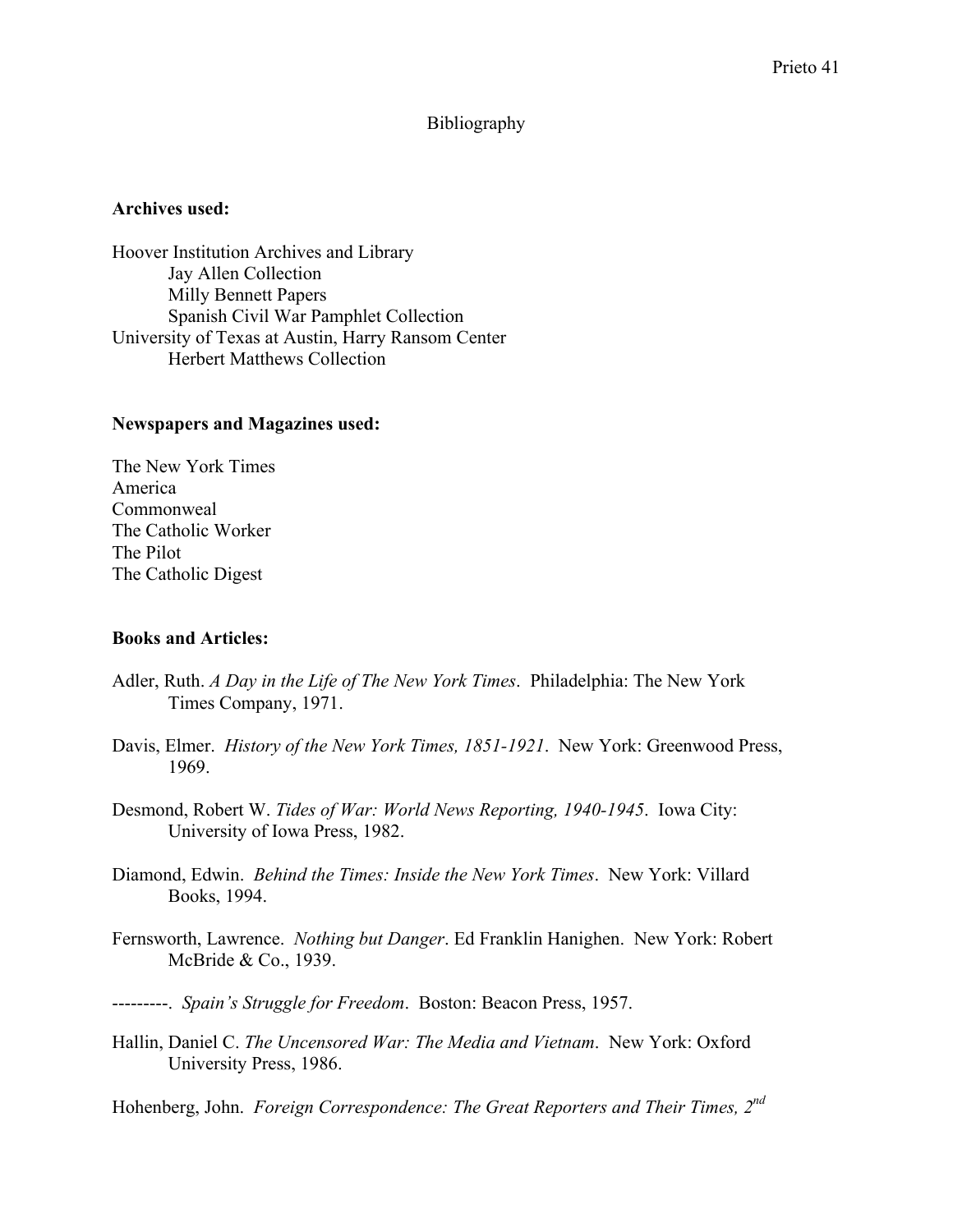*ed*. Syracuse: Syracuse University Press, 1995.

- Jones, Alex S. and Susan. E. Tifft. *The Trust: The Private and Powerful Family Behind the New York Times*. Boston: Little Brown, and Co., 2000.
- Kaplan, Richard K. *Politics and the American Press: The Rise of Objectivity*. Cambridge: The Cambridge University Press, 2002.
- Knoblaugh, Edward. *Correspondent in Spain*. London: Sheed & Ward, 1937.
- Matthews, Herbert. *Education of a Correspondent*. New York: Harcourt, Brace, and Co., 1946.
- ---------. *Half of Spain Died: A Reappraisal of the Spanish Civil War*. New York: Charles Scribener's Sons, 1973.
- ---------. *Two Wars and More to Come*. New York: Carrik and Evans, inc., 1938.
- ---------*. A World in Revolution*: *A Newspaperman's Memoir*. New York: Scribner, 1972.
- McGerr, Michael. *The Decline of Popular Politics: The American North, 1865-1920*. New York: Oxford University Press, 1986.
- Merrill, John C. and Harold A. Fisher. *The World's Great Dailies: Profiles of Fifty Newspapers*. New York: Hasting House, Publishers, 1980.
- Pizarroso, Alejandro. "La intervencion extrajera y propaganda: la propaganda exterior de las dos Españas" *Historia y Comunicación Social* 6 (2001).
- Seldes, George. *The Catholic Crisis*. New York: J. Messner, inc., 1939.
- Stein, M.L. *Under Fire: The Story of American War Correspondents*. New York: Julian Messner, 1968.
- Talese, Gay. *The Kingdom and the Power*. New York: Ivy Books, 1992.

### Pamphlets:

- Allen, Jay. Correspondence. Hoover Institution Library: Spanish Civil War Pamphlet Collection.
- Bureau of Information, Spanish Embassy, Washington D.C. "Nazi Intervention in Spain" "Incontrovertible Facts Regarding the Destruction of Guernica." Hoover